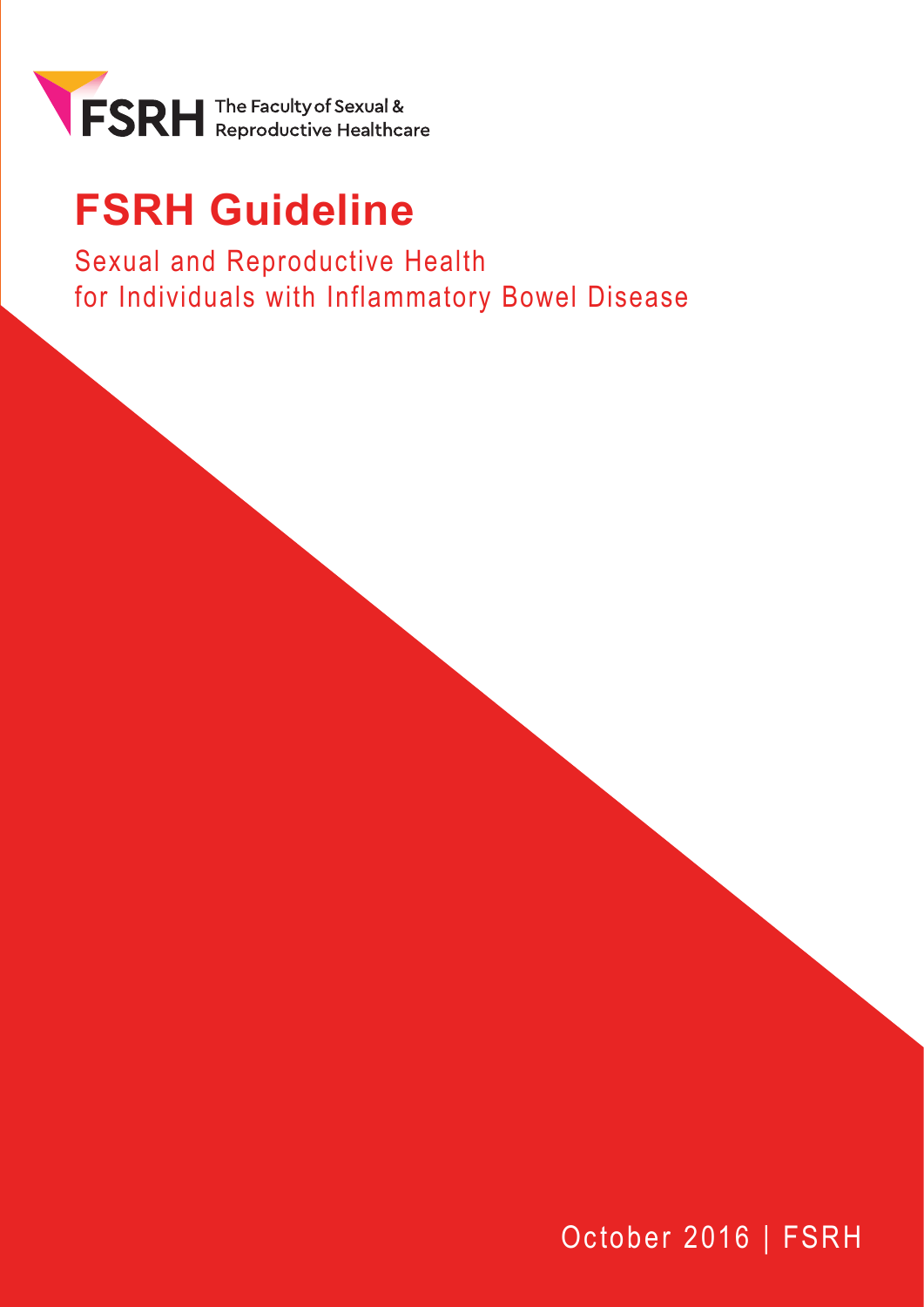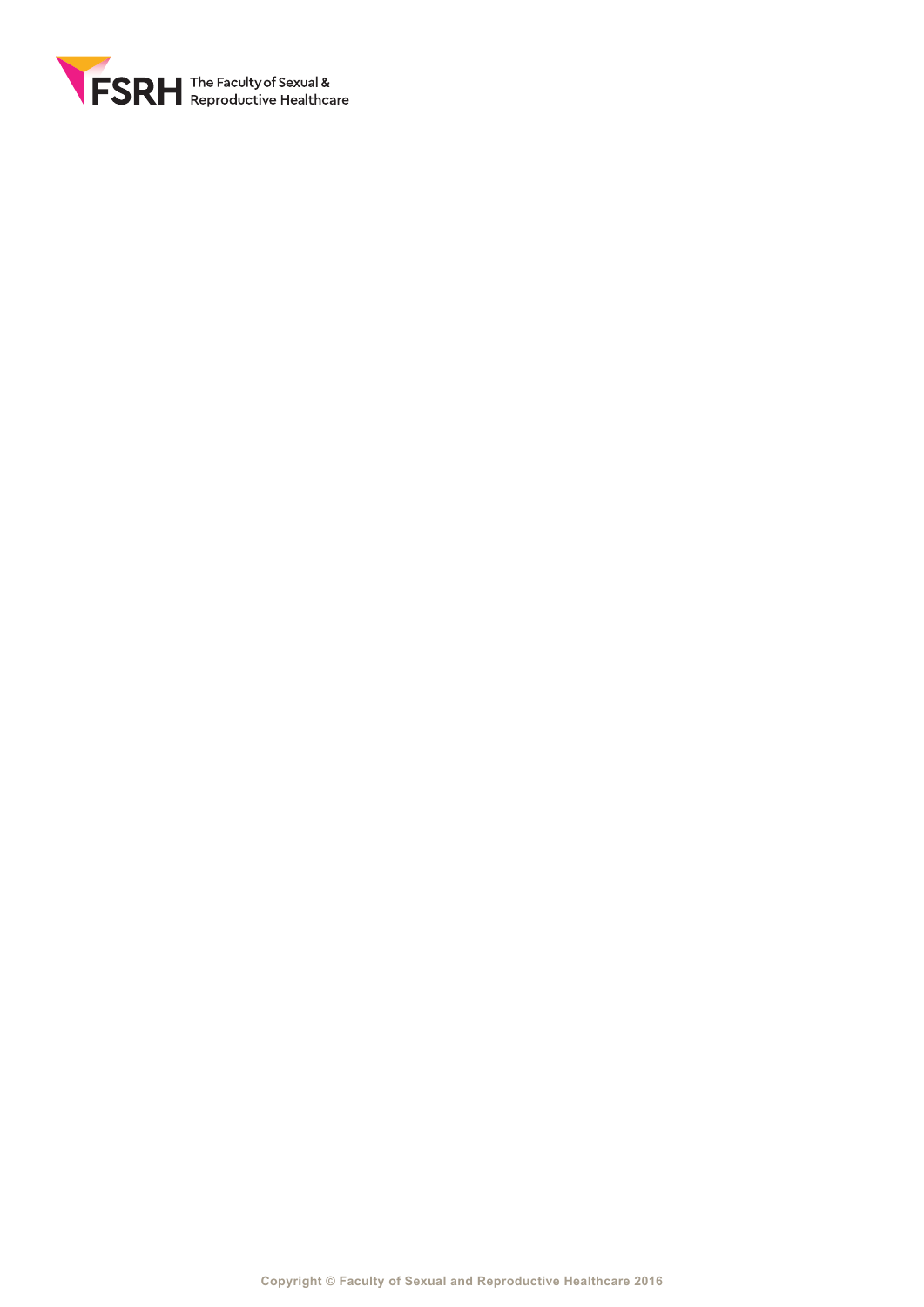

FSRH provided funding to the Clinical Effectiveness Unit (of the FSRH) to assist them in the production of this guideline, Sexual and Reproductive Health for Individuals with Inflammatory Bowel Disease (2016).

> Published by the Faculty of Sexual and Reproductive Healthcare. Registered in England No. 2804213 and Registered Charity No. 1019969

Sexual and Reproductive Health for Individuals with Inflammatory Bowel Disease first published in June 2009

Copyright © Faculty of Sexual and Reproductive Healthcare June 2009 to 2016. This document is also available digitally on our website at www.fsrh.org

Permission is granted to reproduce or transmit this document for non-commercial personal and non-commercial education use only. Commercial use of any kind, including copying, hiring and lending, is prohibited.

Any reproduction of the whole of this document must reproduce this copyright notice in its entirety.

Any reproduction of a part of this document must include a statement that it is reproduced under licence from FSRH and the notice Copyright ©Faculty of Sexual and Reproductive Healthcare 2009 to 2016.

Published in the UK



NICE has accredited the process used by the Faculty of Sexual & Reproductive Healthcare to produce this guideline. More information on accreditation can be viewed at [www.nice.org.uk/accreditation.](http://www.nice.org.uk/accreditation)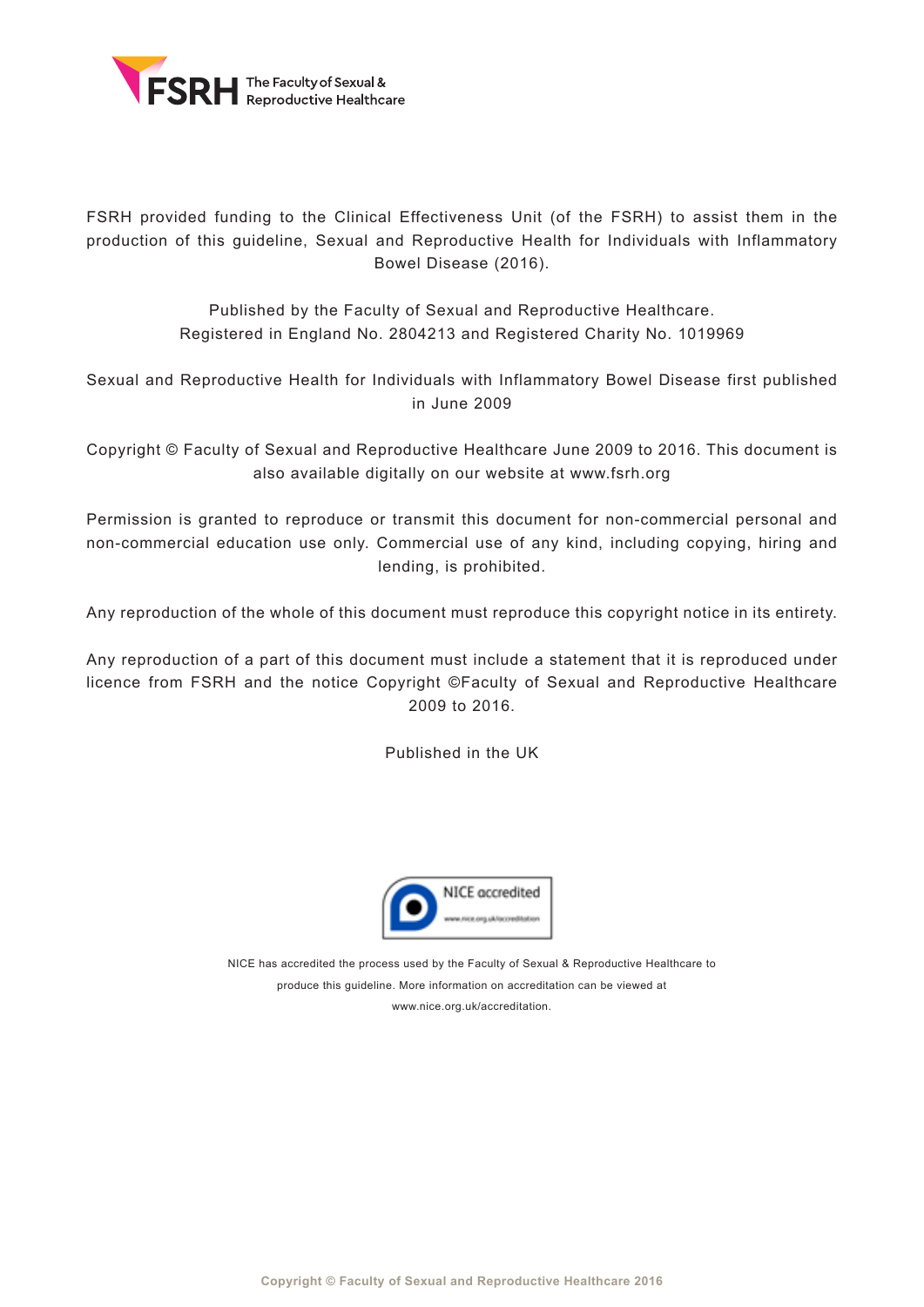<span id="page-3-0"></span>

## ABBREVIATIONS USED

| AFRR           | adjusted fertility rate ratio                       |  |  |  |
|----------------|-----------------------------------------------------|--|--|--|
| BMD            | bone mineral density                                |  |  |  |
| <b>BNF</b>     | <b>British National Formulary</b>                   |  |  |  |
| <b>BSG</b>     | <b>British Society of Gastroenterology</b>          |  |  |  |
| CD             | Crohn's disease                                     |  |  |  |
| <b>CEU</b>     | <b>Clinical Effectiveness Unit</b>                  |  |  |  |
| <b>CHC</b>     | combined hormonal contraception                     |  |  |  |
| <b>CI</b>      | confidence interval                                 |  |  |  |
| <b>COC</b>     | combined oral contraception                         |  |  |  |
| <b>DMPA</b>    | depot medroxyprogesterone acetate                   |  |  |  |
| <b>ECCO</b>    | European Crohn's and Colitis Organisation           |  |  |  |
| <b>FSRH</b>    | Faculty of Sexual & Reproductive Healthcare         |  |  |  |
| GI             | gastrointestinal                                    |  |  |  |
| <b>IBD</b>     | inflammatory bowel disease                          |  |  |  |
| <b>IPAA</b>    | ileal pouch-anal anastomosis                        |  |  |  |
| IUD            | intrauterine device                                 |  |  |  |
| <b>LARC</b>    | long-acting reversible contraception                |  |  |  |
| <b>LNG-IUS</b> | levonorgestrel-releasing intrauterine system        |  |  |  |
| <b>MHRA</b>    | Medicines and Healthcare products Regulatory Agency |  |  |  |
| <b>NICE</b>    | National Institute for Health and Care Excellence   |  |  |  |
| OR             | odds ratio                                          |  |  |  |
| <b>POP</b>     | progestogen-only pill                               |  |  |  |
| <b>PSC</b>     | primary sclerosing cholangitis                      |  |  |  |
| <b>RR</b>      | relative risk                                       |  |  |  |
| <b>SPC</b>     | <b>Summary of Product Characteristics</b>           |  |  |  |
| <b>SRH</b>     | sexual and reproductive health                      |  |  |  |
| TNF-α          | tumour necrosis factor alpha                        |  |  |  |
| UC             | ulcerative colitis                                  |  |  |  |
| <b>UKMEC</b>   | UK Medical Eligibility for Contraceptive Use        |  |  |  |
| VTE            | venous thromboembolism                              |  |  |  |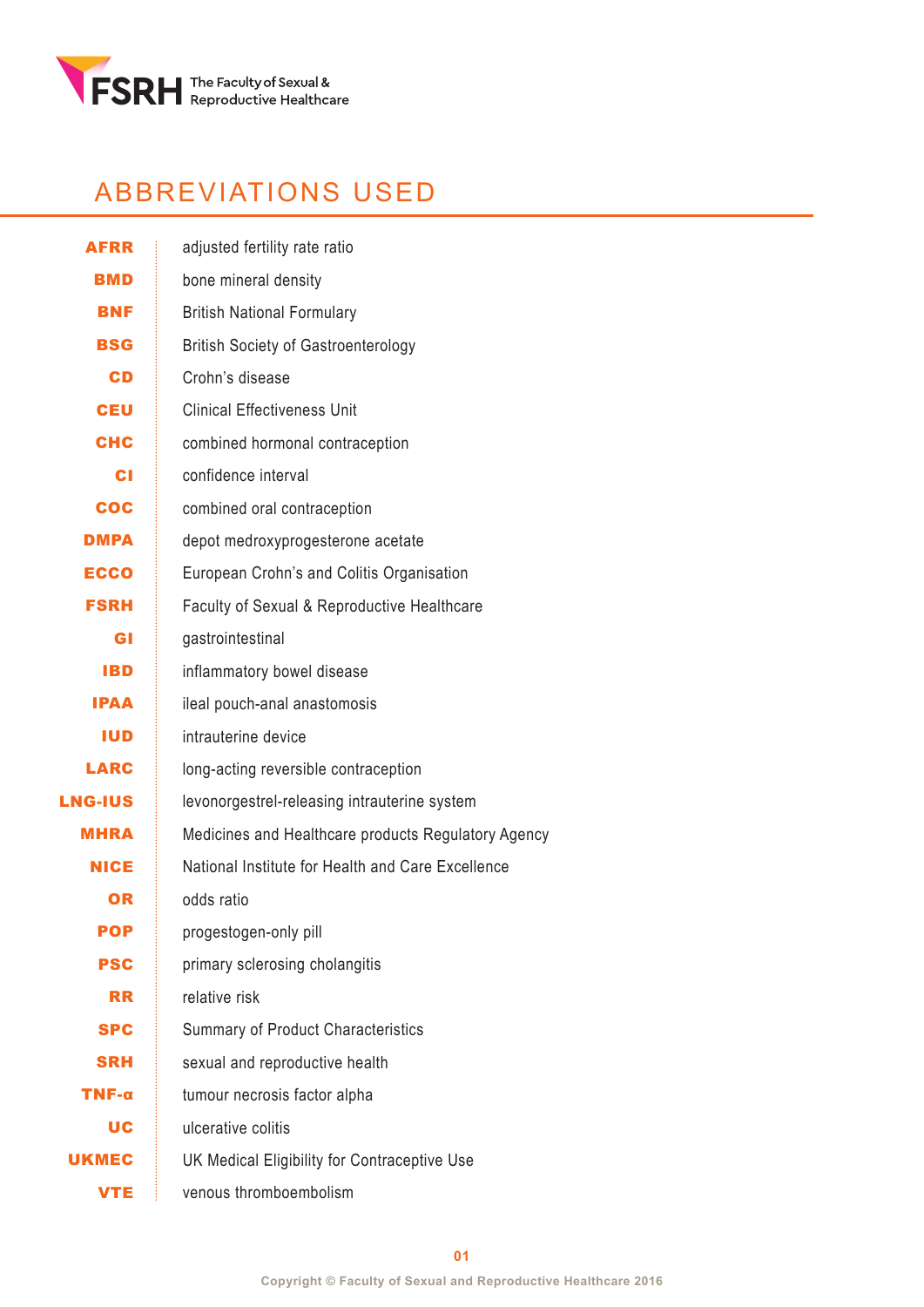<span id="page-4-0"></span>

### GRADING OF RECOMMENDATIONS

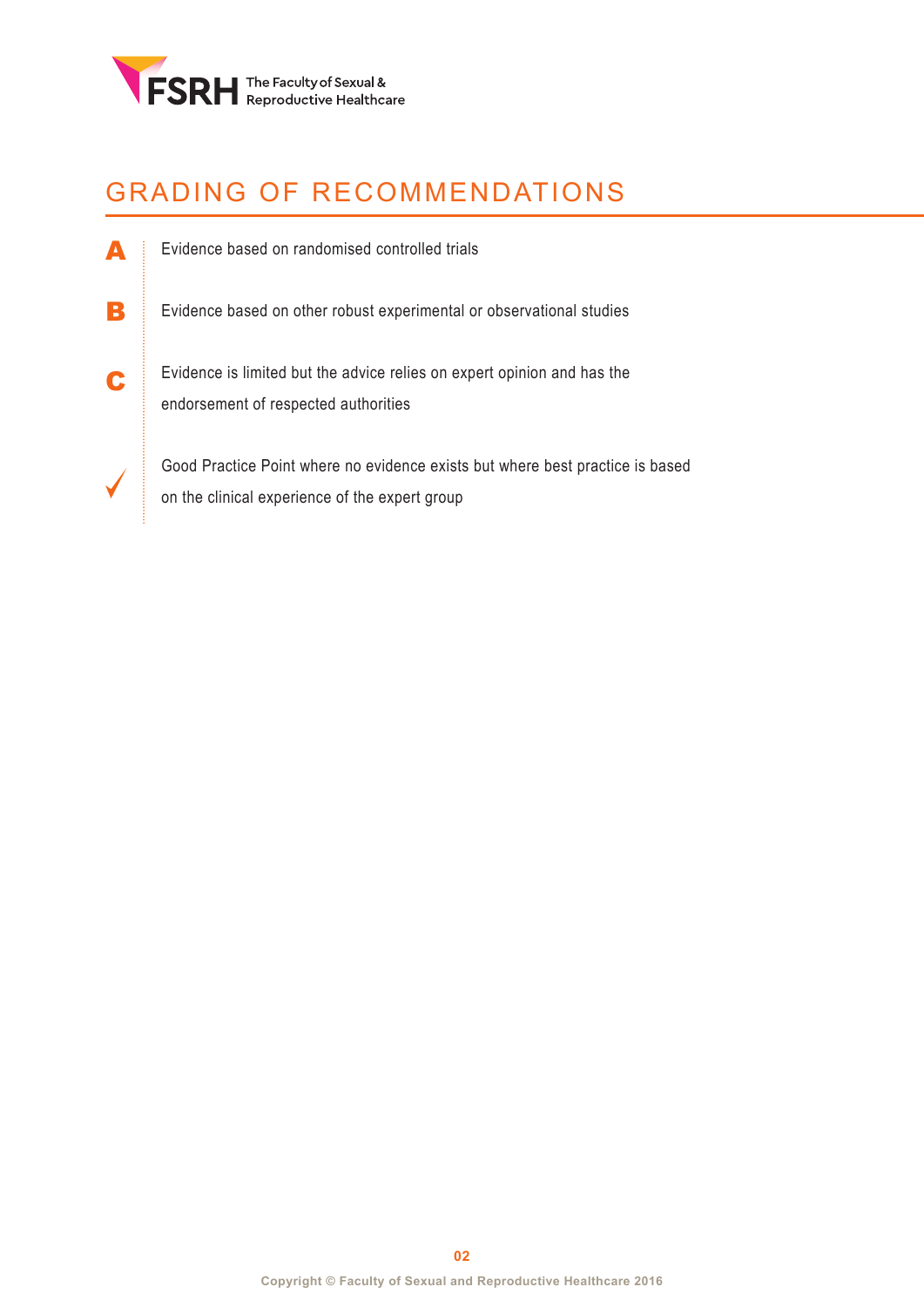

## **CONTENTS**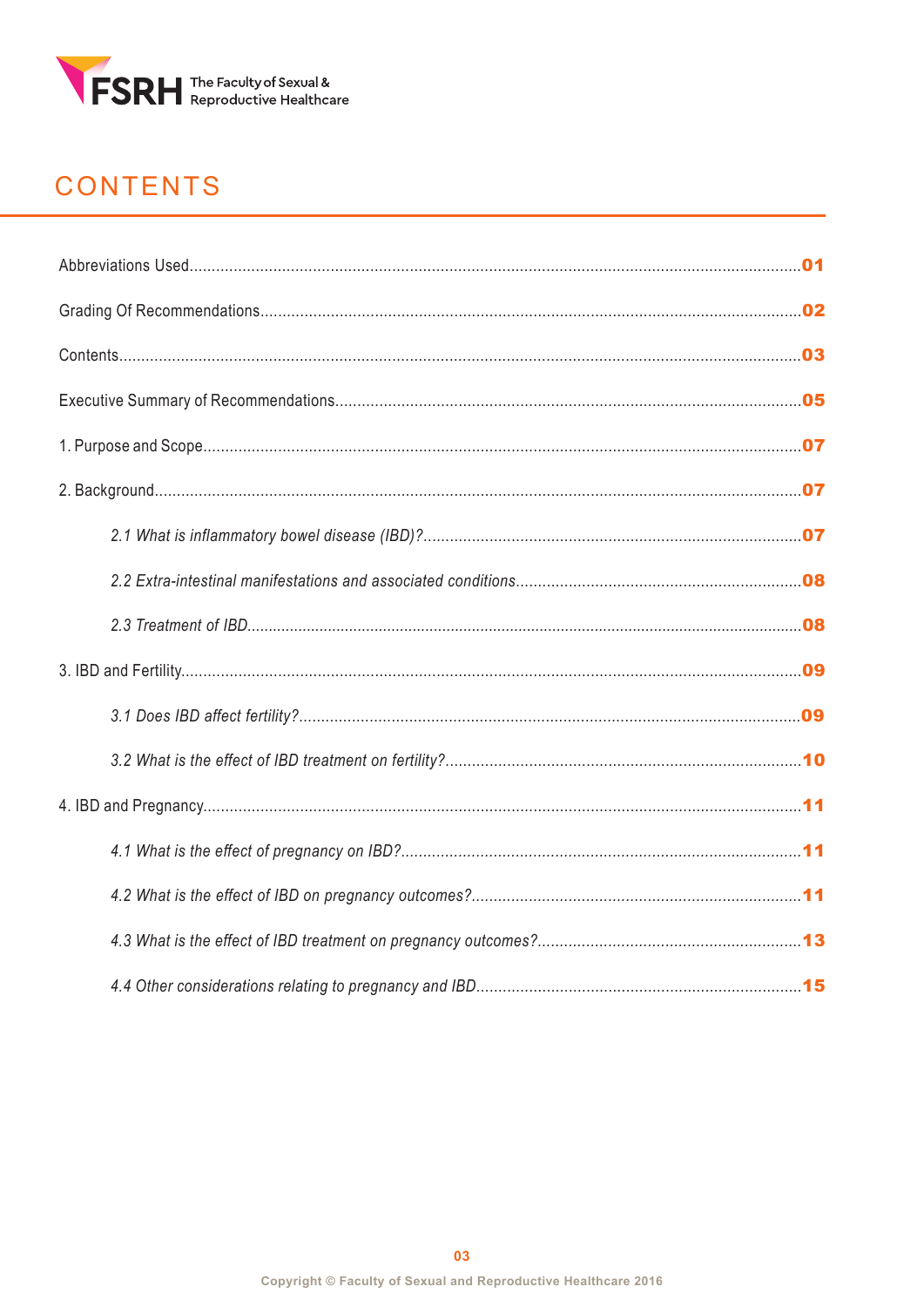

| Appendix 3 – Guidance from the British National Formulary and manufacturers on the use of |  |  |  |  |
|-------------------------------------------------------------------------------------------|--|--|--|--|
|                                                                                           |  |  |  |  |
|                                                                                           |  |  |  |  |
|                                                                                           |  |  |  |  |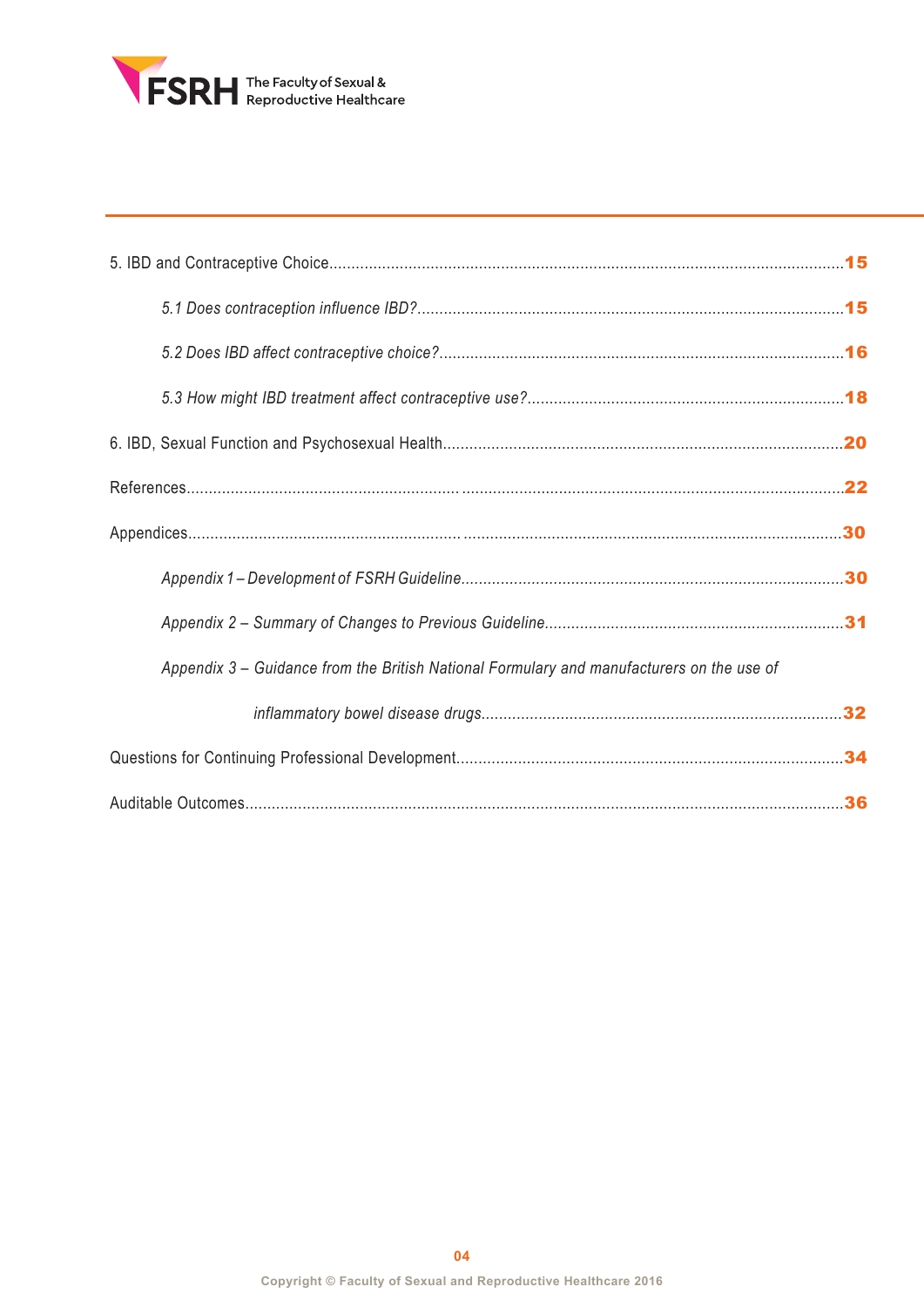<span id="page-7-0"></span>

### EXECUTIVE SUMMARY OF RECOMMENDATIONS

#### **2. Background**

**C**

As inflammatory bowel disease (IBD) usually presents during the reproductive years, health professionals should consider sexual and reproductive health (SRH) issues in their management of affected individuals.

Managed clinical care pathways should be developed locally to promote integrated working between different service providers to ensure that the SRH needs of individuals with IBD are met.

#### **3. IBD and Fertility**

| $\mathbf C$              | Health professionals should be aware of the possible effects of some IBD medication on<br>sperm quality and quantity and the potential impact on male fertility. |
|--------------------------|------------------------------------------------------------------------------------------------------------------------------------------------------------------|
| $\overline{\mathscr{A}}$ | The risk of subfertility following reconstructive surgery should be discussed with women<br>with IBD and their partners.                                         |

#### **4. IBD and Pregnancy**

| B           | Women with IBD should be advised to plan to conceive when the disease is well controlled.                                                                                                                                                                                                                                                         |
|-------------|---------------------------------------------------------------------------------------------------------------------------------------------------------------------------------------------------------------------------------------------------------------------------------------------------------------------------------------------------|
|             | Appropriate referral for pre-pregnancy counselling should be available for men and<br>women in order to optimise their IBD management prior to conception.                                                                                                                                                                                        |
| $\mathbf C$ | There is controversy regarding the most appropriate mode of delivery (caesarean section<br>or vaginal) following ileal pouch-anal anastomosis surgery. Women should be guided in<br>their decision by the advice of the obstetric and gastrointestinal specialists in charge of<br>their care.                                                    |
| $\mathbf C$ | If either partner is taking methotrexate, pregnancy should be prevented by use of effective<br>contraception during and for at least 3 months after treatment.                                                                                                                                                                                    |
| $\mathbf C$ | If either partner is taking mycophenolate mofetil, pregnancy should be prevented by use<br>of effective contraception during and for at least 6 weeks (women) or 3 months (men)<br>after treatment has ended.                                                                                                                                     |
|             | The British National Formulary advises that pregnancy should be prevented by use of<br>effective contraception for women treated with tumour necrosis factor alpha (TNF- $\alpha$ )<br>inhibitors (e.g. infliximab, adalimumab) and for 6 months after treatment has ended.<br>Consideration for use during pregnancy requires specialist advice. |
|             |                                                                                                                                                                                                                                                                                                                                                   |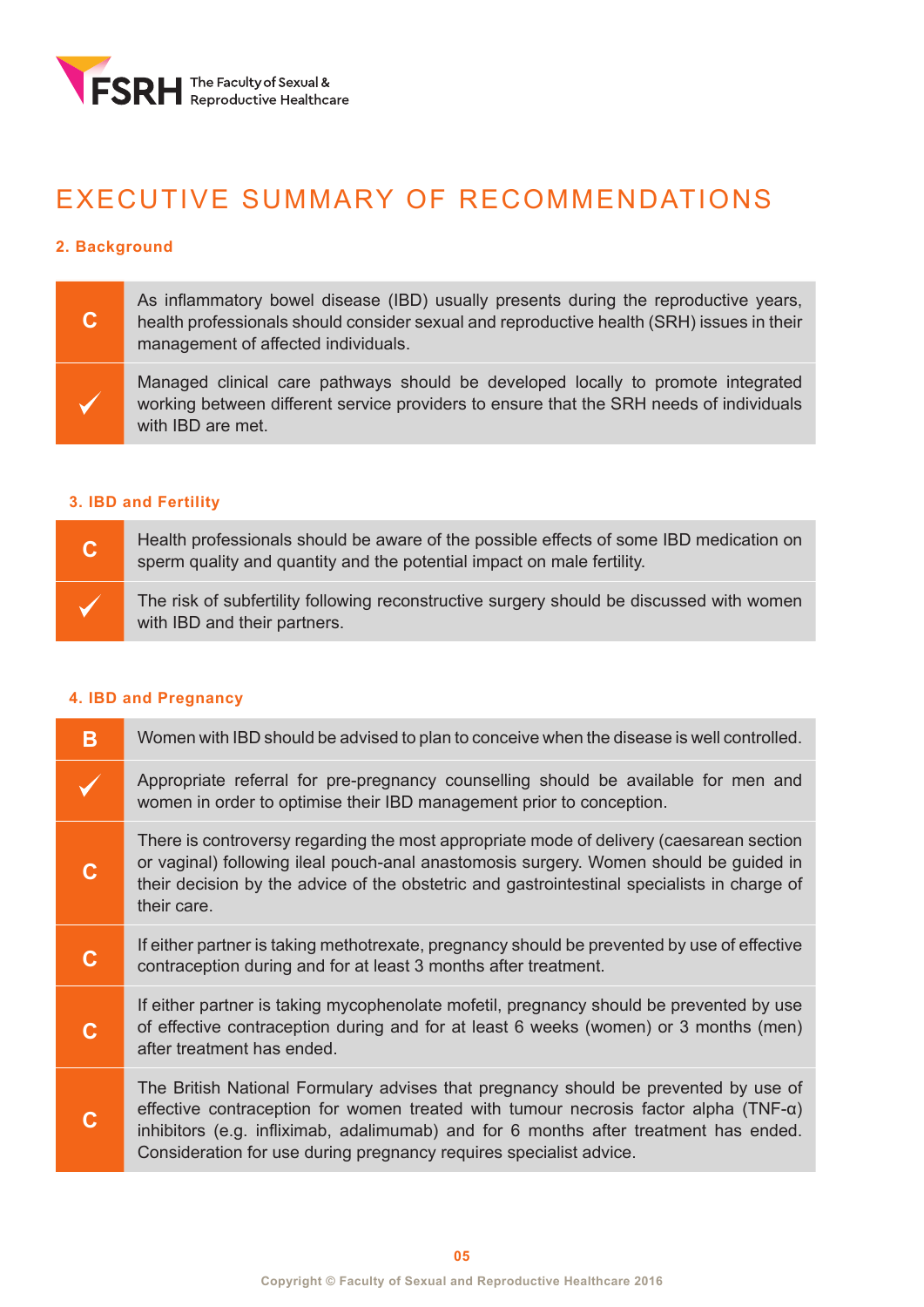

Health professionals should check current National Institute for Health and Care Excellence, British Society for Gastroenterology, and European Crohn's and Colitis Organisation guidelines and the Summary of Product Characteristics for each medication for specific advice on use while trying to conceive and while pregnant or breastfeeding. The decision to discontinue any treatment requires expert clinical judgement, balancing the risks of stopping the drug against the risks associated with continuing.

Health professionals should consider ectopic pregnancy in their differential diagnosis of abdominal pain and gastrointestinal symptoms in sexually active women with IBD.

#### **5. IBD and Contraceptive Choice**

**B** Women can be informed that a causal association between combined oral contraception (COC) use and onset or exacerbation of IBD has not been established. Women should be advised that the efficacy of oral contraception is unlikely to be reduced by large bowel disease but may be reduced in women with Crohn's disease who have small bowel disease and malabsorption. Health professionals should consider the impact of IBD-associated conditions (e.g. **C** venous thromboembolism, primary sclerosing cholangitis and osteoporosis) as well as other medical conditions when prescribing contraception to women with IBD. Health professionals should check whether any prescribed medications for rectal or  $\checkmark$ genital administration contain constituents that could reduce the efficacy of condoms. Women with IBD should stop COC at least 4 weeks before major elective surgery and alternative contraception should be provided. Advice regarding recommencing COC should be given individually. **B** Previous pelvic or abdominal surgery in women with IBD could affect the safety and success of laparoscopic sterilisation. Women with IBD considering sterilisation – and their partners – should be counselled about alternative methods of contraception including long-acting reversible contraception and vasectomy.

#### **6. IBD, Sexual Function and Psychosexual Health**



Health professionals should provide an opportunity for individuals with IBD and their partners to discuss issues relating to sexuality, body image and mental well-being, and know where to refer locally when appropriate.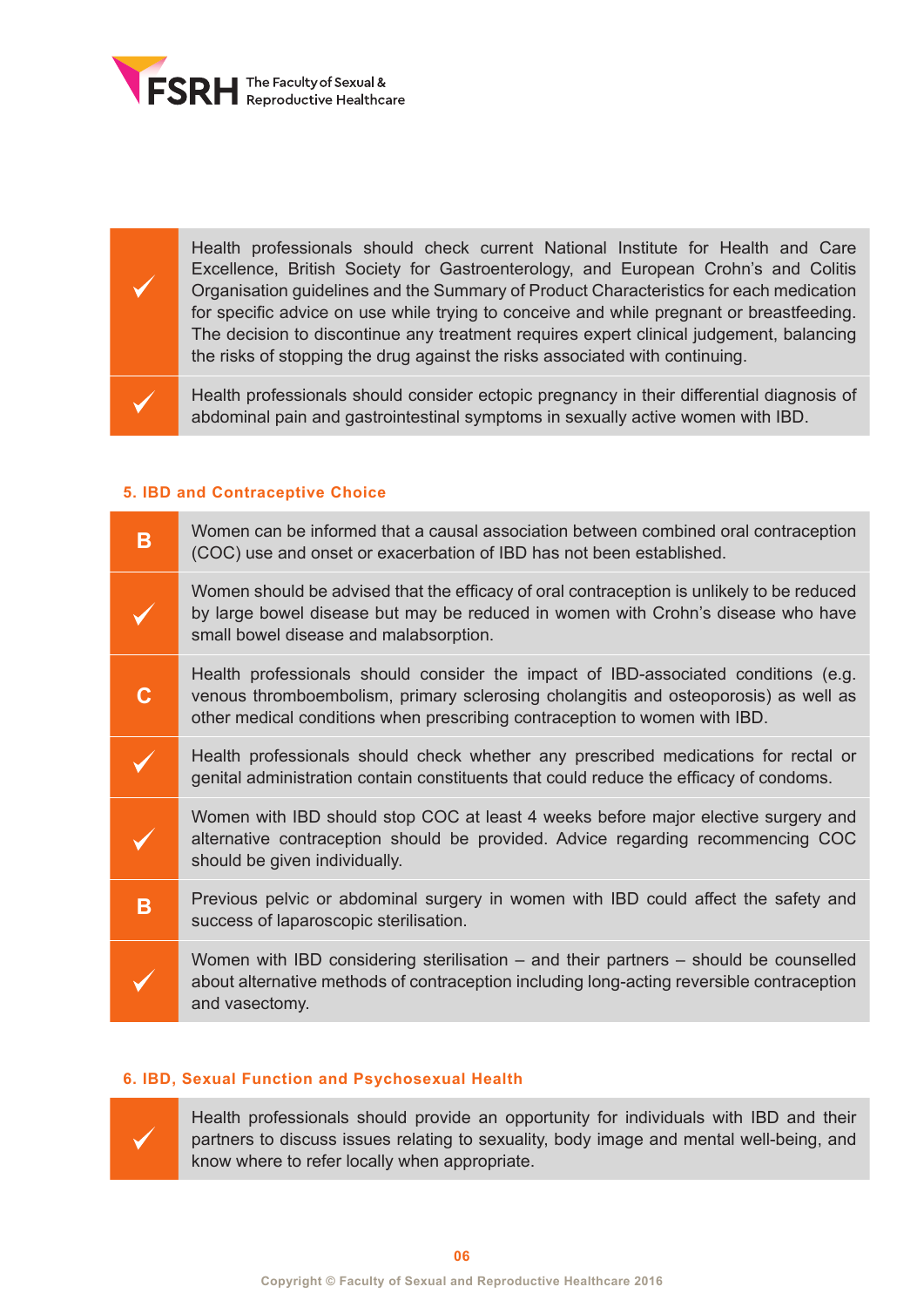<span id="page-9-0"></span>

# **FSRH Guideline (October 2016) Sexual and Reproductive Health for Individuals with Inflammatory Bowel Disease**

(Revision due by October 2021)

#### 1. PURPOSE AND SCOPE

This guideline provides information on sexual and reproductive health (SRH) for individuals with inflammatory bowel disease (IBD). It is intended for use by health professionals working in SRH, general practice and obstetric and gynaecological settings. Recommendations are based on available evidence and consensus opinion of experts. They should be used to guide clinical practice but are not intended to serve alone as a standard of care or to replace the application of clinical judgement in individual cases. For comprehensive advice on the management of patients with IBD, readers should refer to the guidelines from the British Society for Gastroenterology (BSG).<sup>[1]</sup> Irritable bowel syndrome is a separate condition that is outside the scope of this guideline. A key to the Grading of Recommendations – based on levels of evidence – is provided on page 2 of this document. Details of the methods used by the Clinical Effectiveness Unit (CEU) in developing this guideline and a list of contributors are outlined in [Appendix 1.](#page-32-0)

This Clinical Guideline updates the 2009 edition. A summary of the changes to previous guideline can be found in [Appendix 2.](#page-33-0)

#### 2. BACKGROUND

#### **2.1 What is inflammatory bowel disease (IBD)?**

 C As IBD usually presents during the reproductive years, health professionals should consider SRH issues in their management of affected individuals.

IBD is estimated to affect approximately 1 in 250 people in the UK.<sup>[2]</sup> IBD refers predominantly to two distinct conditions: ulcerative colitis (UC) and Crohn's disease (CD).

Ulcerative colitis involves the large bowel only and is characterised by diffuse inflammation of the superficial mucosal layer, which bleeds readily. The whole colon is affected (pancolitis) in up to 20% of patients,<sup>[3]</sup> whilst in 30% of those affected, disease is confined to the rectum (proctitis).

Crohn's disease can affect the entire gastrointestinal (GI) tract and clinical symptoms generally reflect the site or pattern of the disease (inflammatory, fistulating or stricturing).<sup>[1]</sup> It is characterised by patchy, transmural inflammation that can lead to fibrosis and bowel obstruction, or to sinus tract and fistula formation involving adjacent organs.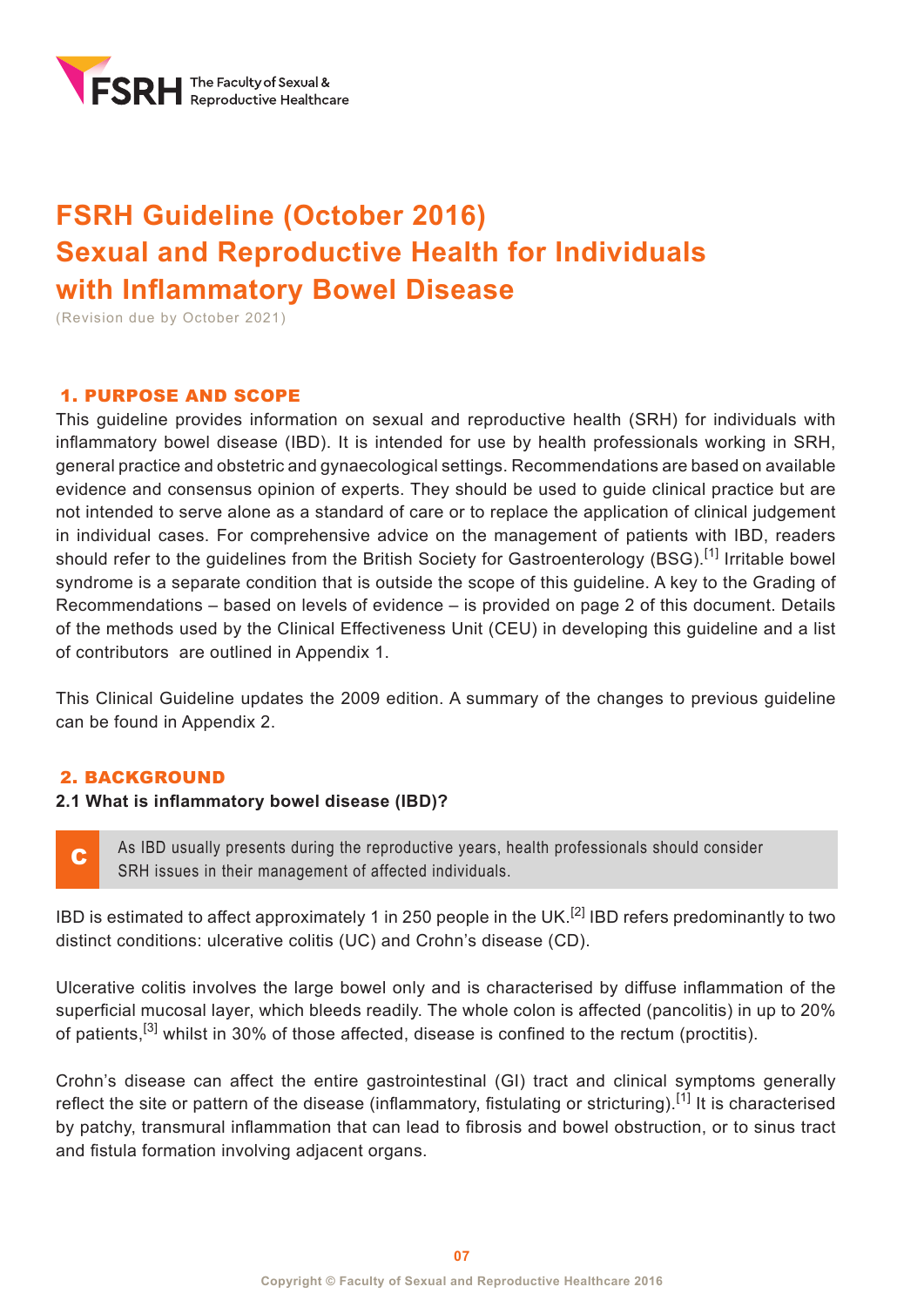<span id="page-10-0"></span>

The exact aetiology of IBD is unknown, although it is thought to be caused by both genetic and environmental factors.<sup>[1]</sup> Diagnosis can occur at any age, but is most common between the ages of 10 and 40 years. Because IBD usually presents in the reproductive years, health professionals should be aware of SRH issues in affected individuals and should discuss these issues where appropriate.

#### **2.2 Extra-intestinal manifestations and associated conditions**

IBD may also be associated with extra-intestinal manifestations such as hepatobiliary disease, venous thromboembolism (VTE) and osteoporosis/osteopenia.

#### **2.2.1 Hepatobiliary disease**

Primary sclerosing cholangitis (PSC) is a chronic cholestatic liver disease characterised by fibroobliterative inflammation of the hepatic bile ducts leading to progressive cirrhosis and hepatic failure.<sup>[4]</sup>

#### **2.2.2 Venous thromboembolism**[5–9]

It is generally accepted that there is an association between IBD and VTE, although the exact prevalence is unclear due to differences in methodologies. The mechanisms underlying the apparent thrombotic tendency in IBD are not fully understood. Several theories have been postulated but no clear consensus has emerged as to whether the risk is related to the disease itself or to related factors such as immobilisation or surgery. There is no evidence of an association with genetic thrombophilias.

#### **2.2.3 Osteopenia and Osteoporosis**

Osteopenia and osteoporosis are more common in patients with IBD than in the general population, particularly amongst those with CD. The aetiology remains unclear but factors such as age, gender, duration of disease, corticosteroid use, reduced physical activity, smoking, bowel resection and disease activity may influence the degree of risk.<sup>[10,11]</sup> Hormone replacement therapy is no longer recommended to be used solely for osteoporosis in women because of the cardiovascular and breast cancer risks. Detailed guidance on IBD and osteoporosis is available from the BSG.<sup>[10]</sup>

#### **2.3 Treatment of IBD**

 Managed clinical care pathways should be developed locally to promote integrated working between different service providers to ensure that the SRH needs of individuals with IBD are met.

Medical management of IBD is tailored to the site, severity and activity of disease. Treatments aim to reduce or prevent recurrence of inflammation using aminosalicylates, corticosteroids, immunosuppressant agents (commonly azathioprine, mercaptopurine, methotrexate and ciclosporin) and tumour necrosis factor alpha (TNF-α) inhibitors (e.g. infliximab, adalimumab). Antibiotics such as metronidazole, ciprofloxacin and rifaximin may be used in certain circumstances.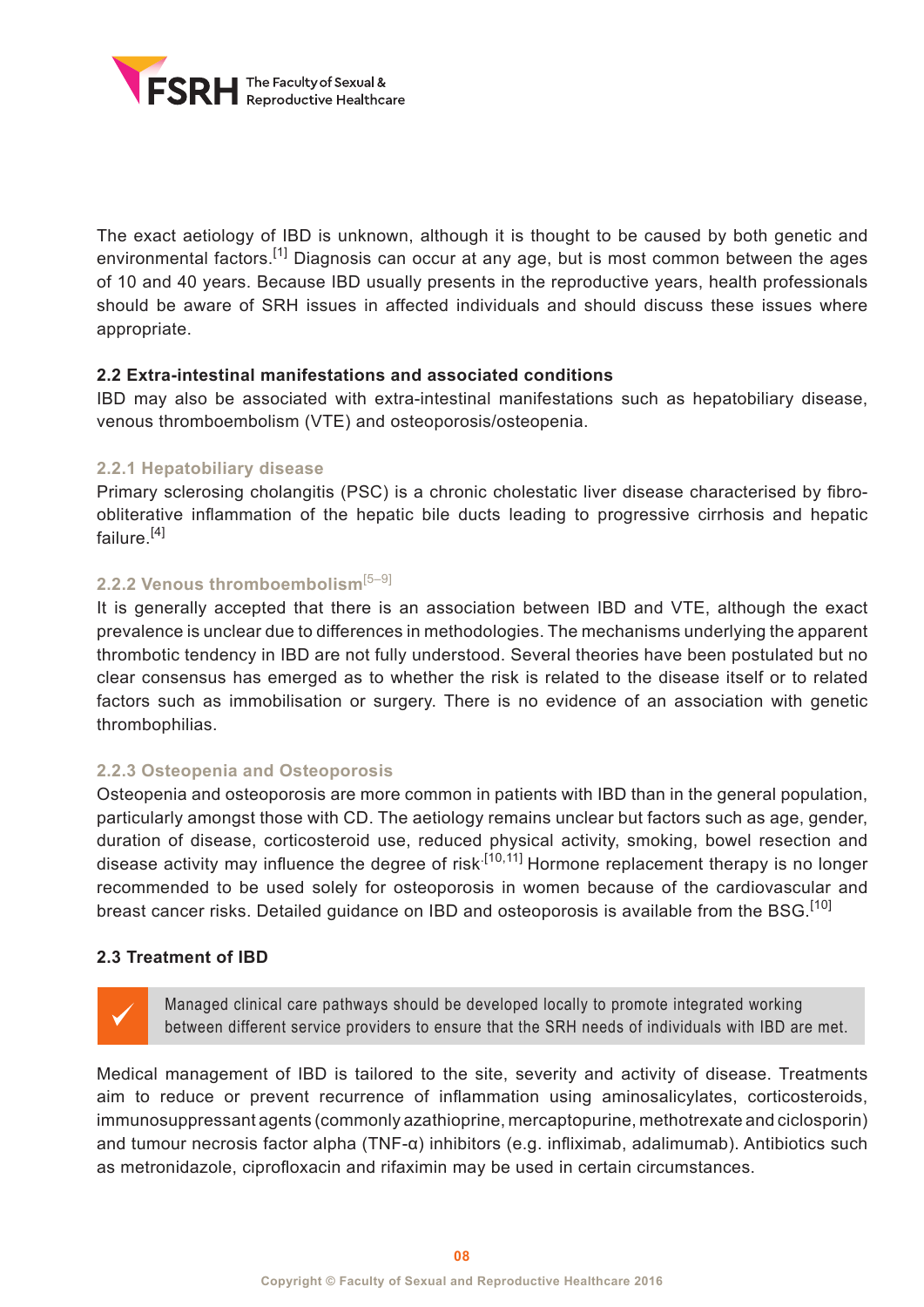<span id="page-11-0"></span>

Medication alone is often insufficient; around 20% of individuals with UC and roughly 60–75% of those with CD will require surgery to manage their condition.<sup>[12,13]</sup> Surgery for IBD may be performed as an emergency procedure for toxic megacolon, perforation, haemorrhage or acute failure of medical treatment. Elective surgery may also be necessary for chronic failure of medical treatment, complications such as fistulae and stricture, or colorectal cancer. UC can be cured by removal of the large intestine; however for CD, surgery can only improve symptoms. The traditional operation for UC is panproctocolectomy, where all of the colon and rectum is removed, leaving the patient with a permanent ileostomy. In the last 35 years, restorative proctocolectomy [colectomy and ileal pouch-anal anastomosis (IPAA)] has been developed, where all of the colon and rectum is removed and the small bowel is fashioned into a reservoir that is anastomosed to the anal canal. For individuals with CD, the nature of surgery will depend on the distribution of the disease and the type of complications that arise; any part of the small bowel, colon or rectum may require excision. Patients with either UC or CD may require temporary or permanent stoma formation.

In addition to medication and surgery, information and support groups, nurse specialists and counselling have been shown to complement physician-led treatment.[14–19]

#### 3. IBD AND FERTILITY

#### **3.1 Does IBD affect fertility?**

Fertility rates amongst women with IBD are generally similar to those of the general population.<sup>[20]</sup> The National Institute for Health and Care Excellence (NICE), the European Crohn's and Colitis Organisation (ECCO) and recent literature reviews have concluded that women with CD may have slightly decreased fertility, especially when their disease is active or if they have adhesions from surgery. They also found that women with UC have the same fertility rate as women without UC, but following pelvic surgery – such as a proctocolectomy or an IPAA – the risk of infertility may increase as much as three-fold.<sup>[19–31]</sup>

A recent large UK database study including 9639 women with IBD calculated the overall fertility rates of women with IBD, CD and UC compared with the general population. It found a marginally decreased fertility rate amongst women with CD versus women without CD [adjusted fertility rate ratio (AFRR) 0.88, 95% confidence interval (95% CI) 0.83–0.92] but statistically insignificant results for women with UC (AFRR 0.99, 95% CI 0.94–1.04). Disease activity played a significant role; in the 9-month period following disease flare-ups, women with IBD had a significantly lower fertility rate than women without IBD (AFRR 0.70, 95% CI 0.59–0.82).<sup>[32]</sup>

One systematic review by Tavernier *et al.* (2013). included studies that considered voluntary childlessness as well as those that examined involuntary infertility.[33] The authors found that overall, the majority of studies investigating fertility in women with IBD showed no difference in involuntary fertility rates between women with CD or UC and controls. However, most studies analysing women with CD found an increase in voluntary childlessness amongst that group.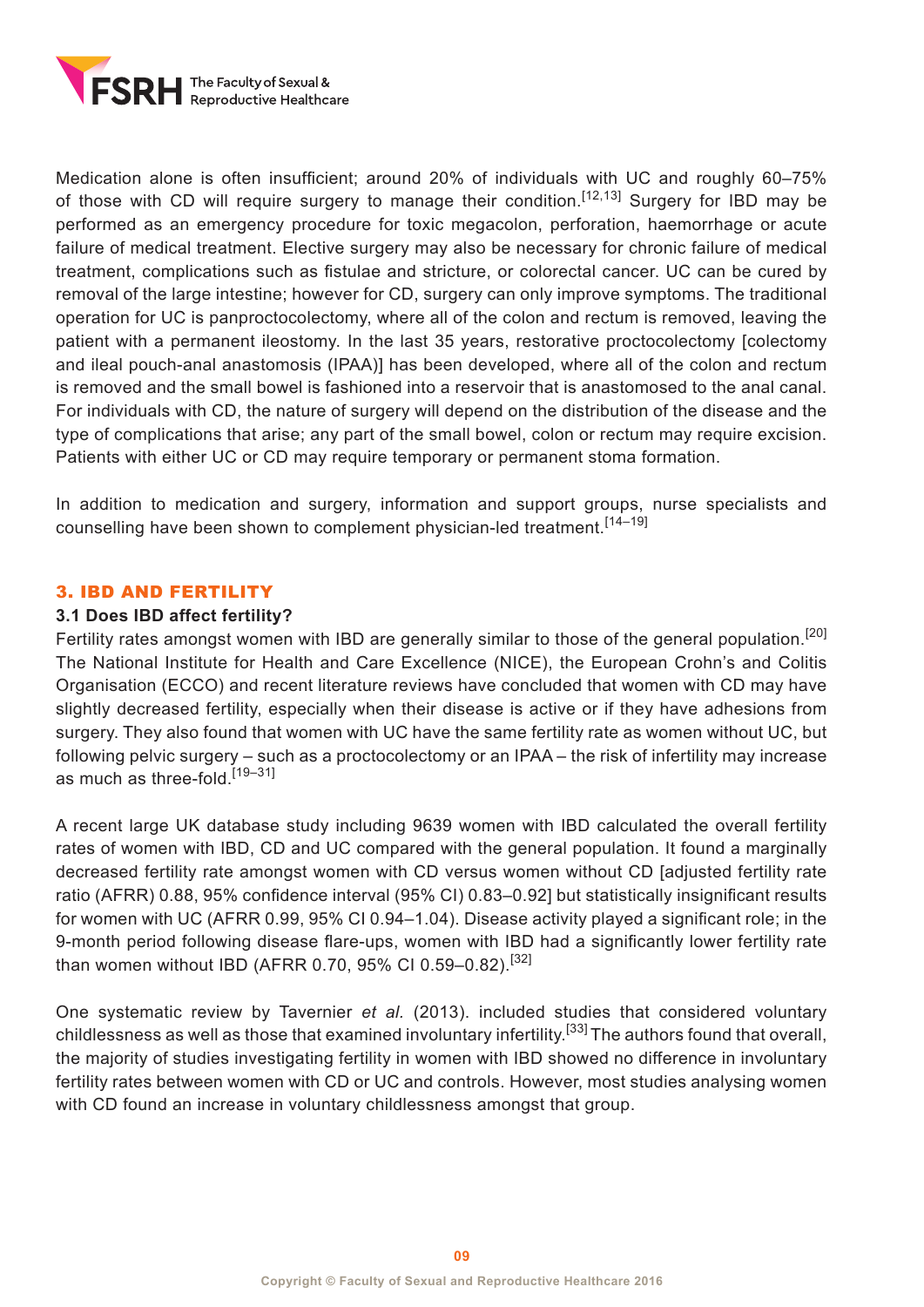<span id="page-12-0"></span>

Little evidence is available on the impact of IBD on male fertility. Tavernier *et al*.(2013) identified three studies involving a total of 493 men with CD. These studies showed a decrease in fertility for men with CD, but did not take into account voluntary childlessness. One study found no difference in fecundability between men with IBD and controls, indicating that the reduction in fertility may have had a voluntary component. The two studies investigating fertility rates in men with UC found no reduction in fertility.<sup>[33]</sup>

#### **3.2 What is the effect of IBD treatment on fertility?**

**3.2.1 Medication**



<sup>C</sup> Health professionals should be aware of the possible effects of some IBD medication on sperm quality and quantity, and the potential impact on male fertility.

Little evidence was found to suggest that medications used in the treatment of IBD have a longterm effect on female fertility. With regard to the effect of IBD treatment on men, sulfasalazine has been shown to cause reversible impairment of sperm count and motility.<sup>[21,25,34–36]</sup> There is limited evidence demonstrating that methotrexate and infliximab impact on male fertility.<sup>[37]</sup> The Summary of Product Characteristics (SPC) for methotrexate states that it affects spermatogenesis],<sup>[38]</sup> but findings are mixed and any effect of methotrexate on fertility is reversible.<sup>[34,35]</sup>

#### **3.2.2 Surgery**



The risk of subfertility following reconstructive surgery should be discussed with women with IBD and their partners.

There is evidence to suggest that women may experience subfertility following IBD reconstructive surgery.<sup>[27–30,34]</sup> Because IPAA is a relatively recent development, this operation has been extensively studied, whereas few data are available for most other operations. A meta-analysis found that IPAA increased the risk of infertility three-fold compared with medical management, although it was unable to identify any patient or procedural factors that consistently affected risk.<sup>[29]</sup> A systematic review concluded that women's fertility was reduced after restorative proctocolectomy and postulated that this may be partly due to obstruction of the Fallopian tubes and ovaries from pelvic adhesions.[28]

A recent large study using data from a UK general practice database found that the AFRR for women with IBD who had not had surgery was 0.95 (95% CI 0.91–0.99) compared with women without IBD. Fertility rates were lower for women who had had intestinal resection surgery (AFRR 0.84, 95% CI 0.77–0.92). Fertility rates for women who had undergone pouch surgery were lower still (AFRR 0.48, 95% CI 0.23-0.99).<sup>[32]</sup>

The effects of surgery on male fertility are less well studied. Potential complications of reconstructive surgery, such as retrograde ejaculation or erectile dysfunction, could theoretically make conception more problematic.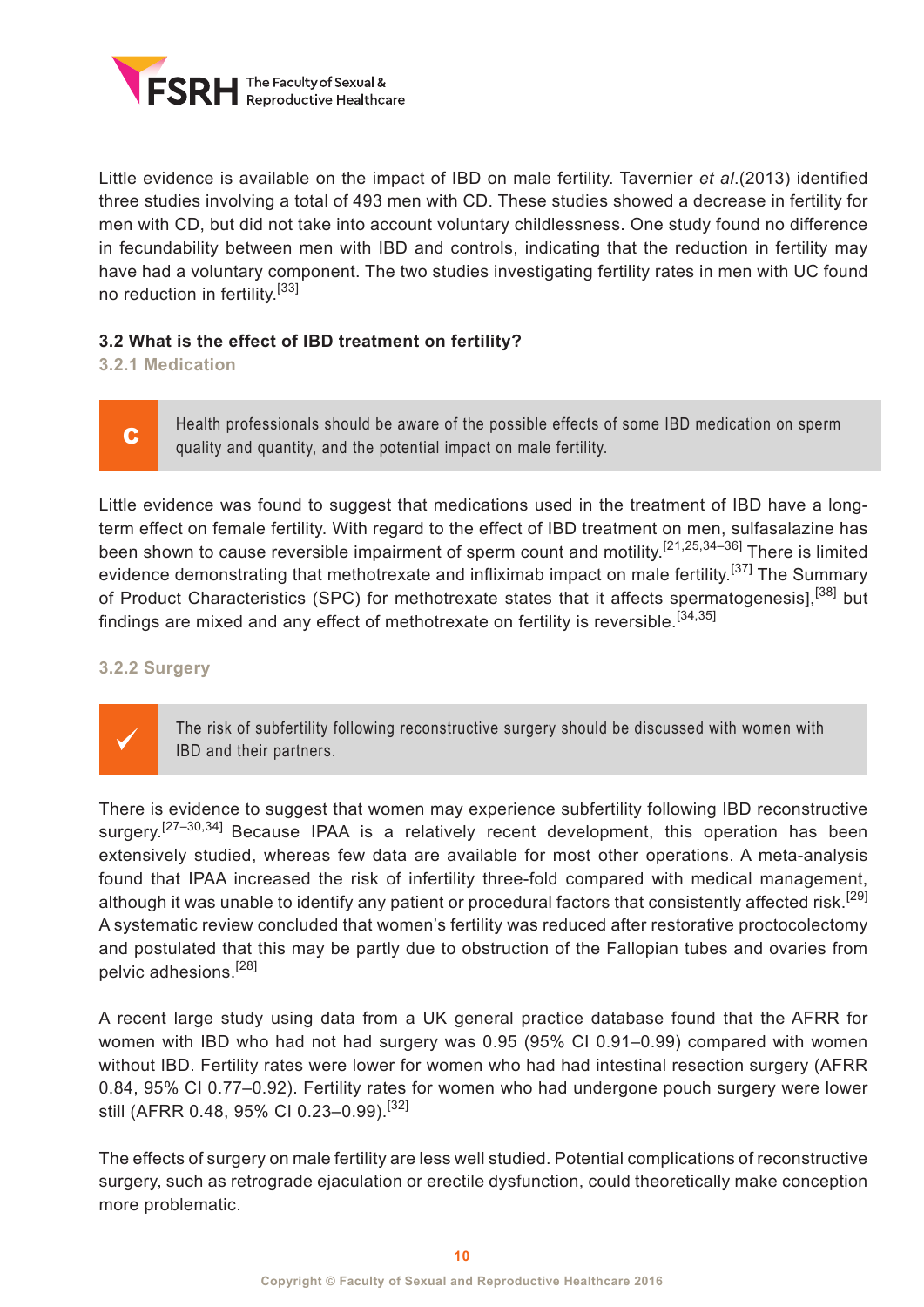<span id="page-13-0"></span>

#### 4. IBD AND PREGNANCY

| B | Women with IBD should be advised to plan to conceive when the disease is well controlled.                                                                  |
|---|------------------------------------------------------------------------------------------------------------------------------------------------------------|
|   | Appropriate referral for pre-pregnancy counselling should be available for men and women in<br>order to optimise their IBD management prior to conception. |

The Crohn's and Colitis UK information sheet on pregnancy in IBD states that the children of individuals with IBD have a slightly increased risk of developing IBD, although factors other than a genetic predisposition are required to trigger IBD. The risk is estimated at about 2% if one parent has IBD and over 30% if both do.<sup>[39]</sup>

Ideally, women should be encouraged to plan to conceive when the disease is controlled and they are well nourished. They should be encouraged to continue with their maintenance medication and to take folic acid supplementation.<sup>[1]</sup> The standard preconception dose of 400 µg folic acid daily is usually adequate, but a higher dose may be required, for example in women taking sulfasalazine (which may affect folate absorption) or women who have malabsorption following small bowel resection.

#### **4.1 What is the effect of pregnancy on IBD?**

Review of the available evidence suggests that most women with mild or inactive disease at the time of conception have no worsening of the disease during pregnancy and relapse is no more likely during pregnancy. Conversely, women whose disease is active at the time of conception are more likely to have active disease during pregnancy.<sup>[21,25,34,40-42]</sup> The BSG advises that women with IBD who wish to conceive should be counselled to do so while their disease is inactive.<sup>[1]</sup>

There is mixed evidence in the literature regarding the long-term effect of pregnancy on IBD. Two prospective cohort studies<sup>[43,44]</sup> suggested that pregnancy may reduce subsequent IBD disease activity and there is some evidence that surgical intervention for CD decreases after pregnancy. [10,44] However, two small studies found no change in CD disease activity after pregnancy.<sup>[45,46]</sup>

#### **4.2 What is the effect of IBD on pregnancy outcomes?**

The evidence in relation to pregnancy outcomes for women with IBD is often conflicting and mainly limited to observational studies, which are vulnerable to bias and confounding factors.

#### **4.2.1 Miscarriages**

Two retrospective case-control studies found no increase in early pregnancy loss amongst women with IBD.<sup>[31,47]</sup> However, a recent retrospective case-control study found that in post-IBD-diagnosis pregnancies, miscarriages were significantly more likely than in pre-diagnosis pregnancies.<sup>[48]</sup> A large Japanese retrospective cohort study found a significantly greater risk of miscarriages after a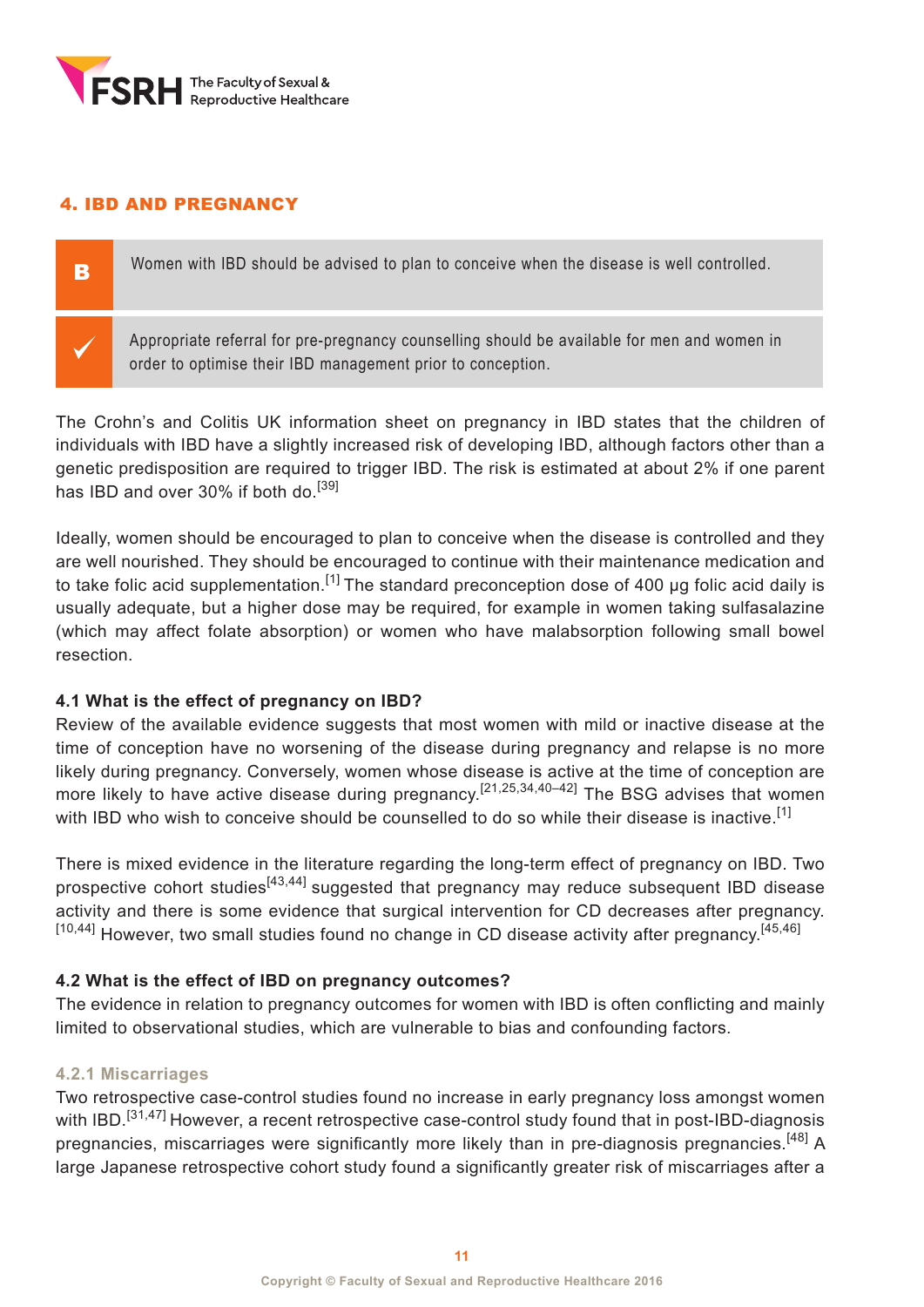

diagnosis of CD than prior to diagnosis, but not after a diagnosis of UC. Other small observational studies reported significantly increased risk of miscarriages associated with active CD<sup>[49,50]</sup> or  $UC^{[51]}$  at the time of conception.

#### **4.2.2 Premature birth and low birthweight**

Two meta-analyses<sup>[52,53]</sup> reported significantly increased incidence of preterm delivery and low birthweight amongst women with IBD. Recent reviews concluded that active disease increases the risks of preterm delivery and low birthweight.<sup>[25,34,42,53]</sup>

#### **4.2.3 Congenital abnormalities**

Some studies have found that the incidence of congenital abnormalities may be increased in IBD pregnancies.[48,52–55] A recent meta-analysis reported an odds ratio (OR) of 1.29 for congenital anomalies (11 studies; 95 % CI 1.05–1.58) for women with IBD, but commented that this result may be unreliable secondary to publication bias.<sup>[53]</sup>

One large Danish cohort study found no increased risk of women with IBD delivering a living singleton with a congenital abnormality, but did find that women with CD had a moderately increased risk of delivering a child with a major congenital abnormality [relative risk (RR) 1.85, 95% CI 1.06-3.21].<sup>[54]</sup> One case-control study of 71 women with UC found an increased risk of some specific congenital abnormalities, but no significant increase in the overall risk of congenital abnormalities (OR 1.3, 95% CI 0.9-1.8).<sup>[56]</sup>

Conversely, a large observational Scandinavian study found no association between UC and overall risk of congenital abnormalities (prevalence OR 1.05, 95% CI 0.84–1.31) or specific congenital abnormalities;<sup>[57]</sup> a case control study in the USA including 461 pregnant women with IBD found no increase in risk of congenital abnormalities with either UC or CD:<sup>[58]</sup> a European case-control study including 332 pregnant women with IBD found no increase in risk of congenital abnormalities;<sup>[59]</sup> and a large Japanese cohort study reported rates of congenital abnormalities amongst pregnant women with IBD that are consistent with those in the general population.<sup>[60]</sup>

#### **4.2.4 Caesarean section**

# C

There is controversy regarding the most appropriate mode of delivery (caesarean section or vaginal) following IPAA surgery. Women should be guided in their decision by the advice of the obstetric and GI specialists in charge of their care.

A variety of studies have shown increased rates of caesarean section in women with IBD. [28,30,31,41,52,57,58,60–64] A case-control study of 332 pregnant women with IBD and 332 pregnant controls without IBD found that previous intestinal surgery was associated with a higher rate of caesarean section (OR 3.6, 95% CI 1.3-10.2).<sup>[59]</sup>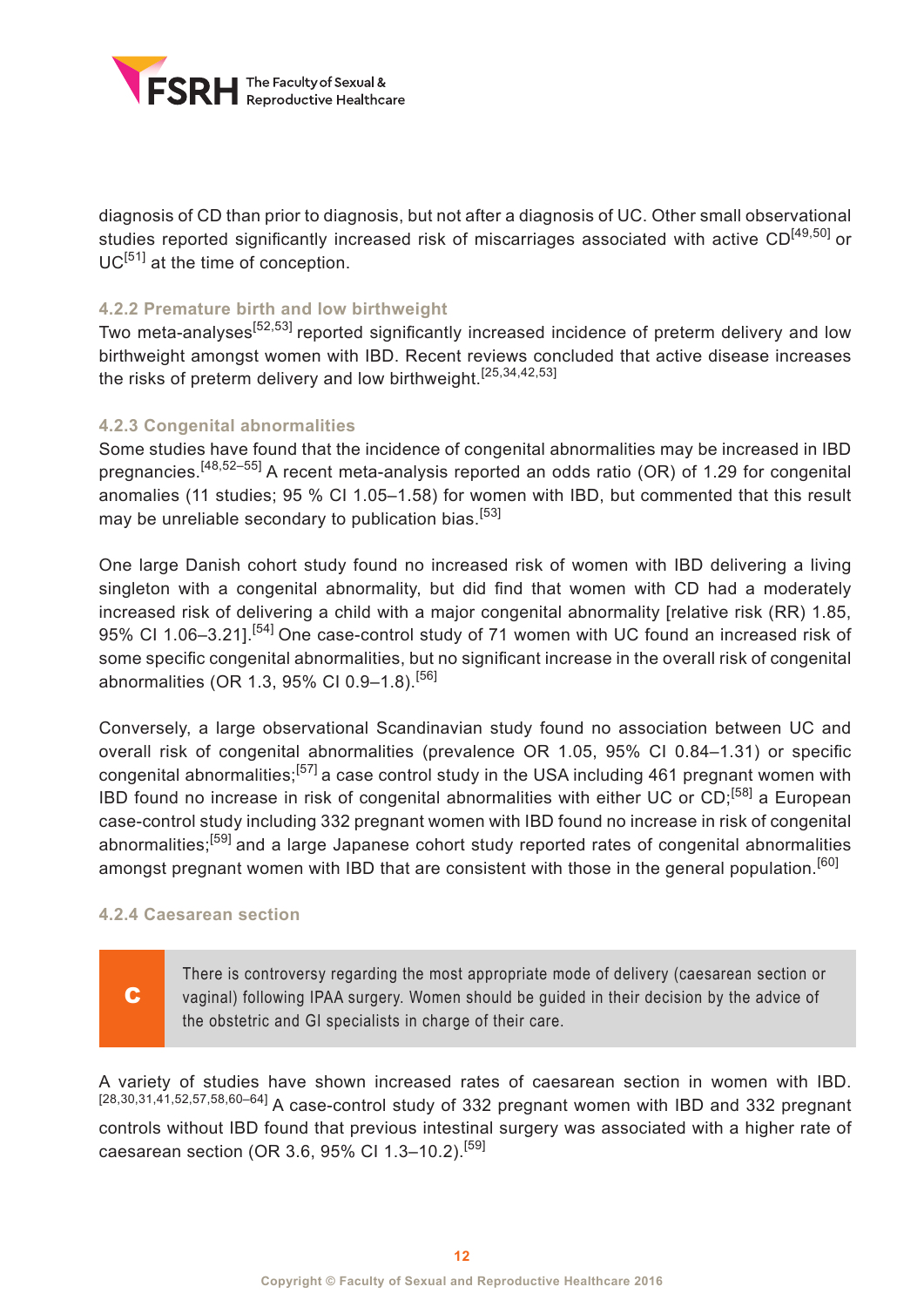<span id="page-15-0"></span>

Caesarean section may be the best mode of delivery for individuals who have an ileo-anal pouch or perianal CD, as it may minimise the risk of damage to the anal sphincter. However, there does not appear to be agreement as to whether an elective caesarean section should be recommended in such cases, and there is some evidence to suggest that women who have undergone reconstructive surgery can successfully undergo vaginal delivery with few complications.<sup>[28,30,31]</sup>

#### **4.3 What is the effect of IBD treatment on pregnancy outcomes?**

**4.3.1 Medication**

| C           | If either partner is taking methotrexate, pregnancy should be prevented by use of effective<br>contraception during and for at least 3 months after treatment.                                                                                                                                                                                                                 |
|-------------|--------------------------------------------------------------------------------------------------------------------------------------------------------------------------------------------------------------------------------------------------------------------------------------------------------------------------------------------------------------------------------|
| C.          | If either partner is taking mycophenolate mofetil, pregnancy should be prevented by use<br>of effective contraception during and for at least 6 weeks (women) or 3 months (men) after<br>treatment has ended.                                                                                                                                                                  |
| $\mathbf c$ | The BNF advises that pregnancy should be prevented by use of effective contraception for<br>women treated with TNF-a inhibitors (e.g. infliximab, adalimumab) and for 6 months after<br>treatment has ended. Consideration for use during pregnancy requires specialist advice.                                                                                                |
|             | Health professionals should check current NICE, BSG and ECCO guidelines and the SPC<br>for each medication for specific advice on use while trying to conceive and while pregnant or<br>breastfeeding. The decision to discontinue any treatment requires expert clinical judgement,<br>balancing the risks of stopping the drug against the risks associated with continuing. |

The decision to stop, continue or commence any treatment prior to conception, during pregnancy and whilst breastfeeding requires expert clinical judgement based on the balance of risk between stopping the drug versus the risks associated with continuing. Good IBD control prior to and during pregnancy is extremely important. Because drugs such as methotrexate can have a teratogenic effect even if it is the male partner who is taking them, men receiving medication for IBD should also be advised about the effects of certain drugs on pregnancy outcomes.

Current NICE quidelines on  $CD^{[21]}$  and  $UC^{[20]}$  highlight the lack of good-quality evidence relating to the safety of use of specific drug treatments for IBD during pregnancy and advise that the recommendations given in the British National Formulary (BNF) should be followed. Appendix 3 outlines guidance from the BNF and manufacturers on the use of certain IBD drugs prior to conception and during pregnancy.

The Second European Crohn's and Colitis Organisation (ECCO) consensus paper on reproduction and pregnancy in inflammatory bowel disease<sup>[34]</sup> and BSG guidelines<sup>[1]</sup> offer guidance on use of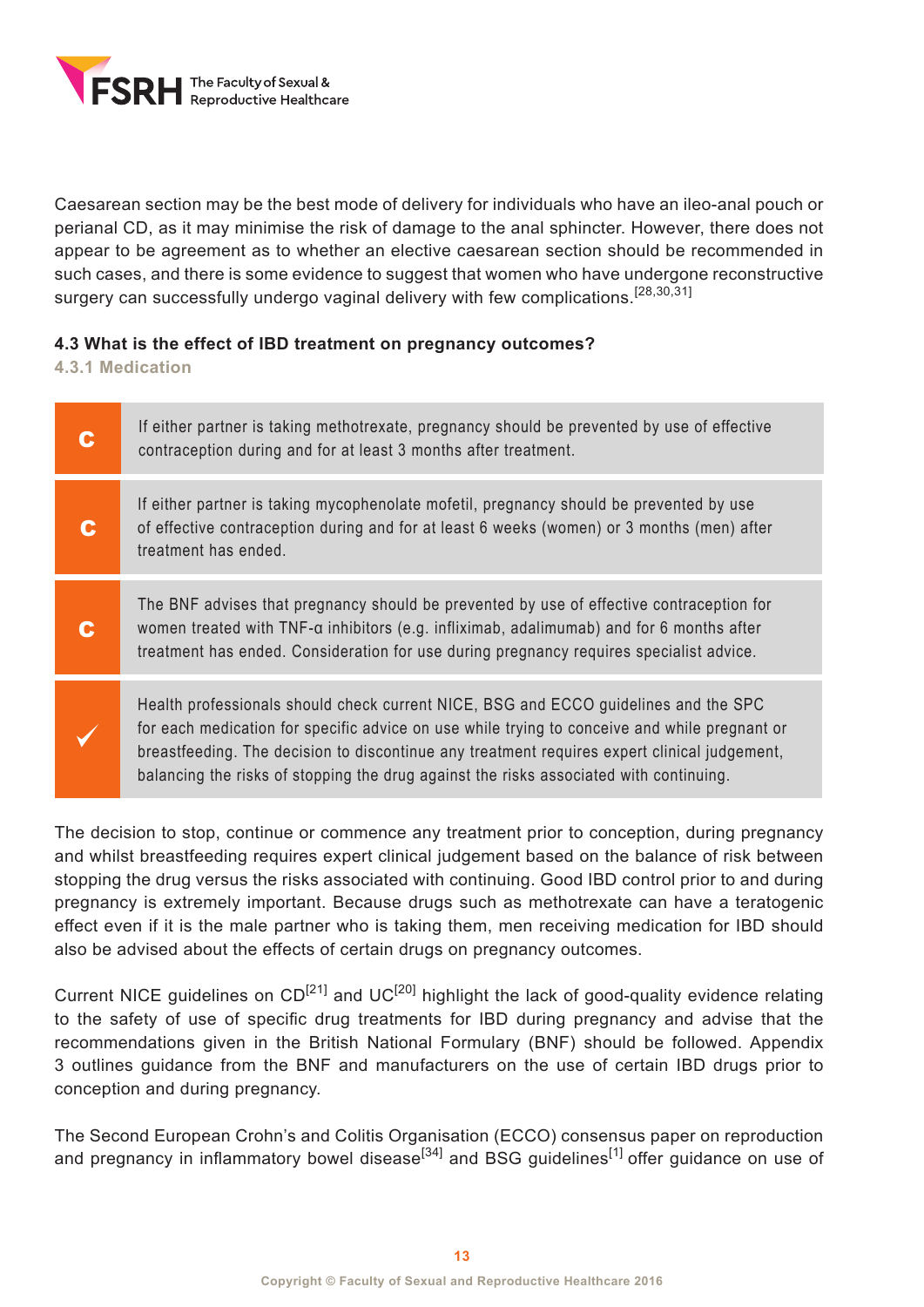

medications for IBD during pregnancy. Crohn's and Colitis UK produce an information sheet on pregnancy and IBD that covers use of medications during pregnancy.[39] Additional information for healthcare professionals and patient information is available from the UK Teratology Information Service.<sup>[65]</sup>

A retrospective cohort study found no significant differences in pregnancy outcomes when investigating the effect of aminosalicylates, metronidazole, ciprofloxacin, corticosteroids, 6-mercaptopurine, azathioprine and ciclosporin.[66]

*Aminosalicylates:* Aminosalicylates have limited placental transfer and a meta-analysis in 2008 of pregnancy outcomes in women exposed to this class of drugs found no statistically significant increase in adverse outcomes. The ORs were 1.16 for congenital abnormalities (95% CI 0.76–1.77, p=0.57), 2.38 for stillbirth (95% CI 0.65–8.72, p=0.32), 1.14 for miscarriage (95% CI 0.65–2.01, p=0.74), 1.35 for preterm delivery (95% CI 0.85–2.13, p=0.26) and 0.93 for low birthweight (95% CI 0.46-1.85, p=0.96).<sup>[67]</sup>

A 2014 review, ECCO guidelines and BSG guidelines support the view that aminosalicylates are generally considered safe in pregnancy, although it is emphasised that the risk is uncertain above doses of 3 mg/day.[1,34,68] Advice currently given by the BNF and the manufacturers is outlined in Appendix 2. Folate supplementation (5 mg) is recommended for women taking sulphasalazine, which interferes with folic acid absorption.

*Thiopurines:* Two recent meta-analyses relating to use of thiopurines in pregnancy were identified: one demonstrates no significant increase in risk of congenital abnormality (OR 1.45, 95% CI 0.99– 2.13) or low birthweight (OR 1.01, 95% CI 0.96–1.06) but suggests an increased risk of premature delivery (OR 1.67, 95% CI 1.26–2.20).<sup>[69]</sup> The other finds no difference in risk of congenital abnormality amongst women with IBD using thiopurines during pregnancy when compared with IBD controls (RR 1.37, 95% CI 0.92–2.05, p = 0.1).<sup>[70]</sup>

ECCO guidelines<sup>[34]</sup> suggests that thiopurines are low risk during pregnancy (limited data on 6-thioguanine) and BSG guidelines<sup>[1]</sup> recommend that thiopurines are probably safe in pregnancy. Advice currently given by the BNF and the manufacturers is outlined in Appendix 2. The manufacturer of mercaptopurine states that it is potentially teratogenic.

*Methotrexate:* Methotrexate is teratogenic and is contraindicated in pregnancy. Effective contraception is required during and for at least 3 months after treatment in men or women.<sup>[71]</sup>

*Mycophenolate mofetil:* Mycophenolate mofetil is contraindicated in pregnancy. Women are advised to use effective contraception during treatment and for 6 weeks after discontinuation. Female partners of male patients should use effective contraception during treatment and for 3 months after discontinuation.<sup>[72]</sup>

*Tacrolimus:* Data relating to use of tacrolimus for management of IBD in pregnancy are extremely limited.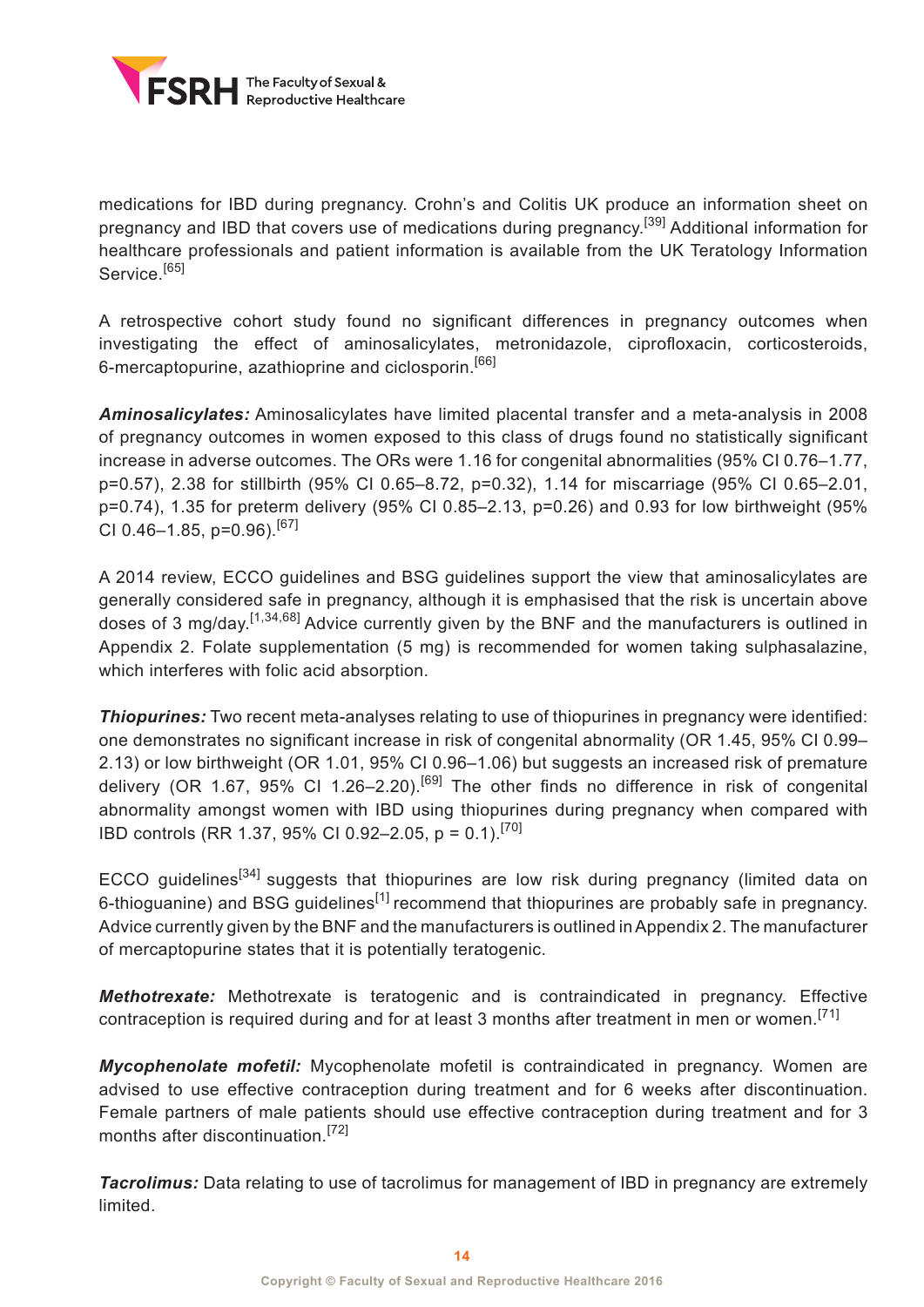<span id="page-17-0"></span>

*TNF-α inhibitors:* There is some evidence that suggests TNF-α inhibitors are low risk in pregnancy. [26] There is, however, transplacental transfer and stopping treatment in the third trimester to limit fetal exposure may be considered.<sup>[1,34,42,73]</sup> Evidence regarding use of TNF- $\alpha$  inhibitors (e.g. infliximab, adalimumab) in pregnancy is not yet strong enough to exclude adverse effects. [1,34,74–76] The current ECCO and BSG guidelines point out that although intrauterine exposure to infliximab and adalimumab does not appear to increase the risk of adverse pregnancy outcomes and is probably low risk, the long-term effects (for example on the developing immune system) are unknown.<sup>[1,34]</sup> Advice currently given by the BNF and the manufacturer is outlined in Appendix 2. The manufacturer advises that effective contraception must be used to avoid pregnancy for at least 5 months (adalimumab) and 6 months (infliximab) after the last dose.

*Antibiotics:* The BNF advises avoiding use of ciprofloxacin in pregnancy due to a risk of arthropathy and avoiding high-dose regimens of metronidazole during pregnancy.<sup>[77]</sup>

#### **4.3.2 Surgery**

Much of the literature on pregnancy and IBD surgery has focused on restorative proctocolectomy. There is no evidence that pregnancy following restorative proctocolectomy is associated with an increase in complications.<sup>[28]</sup> A prospective cohort study looking at pregnancy and delivery before and after IPAA in the same women found no difference in birthweight, duration of labour, delivery complications, vaginal delivery rates and unplanned Caesarean section.[78] Pregnancy and delivery in patients with a stoma is generally considered safe; however, stoma size may increase during pregnancy.

#### **4.4 Other considerations relating to pregnancy and IBD**

 Health professionals should consider ectopic pregnancy in their differential diagnosis of abdominal pain and GI symptoms in sexually active women with IBD.

Ectopic pregnancy may present with GI symptoms, as highlighted in the UK enquiry into maternal deaths.<sup>[79]</sup> Clinicians should consider ectopic pregnancy in the differential diagnosis of abdominal pain and GI symptoms in sexually active women with IBD.

#### 5. IBD AND CONTRACEPTIVE CHOICE

#### **5.1 Does contraception influence IBD?**

B<sub>B</sub>Women can be informed that a causal association between COC use and onset or exacerbation of IBD has not been established.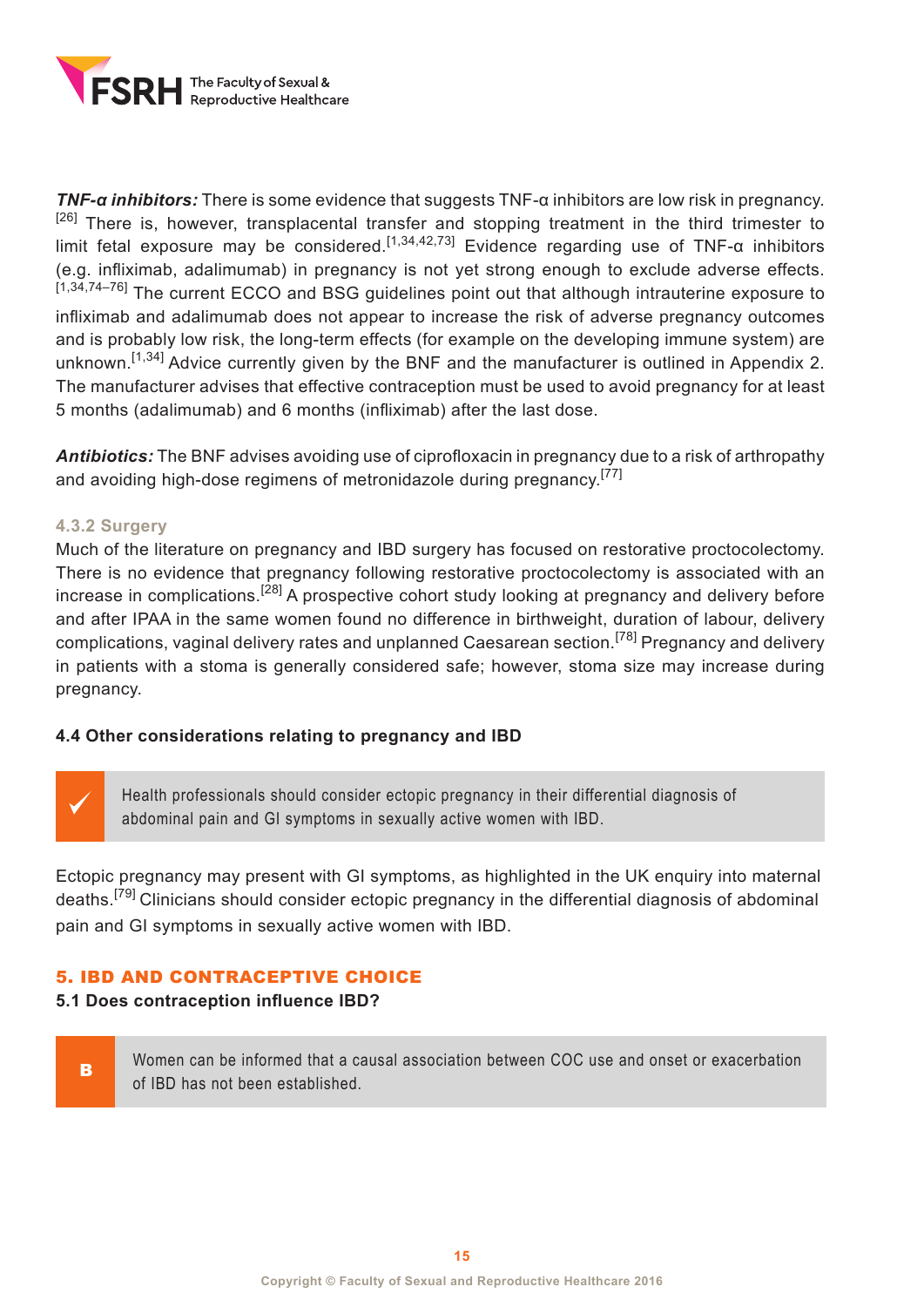<span id="page-18-0"></span>

There is no clear consensus on the relationship between contraception and IBD. A meta-analysis found evidence of an association between the use of oral contraception and the development of IBD, in particular CD,<sup>[80]</sup> while two recent systematic reviews found limited evidence of an association.<sup>[81,82]</sup> Postmarketing surveillance has recently identified colitis as an adverse event in Evra<sup>®</sup> combined patch users.<sup>[83]</sup> Despite these apparent associations, a causal relationship has not been confirmed. There are limited data on combined oral contraception (COC) use and disease severity. A study of women with CD found that COC use did not alter the course of the disease.<sup>[84]</sup>

#### **5.2 Does IBD affect contraceptive choice?**

#### **5.2.1 Medical eligibility**

For any individual, the suitability of a contraceptive method may depend on factors such as age, smoking, family history, medical conditions and drug treatment. For individuals with IBD, mobility, malabsorption, surgical treatment, extra-intestinal manifestations of IBD and associated conditions such as osteoporosis may further influence contraceptive choice.

The *UK Medical Eligibility Criteria for Contraceptive Use* (UKMEC) have been developed to provide guidance for health professionals on the suitability of contraceptive methods with specific clinical conditions.[85] Recommendations are based on available evidence and expert opinion, and classify conditions into one of four categories (Table 1). The UKMEC include guideline on IBD and some of its associated medical conditions (Table 2).

Women with IBD who fulfil medical eligibility criteria can use intrauterine contraception (IUC). Although pelvic infection may occur and should be considered in the differential diagnosis of abdominal pain, the risk of pelvic infection is only increased in the 21 days following IUC insertion. [86] Thereafter, the risk of pelvic infection is not increased unless there is exposure to sexually transmitted infections. Studies on pelvic infection and IUC, however, are not specific to women with IBD.

| <b>UKMEC</b>      | <b>Definition of category</b>                                                                                                                                                                                                                                                                                                                                          |
|-------------------|------------------------------------------------------------------------------------------------------------------------------------------------------------------------------------------------------------------------------------------------------------------------------------------------------------------------------------------------------------------------|
| <b>Category 1</b> | A condition for which there is no restriction for the use of the method.                                                                                                                                                                                                                                                                                               |
| <b>Category 2</b> | A condition where the advantages of using the method generally outweigh the<br>theoretical or proven risks.                                                                                                                                                                                                                                                            |
| <b>Category 3</b> | A condition where the theoretical or proven risks usually outweigh the advantages<br>of using the method. The provision of a method requires expert clinical judgement<br>and/or referral to a specialist contraceptive provider, since use of the method<br>is not usually recommended unless other, more appropriate methods are not<br>available or not acceptable. |
| <b>Category 4</b> | A condition which represents an unacceptable health risk if the method is used.                                                                                                                                                                                                                                                                                        |

#### **Table 1: Definition of UKMEC categories**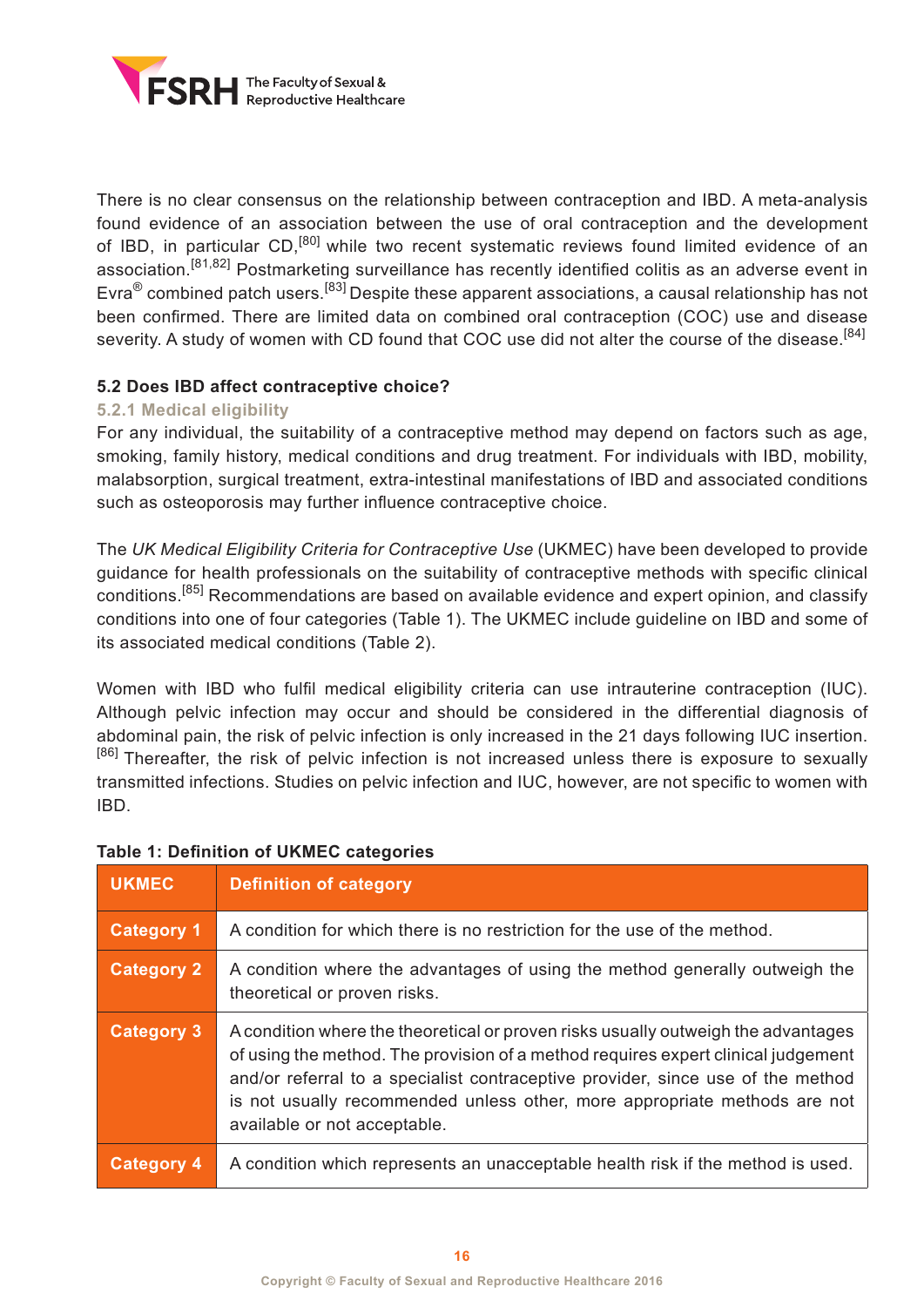

|                                                                                                     | Cu-IUD | <b>LNG-IUS</b> | <b>IMP</b> | <b>DMPA</b>                          | <b>POP</b>     | <b>CHC</b>   |
|-----------------------------------------------------------------------------------------------------|--------|----------------|------------|--------------------------------------|----------------|--------------|
|                                                                                                     |        |                |            | $I =$ Initiation, $C =$ Continuation |                |              |
| <b>Inflammatory</b><br>bowel disease<br>(including<br>Crohn's disease<br>and ulcerative<br>colitis) |        |                |            |                                      | $\overline{2}$ | $\mathbf{c}$ |

#### **Table 2: UKMEC summary table for hormonal and intrauterine contraception methods**

Cu-IUD = Copper intrauterine device; LNG-IUS = Levonorgestrel-releasing intrauterine system; IMP = Progestogen-only implant; DMPA = Progestogen-only injectable: depot medroxyprogesterone acetate; POP = Progestogen-only pill; CHC = Combined hormonal contraception

#### **5.2.2 Absorption of oral contraception**



Women should be advised that the efficacy of oral contraception is unlikely to be reduced by large bowel disease but may be reduced in women with CD who have small bowel disease and malabsorption.

Oral contraception may be less reliable in women with IBD who have malabsorption due to severe small bowel disease or resection, or who have vomiting or severe diarrhoea for more than 24 hours. No evidence was identified to suggest any reduction in the efficacy of the combined patch, progestogen-only injectables, progestogen-only implants or intrauterine methods in women with IBD.

#### **5.2.3 Osteoporosis**

C

Health professionals should consider the impact of IBD-associated conditions (e.g. VTE, PSC and osteoporosis) as well as other medical conditions when prescribing contraception to women with IBD.

Concerns have been raised about the use of the progestogen-only injectable method, depot medroxyprogesterone acetate (DMPA), and its potential effects on bone mineral density (BMD). Several studies, including a systematic review performed for NICE on long-acting reversible contraception (LARC)<sup>[87]</sup> have concluded that there is conflicting evidence of a link and that any effect may be reversible upon cessation of the method.<sup>[88]</sup> The Department of Health Medicines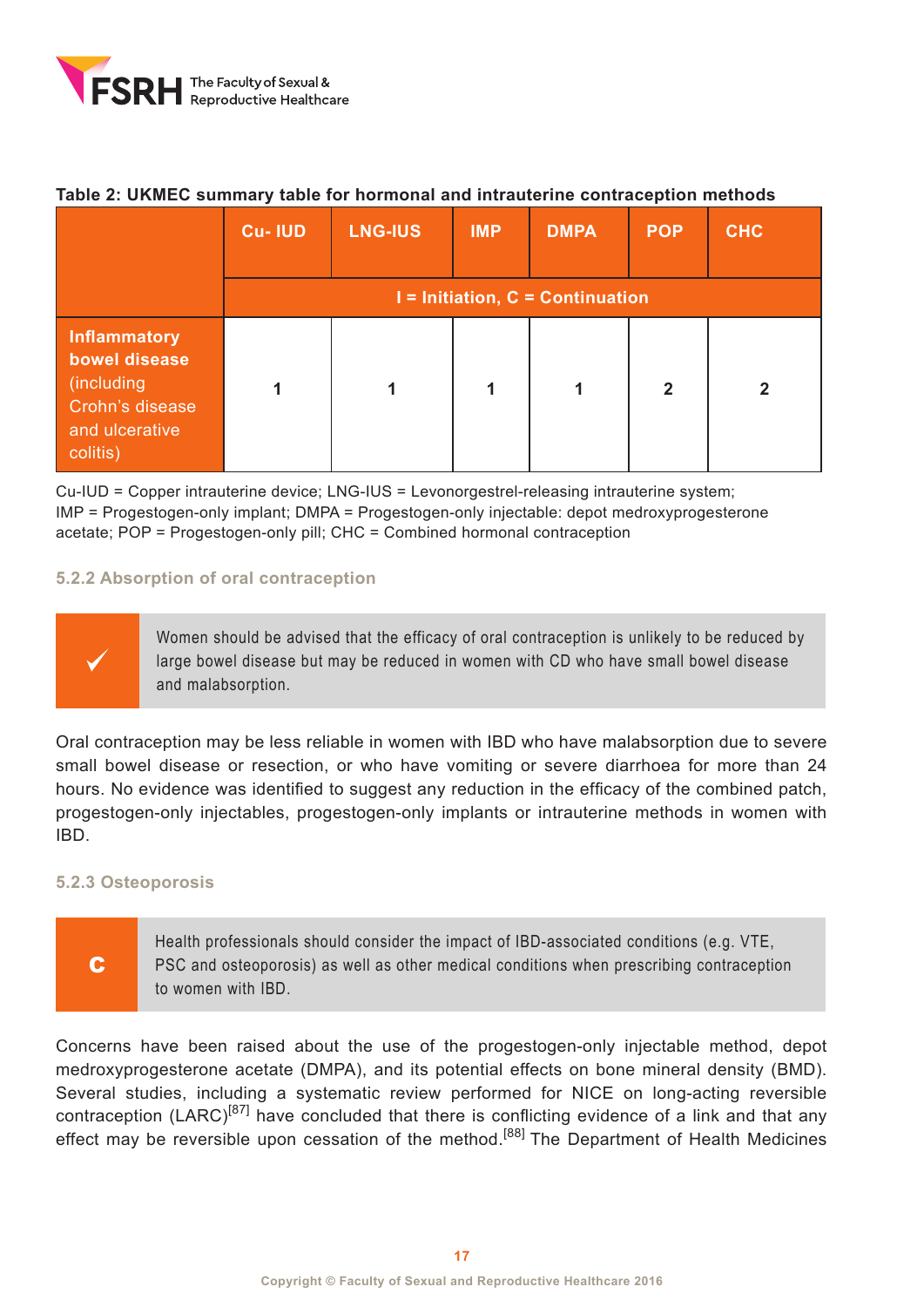<span id="page-20-0"></span>

and Healthcare products Regulatory Agency (MHRA)<sup>[89]</sup> and the Faculty of Sexual & Reproductive Healthcare (FSRH)<sup>[88]</sup> recommend that:

- $\blacktriangleright$  In women aged under 18 years, DMPA may be used after all other options have been discussed and considered unsuitable or unacceptable.
- Þ A re-evaluation of the risks and benefits of treatment for all women should be carried out every 2 years in those who wish to continue use.
- $\blacktriangleright$ For women with significant lifestyle and/or medical risk factors for osteoporosis, other methods of contraception should be considered.

As osteoporosis and osteopenia are more common amongst individuals with IBD, women should be assessed for other risk factors and advised about the effect of their disease on BMD. The possible effects of DMPA on BMD should be weighed against the possible benefits (i.e. low risk of thrombosis and the fact that contraceptive efficacy is unaffected by malabsorption or drug interactions). For those women who choose to use DMPA, re-evaluation should occur at least every 2 years as outlined above.

A systematic review<sup>[90]</sup> exploring combined hormonal contraception (CHC) and bone health concluded that the relationship between COC and BMD is unclear. There are no studies of COC use and BMD or fracture risk in women with IBD. There is no evidence of a clinically significant effect on BMD with the use of the progestogen-only implant.<sup>[91,92]</sup>

#### **5.3 How might IBD treatment affect contraceptive use?**

**5.3.1 Medication**

Health professionals should check whether any prescribed medications for rectal or genital administration contain constituents that could reduce the efficacy of condoms.

No specific interactions are listed between estrogen or progestogen and the majority of antiinflammatory and biological medications used to treat IBD. Plasma levels of ciclosporin may be increased by sex steroid hormones.<sup>[77]</sup> The SPC for ciclosporin<sup>[93]</sup> indicates that measuring blood levels of ciclosporin is questionable in non-transplant patients because the relationship between blood levels and clinical effect is less well established. Therefore, if drugs are being used concomitantly that are known to increase ciclosporin concentration, frequent assessment of renal function and careful monitoring of ciclosporin side effects may be more appropriate.<sup>[93]</sup> The SPC for tacrolimus advises that ethinylestradiol and potentially some progestogens may increase serum tacrolimus levels.[94]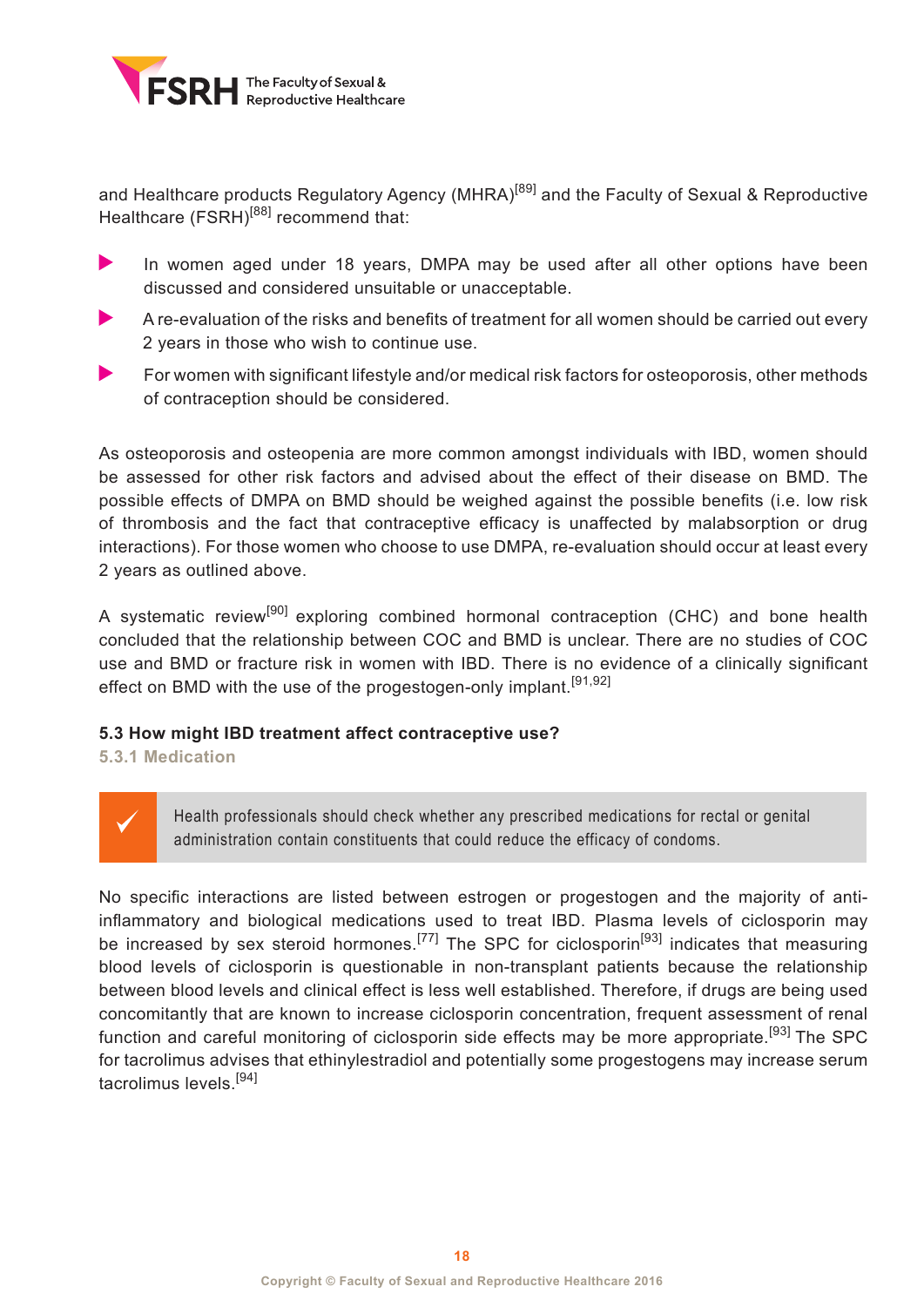

FSRH guidance [95] and the BNF advise that the effectiveness of CHC is not reduced by concomitant use of non enzyme-inducing antibiotics (unless the antibiotic causes vomiting or diarrhoea in a woman taking COC).

Information on potential drug interactions with hormonal contraception can be found in separate CEU quidance.<sup>[96]</sup>

Women with IBD may wish to use barrier methods of contraception (i.e. condoms, cervical caps and diaphragms). However, the typical failure rates make these methods inappropriate for women who are using teratogenic drugs.

There is a theoretical risk that some IBD medications for rectal administration may reduce the efficacy of latex condoms if the product spreads to the genital skin. Whilst no direct evidence of an interaction was found, it is known that the strength of condoms can be reduced by contact with oilor witepsol-based products. Information on product constituents can be obtained from the package insert or the pharmaceutical company.

#### **5.3.2 Surgery**

|   | Women with IBD should stop COC at least 4 weeks before major elective surgery and<br>alternative contraception should be provided. Advice regarding recommencing COC should be<br>given individually. |
|---|-------------------------------------------------------------------------------------------------------------------------------------------------------------------------------------------------------|
| B | Previous pelvic or abdominal surgery in women with IBD could affect the safety and success of<br>laparoscopic sterilisation.                                                                          |
|   | Women with IBD considering sterilisation – and their partners – should be counselled about<br>alternative methods of contraception including LARC methods and vasectomy.                              |

Major surgery, hospitalisation and immobilisation are all considered risk factors for VTE. The risk of postoperative VTE is higher amongst COC users.<sup>[97–99]</sup> For individuals undergoing major surgery with prolonged immobilisation, the UKMEC classify CHC use as a Category 4 (the method should not be used).<sup>[85]</sup> In women with IBD, CHC should be stopped at least 4 weeks before elective major surgery. Counselling and provision of alternative methods is important. Advice regarding recommencing CHC should be given individually.

Women using progestogen-only methods do not appear to be at increased risk of VTE<sup>[100]</sup> and need not discontinue them prior to surgery. All progestogen-only methods are UKMEC Category 2 for individuals undergoing major surgery with prolonged immobilisation;[85] the copper IUD and barrier methods are Category 1.<sup>[85]</sup>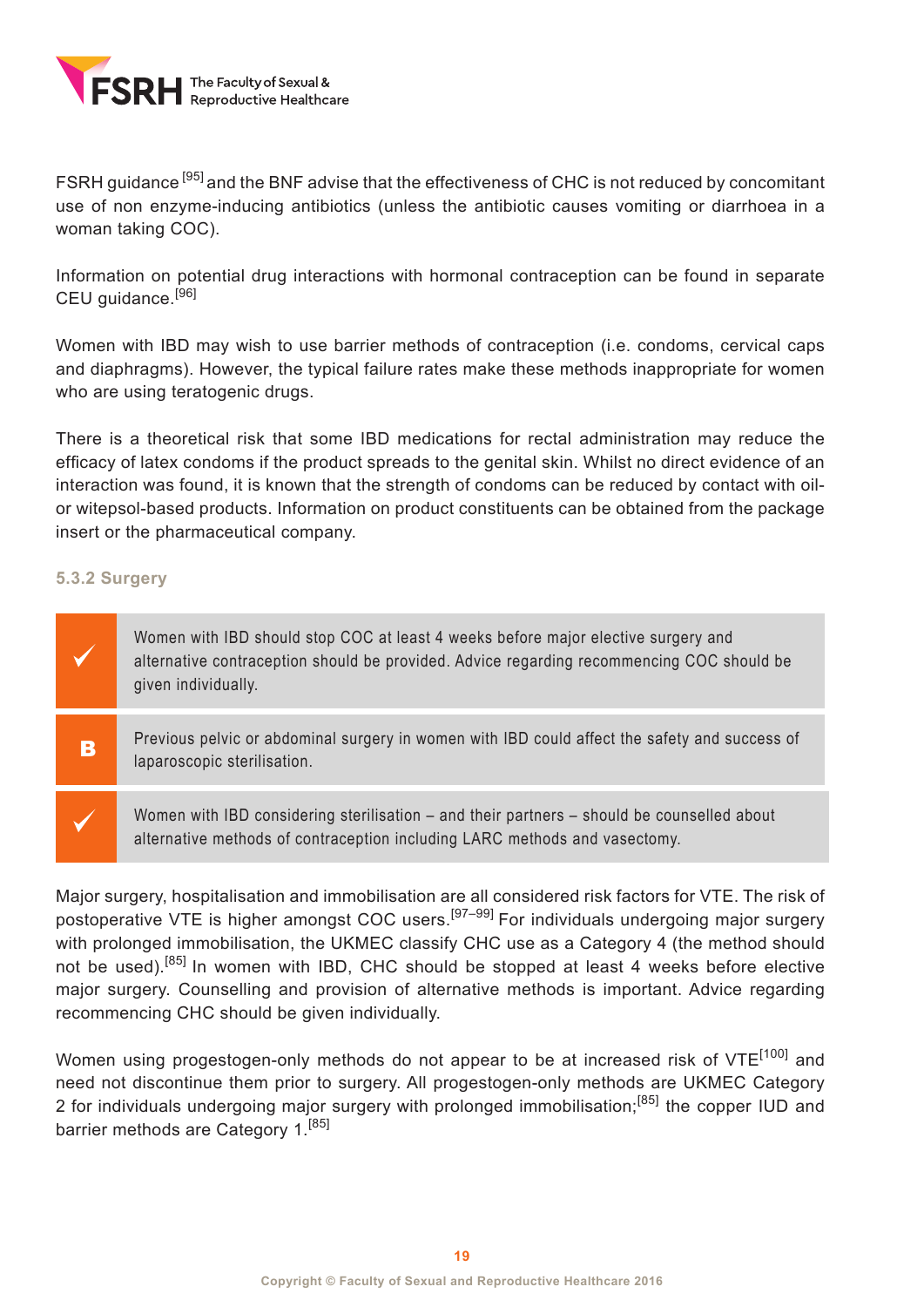<span id="page-22-0"></span>

Sterilisation can be offered if other options are unsuitable. Previous pelvic or abdominal surgery could affect the safety and success of laparoscopic sterilisation.<sup>[101]</sup> The Collaborative Review of Sterilisation concluded from a large, prospective, multicentre cohort study that women who had previous abdominal or pelvic surgery were twice as likely to develop complications following laparoscopic sterilisation than women who had no previous surgery (OR 2.0, 95% CI 1.4–2.9). [102] If a sterilisation procedure is planned, it should be undertaken in a setting with an experienced surgeon and other backup support. Alternative methods such as vasectomy and LARC methods may be as effective, if not more so, than sterilisation.<sup>[103]</sup> Hysteroscopic sterilisation techniques might be a suitable alternative: limited available evidence suggests that hysteroscopic sterilisation is unaffected by previous pelvic surgery.<sup>[100]</sup> If abdominal surgery is indicated for a woman with IBD who wishes sterilisation, both procedures could be performed at the same time providing the woman has been counselled preoperatively and has given specific consent.

#### 6 IBD, Sexual Function and Psychosexual Health

Health professionals should provide an opportunity for individuals with IBD and their partners to discuss issues relating to sexuality, body image and mental well-being, and know where to refer locally when appropriate.

Several studies have looked at how IBD affects sexual function and found varying results. One systematic review found that the majority of studies demonstrated impaired sexual function amongst those with IBD, with women more affected than men.<sup>[104]</sup> It also found that depression was the most consistent negative predictive factor of sexual function. One case-control study did not find higher prevalence of sexual dysfunction in those with IBD versus those without it, but did find that people with active disease were more likely to score within the sexual dysfunction range than those in remission or controls  $(p<0.05)$ .<sup>[105]</sup>

There are limited data regarding IBD medication and sexual function. A survey of 217 IBD patients found that 37% of patients felt their medication had a negative effect on their libido, and 10% sometimes or frequently skipped medication because of the perceived effect on sexual function.<sup>[106]</sup>

Studies looking at IBD surgery and sexual function showed mixed results. One small, prospective cohort study found that post-surgery, both men and women experienced improved sexual desire, but only men felt an improvement in sexual function.<sup>[107]</sup>

Complications that have been noted following IBD surgery include dyspareunia in women and loss of ejaculation and retrograde ejaculation in men.<sup>[28,108–110]</sup> These problems are associated with pelvic surgery rather than abdominal surgery. However, one systematic review found that although dyspareunia increased after proctocolectomy surgery in women, it did not appear to have a negative impact on overall sexual satisfaction.<sup>[28]</sup> A prospective study of individuals with UC found that despite around one-third reporting dissatisfaction with their sex life before surgery, the majority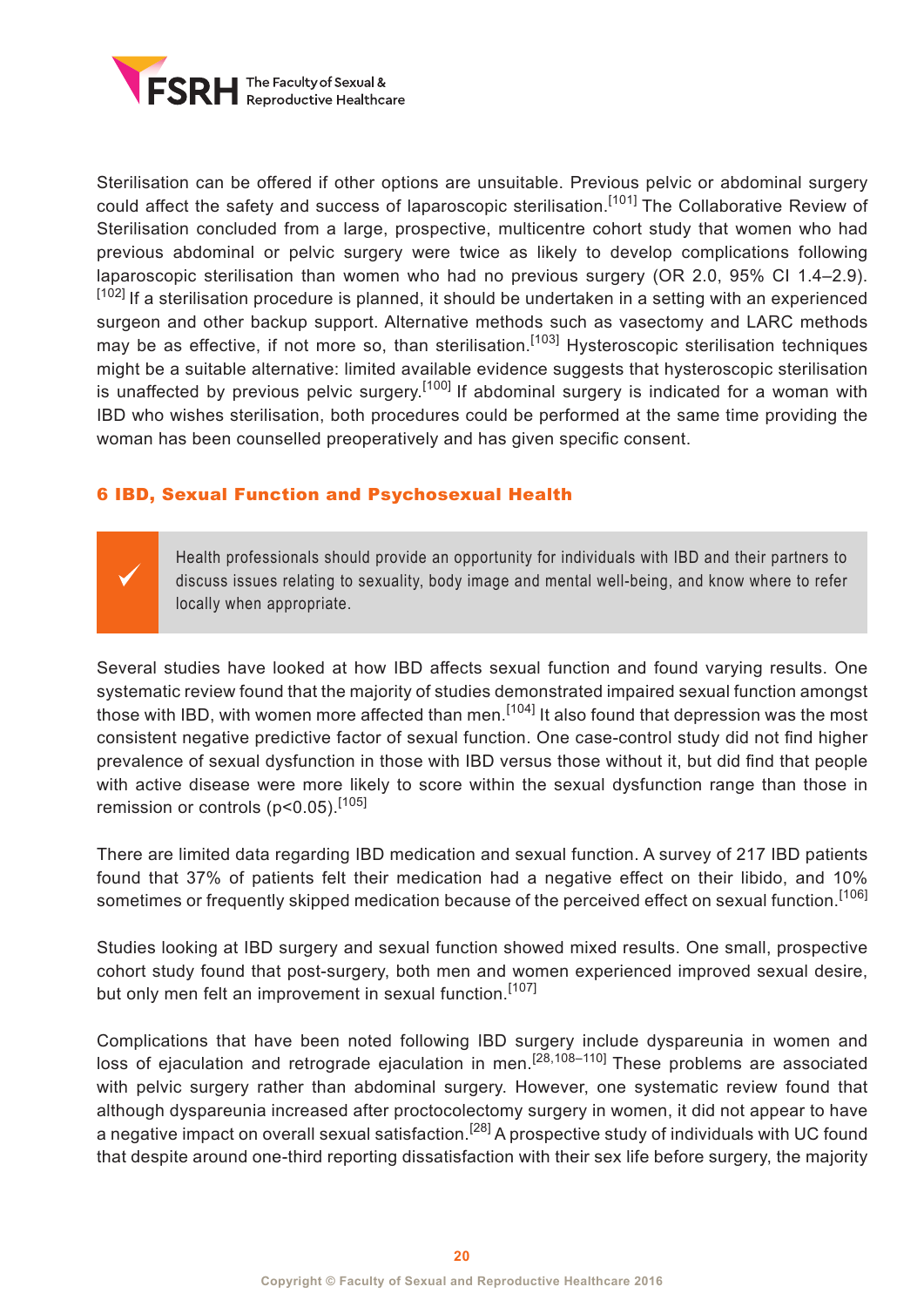

were happy afterwards.<sup>[108]</sup> The effect of successful surgery on general well-being after a long period of systemic illness presumably contributes to changes in attitude about sexual health. Some individuals with an ileostomy report that a stoma negatively affects their sex life. Concerns noted include feeling sexually undesirable and anxious about detachment of their stoma.<sup>[108]</sup> Depression, which is more prevalent amongst those with IBD in comparison to the general population,<sup>[111]</sup> has been identified as a determinant of low sexual function.<sup>[112]</sup>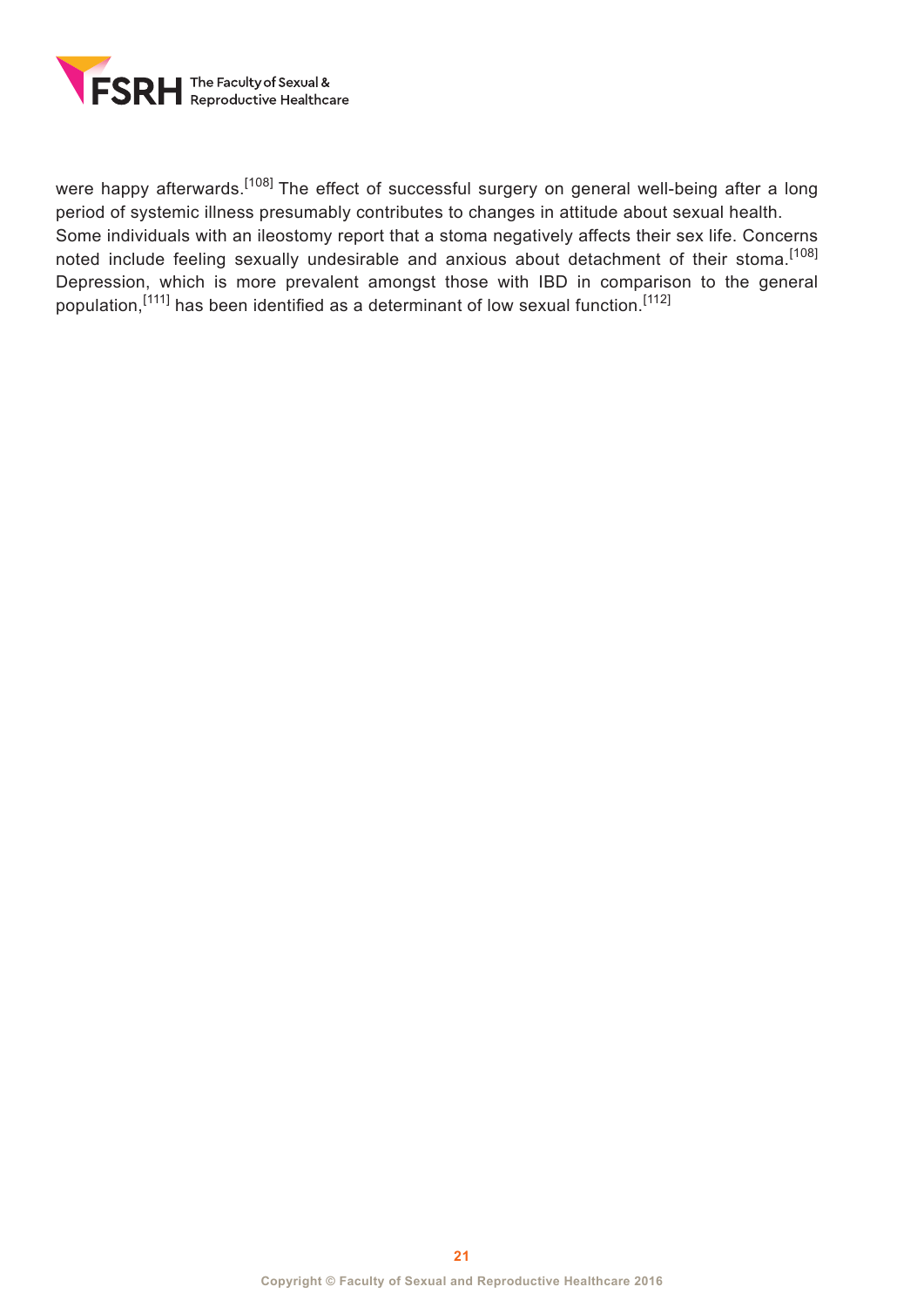<span id="page-24-0"></span>

### **REFERENCES**

- 1 Mowat C, Cole A, Windsor A, *et al.* Guidelines for the management of inflammatory bowel disease in adults. *Gut* 2011; **60**571–607. doi:10.1136/gut.2010.224154
- 2 British Society of Gastroenterology. Commissioning Report: Acute Management: Inflammatory [Bowel Disease. 2009. http://www.bsg.org.uk/clinical/commissioning-report/acute-inflammato](http://www.bsg.org.uk/clinical/commissioning-report/acute-inflammatory-bowel-disease.html)ry-bowel-disease.html [accessed 23 August 2016].
- 3 Ferri FF. *Ferri's Clinical Advisor 2016*. Elsevier Health Sciences. 2015.
- 4 Van Milligen de Wit AW, van Deventer SJ, Tytgat GN. Immunogenetic aspects of primary sclerosing cholangitis: implications for therapeutic strategies. *Am J Gastroenterol* 1995;**90**:893– 900.
- 5 Risk of and prophylaxis for venous thromboembolism in hospital patients. Thromboembolic Risk Factors (THRIFT) Consensus Group. *BMJ* 1992;**305**:567–574.
- 6 Scottish Intercollegiate Guidelines Network Secretariat. *Prophylaxis of Venous Thromboembolism.* Edinburgh, UK: Scottish Intercollegiate Guidelines Network, 2002.
- 7 Miehsler W, Reinisch W, Valic E, *et al.* Is inflammatory bowel disease an independent and disease specific risk factor for thromboembolism? *Gut* 2004;**53**:542–548.
- 8 Andoh A, Tsujikawa T, Hata K, *et al.* Elevated circulating platelet-derived microparticles in patients with active inflammatory bowel disease. *Am J Gastroenterol* 2005;**100**:2042–2048.
- 9 Solem CA, Loftus EV, Tremaine WJ, *et al.* Venous thromboembolism in inflammatory bowel disease. *Am J Gastroenterol* 2004;**99**:97–101.
- 10 Van Assche G, Dignass A, Reinisch W, *et al.* The second European evidence-based Consensus on the diagnosis and management of Crohn's disease: Special situations. *J Crohns Colitis* 2010;**4**:63–101.
- 11 Caprilli R, Gassull MA, Escher JC, *et al.* European evidence based consensus on the diagnosis and management of Crohn's disease: special situations. *Gut* 2006;**55(Suppl. 1)**:i36–i58.
- 12 NHS Choices. *Inflammatory Bowel Disease*. 2015. http://www.nhs.uk/conditions/inflammato[ry-bowel-disease/Pages/Introduction.aspx \[accessed 23 August 2016\].](http://www.nhs.uk/conditions/inflammatory-bowel-disease/Pages/Introduction.aspx)
- 13 Crohn's and Colitis UK. *Surgery for Ulcerative Colitis (UC).* 2014. http://s3-eu-west-1.ama[zonaws.com/files.crohnsandcolitis.org.uk/Publications/surgery-for-ulcerative-colitis.pdf \[ac](http://s3-eu-west-1.amazonaws.com/files.crohnsandcolitis.org.uk/Publications/surgery-for-ulcerative-colitis.pdf)cessed 23 August 2016].
- 14 Nightingale AJ, Middleton W, Middleton SJ, *et al.* Evaluation of the effectiveness of a specialist nurse in the management of inflammatory bowel disease (IBD). *Eur J Gastroenterol Hepatol* 2000;**12**:967–973.
- 15 Hilsden RJ, Scott CM, Verhoef MJ. Complementary medicine use by patients with inflammatory bowel disease. *Am J Gastroenterol* 1998;**93**:697–701.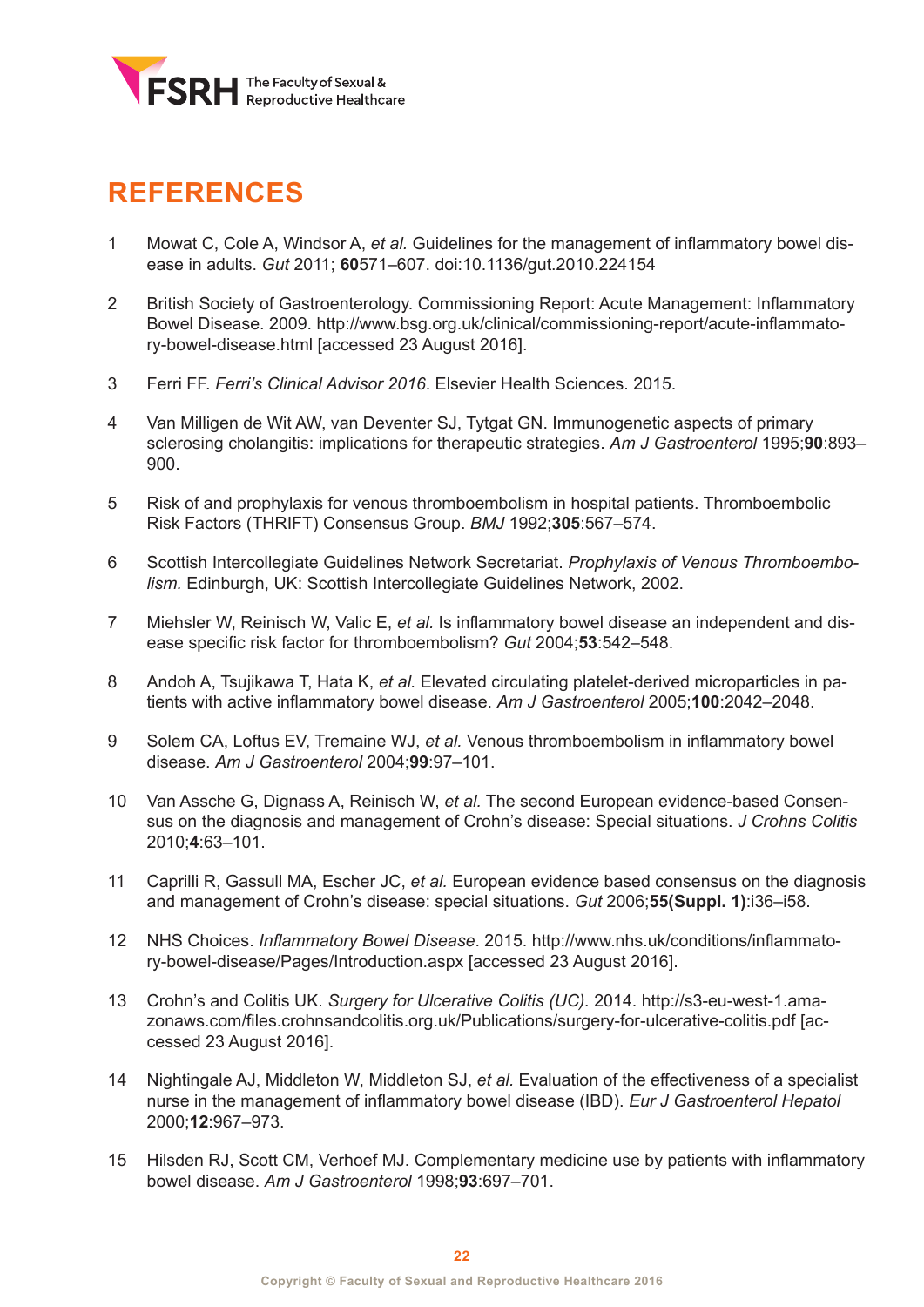

- 16 Cable M. The role of patients' organizations. *Int Disabil Stud* 1988;**10**:181–182.
- 17 Maunder RG, de Rooy EC, Toner BB, *et al.* Health-related concerns of people who receive psychological support for inflammatory bowel disease. *Can J Gastroenterol J Can Gastroenterol* 1997;**11**:681–685.
- 18 Godber D, Mayberry JF. A preliminary report on the role of lay counselling amongst patients with inflammatory bowel disease. *J R Soc Med* 1988;**81**:528–529.
- 19 Mayberry JF. Information booklets for patients with inflammatory bowel disease. *Int Disabil Stud* 1988;**10**:179–180.
- 20 National Clinical Guideline Centre. *Ulcerative Colitis: Management in Adults, Children and Young People.* Clinical Guideline. Methods, Evidence and Recommendations. 2013. [https://www.nice.](https://www.nice.org.uk/guideline/cg166/evidence/full--guideline-190220365) [org.uk/guideline/cg166/evidence/full--guideline-190220365 \[a](https://www.nice.org.uk/guideline/cg166/evidence/full--guideline-190220365)ccessed 23 August 2016].
- 21 National Clinical Guideline Centre. *Crohn's Disease: Management in Adults, Children and Young People.* Clinical Guideline 152. Methods, Evidence and Recommendations. 2012. [https://www.](https://www.nice.org.uk/guideline/cg152/evidence/full-guideline-248633677) [nice.org.uk/guideline/cg152/evidence/full-guideline-248633677 \[a](https://www.nice.org.uk/guideline/cg152/evidence/full-guideline-248633677)ccessed 23 August 2016].
- 22 Olsen KO, Joelsson M, Laurberg S, *et al.* Fertility after ileal pouch-anal anastomosis in women with ulcerative colitis. *Br J Surg* 1999;**86**:493–495.
- 23 Friedman S, McElrath TF, Wolf JL. Management of fertility and pregnancy in women with inflammatory bowel disease: a practical guide. *Inflamm Bowel Dis* 2013;**19**:2937–2948.
- 24 Ørding Olsen K, Juul S, Berndtsson I, *et al.* Ulcerative colitis: female fecundity before diagnosis, during disease, and after surgery compared with a population sample. *Gastroenterology* 2002;**122**:15–19.
- 25 Beaulieu DB, Kane S. Inflammatory bowel disease in pregnancy. *Gastroenterol Clin North Am* 2011;**40**:399–413, ix.
- 26 Mahadevan U, Matro R. Care of the pregnant patient with inflammatory bowel disease. *Obstet Gynecol* 2015;**126**:401–412.
- 27 Hudson M, Flett G, Sinclair TS, *et al.* Fertility and pregnancy in inflammatory bowel disease. *Int J Gynaecol Obstet Off Organ Int Fed Gynaecol Obstet* 1997;**58**:229–237.
- 28 Cornish JA, Tan E, Teare J, *et al.* The effect of restorative proctocolectomy on sexual function, urinary function, fertility, pregnancy and delivery: a systematic review. *Dis Colon Rectum* 2007;**50**:1128–1138.
- 29 Waljee A, Waljee J, Morris AM, *et al.* Threefold increased risk of infertility: a meta-analysis of infertility after ileal pouch anal anastomosis in ulcerative colitis. *Gut* 2006;**55**:1575–1580.
- 30 Lepistö A, Sarna S, Tiitinen A, *et al.* Female fertility and childbirth after ileal pouch-anal anastomosis for ulcerative colitis. *Br J Surg* 2007;**94**:478–482.
- 31 Mayberry JF, Weterman IT. European survey of fertility and pregnancy in women with Crohn's disease: a case control study by European collaborative group. *Gut* 1986;**27**:821–825.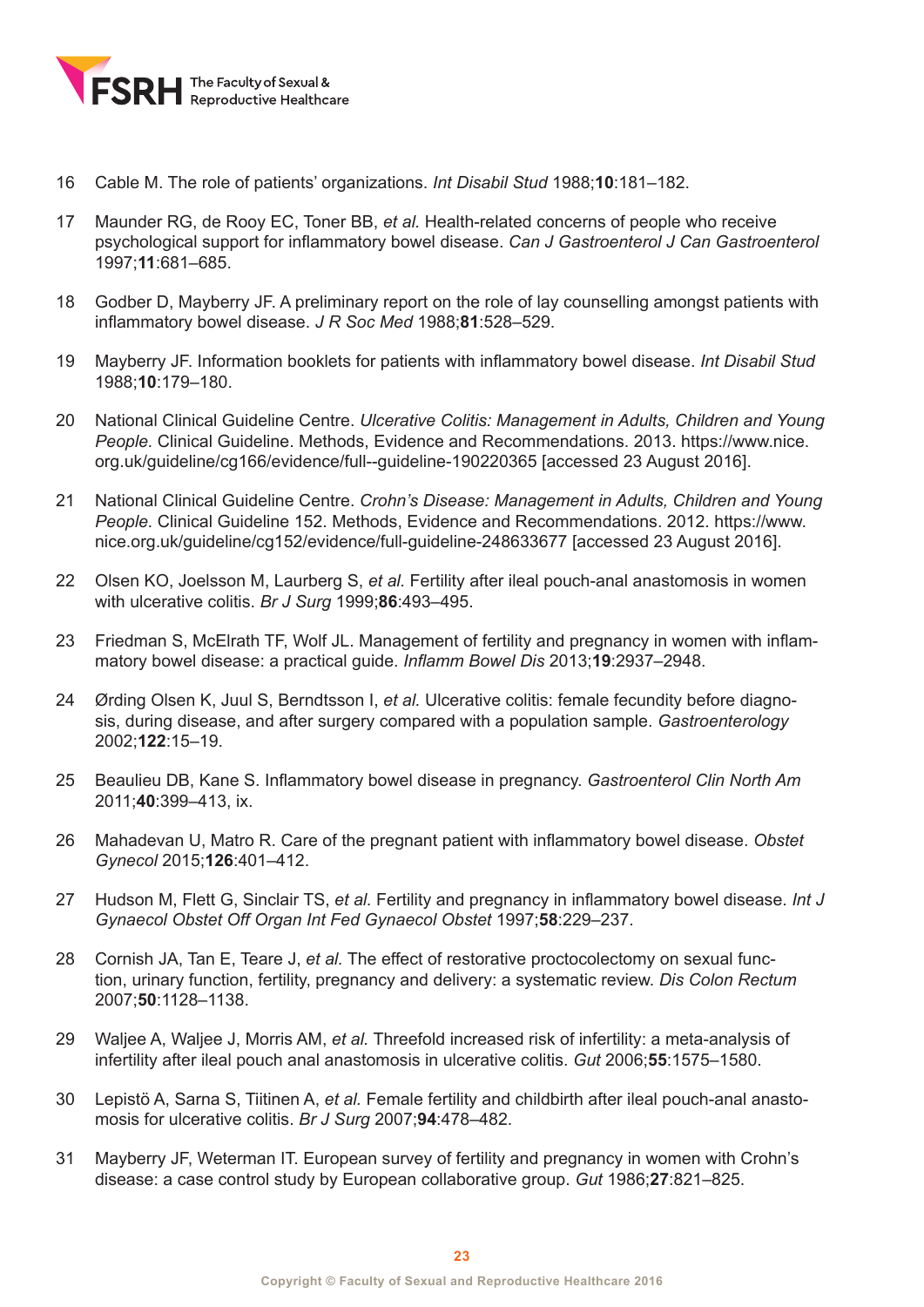

- 32 Ban L, Tata LJ, Humes DJ, *et al.* Decreased fertility rates in 9639 women diagnosed with inflammatory bowel disease: a United Kingdom population-based cohort study. *Aliment Pharmacol Ther* 2015;**42**:855–866.
- 33 Tavernier N, Fumery M, Peyrin-Biroulet L, *et al.* Systematic review: fertility in non-surgically treated inflammatory bowel disease. *Aliment Pharmacol Ther* 2013;**38**:847–853.
- 34 Van der Woude CJ, Ardizzone S, Bengtson MB, *et al.* The second European evidenced-based consensus on reproduction and pregnancy in inflammatory bowel disease. *J Crohns Colitis* 2015;**9**:107–124.
- 35 Sands K, Jansen R, Zaslau S, *et al.* Review article: the safety of therapeutic drugs in male inflammatory bowel disease patients wishing to conceive. *Aliment Pharmacol Ther* 2015;**41**:821–834.
- 36 Kierkuś J, Szymańska E, Szymańska S, *et al.* [Influence of inflammatory bowel disease on pregnancy and fertility – optimal treatment and management] [Article in Polish]. *Med Wieku Rozwoj* 2013;**17**:77–84.
- 37 Mahadevan U, Terdiman JP, Aron J, *et al.* Infliximab and semen quality in men with inflammatory bowel disease. *Inflamm Bowel Dis* 2005;**11**:395–399.
- 38 [Pfizer Limited. Summary of Product Characteristics: Salazopyrin En-Tabs. 2014. http://www.medi](http://www.medicines.org.uk/emc/medicine/10722)cines.org.uk/emc/medicine/10722 [accessed 23 August 2016].
- 39 Crohn's and Colitis UK. *Pregnancy and IBD.* 2015. [http://s3-eu-west-1.amazonaws.com/files.](http://s3-eu-west-1.amazonaws.com/files.crohnsandcolitis.org.uk/Publications/pregnancy-and-IBD.pdf) [crohnsandcolitis.org.uk/Publications/pregnancy-and-IBD.pdf \[a](http://s3-eu-west-1.amazonaws.com/files.crohnsandcolitis.org.uk/Publications/pregnancy-and-IBD.pdf)ccessed 23 August 2016].
- 40 Abhyankar A, Ham M, Moss AC. Meta-analysis: the impact of disease activity at conception on disease activity during pregnancy in patients with inflammatory bowel disease. *Aliment Pharmacol Ther* 2013;**38**:460–466.
- 41 Oron G, Yogev Y, Shcolnick S, *et al.* Inflammatory bowel disease: risk factors for adverse pregnancy outcome and the impact of maternal weight gain. *J Matern Fetal Neonatal Med*  2012;**25**:2256–2260.
- 42 Vermeire S, Carbonnel F, Coulie PG, *et al.* Management of inflammatory bowel disease in pregnancy. *J Crohns Colitis* 2012;**6**:811–823.
- 43 Riis L, Vind I, Politi P, *et al.* Does pregnancy change the disease course? A study in a European cohort of patients with inflammatory bowel disease. *Am J Gastroenterol* 2006;**101**:1539–1545.
- 44 Castiglione F, Pignata S, Morace F, *et al.* Effect of pregnancy on the clinical course of a cohort of women with inflammatory bowel disease. *Ital J Gastroenterol* 1996;**28**:199–204.
- 45 Agret F, Cosnes J, Hassani Z, *et al.* Impact of pregnancy on the clinical activity of Crohn's disease. *Aliment Pharmacol Ther* 2005;**21**:509–513.
- 46 Nielsen OH, Andreasson B, Bondesen S, *et al.* Pregnancy in Crohn's disease. *Scand J Gastroenterol* 1984;**19**:724–732.
- 47 Baird DD, Narendranathan M, Sandler RS. Increased risk of preterm birth for women with inflammatory bowel disease. *Gastroenterology* 1990;**99**:987–994.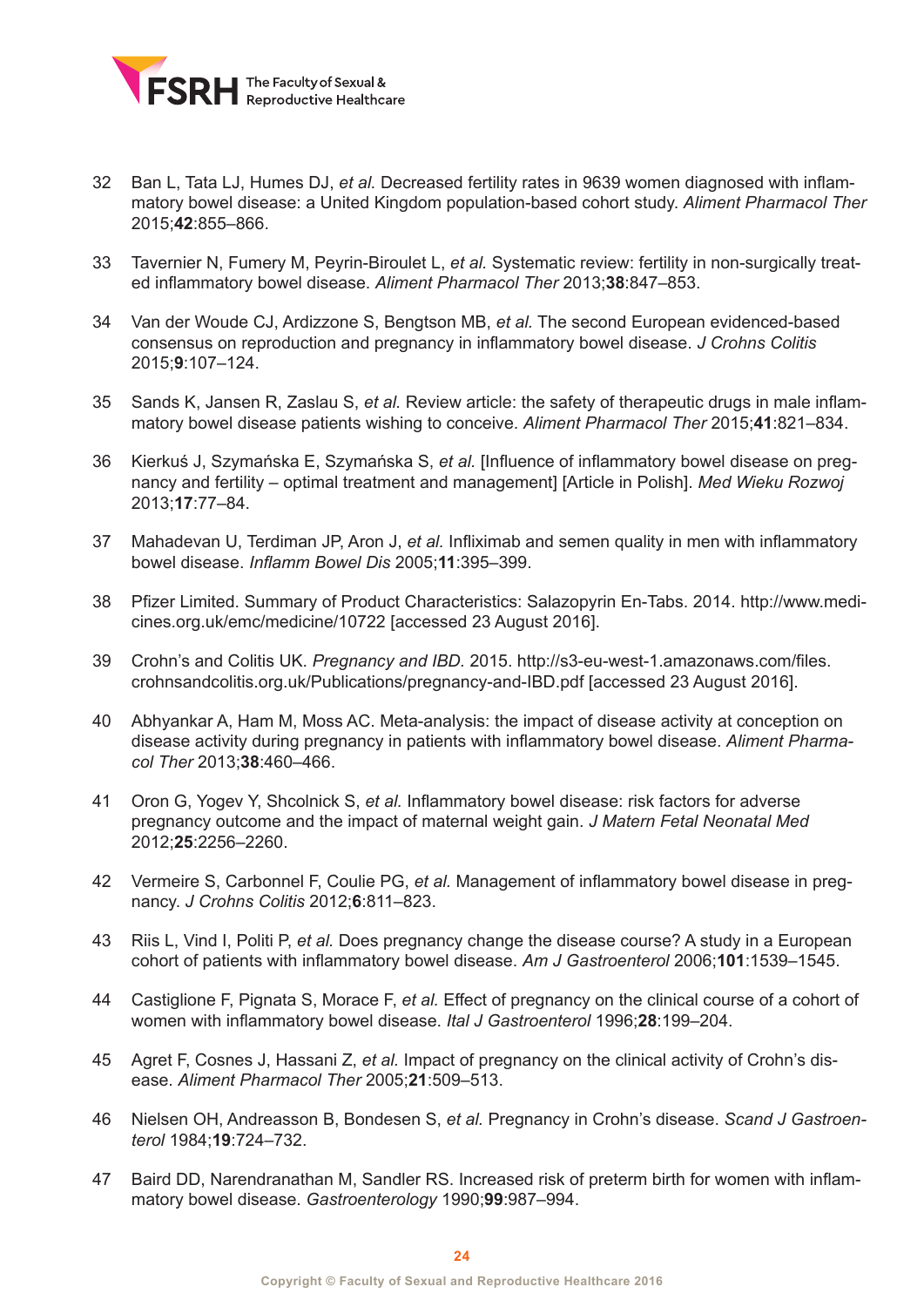

- 48 Bortoli A, Saibeni S, Tatarella M, *et al.* Pregnancy before and after the diagnosis of inflammatory bowel diseases: retrospective case-control study. *J Gastroenterol Hepatol* 2007;**22**:542–549.
- 49 Khosla R, Willoughby CP, Jewell DP. Crohn's disease and pregnancy. *Gut* 1984;**25**:52–56.
- 50 Morales M, Berney T, Jenny A, *et al.* Crohn's disease as a risk factor for the outcome of pregnancy. *Hepatogastroenterology* 2000;**47**:1595–1598.
- 51 Nielsen OH, Andreasson B, Bondesen S, *et al.* Pregnancy in ulcerative colitis. *Scand J Gastroenterol* 1983;**18**:735–742.
- 52 Cornish J, Tan E, Teare J, *et al.* A meta-analysis on the influence of inflammatory bowel disease on pregnancy. *Gut* 2007;**56**:830–837.
- 53 O'Toole A, Nwanne O, Tomlinson T. Inflammatory bowel disease increases risk of adverse pregnancy outcomes: a meta-analysis. *Dig Dis Sci* 2015;**60**:2750–2761.
- 54 Boyd HA, Basit S, Harpsøe MC, *et al.* Inflammatory bowel disease and risk of adverse pregnancy outcomes. *PloS One* 2015;**10**:e0129567.
- 55 Dominitz JA, Young JCC, Boyko EJ. Outcomes of infants born to mothers with inflammatory bowel disease: a population-based cohort study. *Am J Gastroenterol* 2002;**97**:641–648.
- 56 Nørgård B, Puho E, Pedersen L, *et al.* Risk of congenital abnormalities in children born to women with ulcerative colitis: a population-based, case-control study. *Am J Gastroenterol* 2003;**98**:2006–2010.
- 57 Stephansson O, Larsson H, Pedersen L, *et al.* Congenital abnormalities and other birth outcomes in children born to women with ulcerative colitis in Denmark and Sweden. *Inflamm Bowel Dis* 2011;**17**:795–801.
- 58 Mahadevan U, Sandborn WJ, Li D-K, *et al.* Pregnancy outcomes in women with inflammatory bowel disease: a large community-based study from Northern California. *Gastroenterology* 2007;**133**:1106–1112.
- 59 Bortoli A, Pedersen N, Duricova D, *et al.* Pregnancy outcome in inflammatory bowel disease: prospective European case-control ECCO-EpiCom study, 2003–2006. *Aliment Pharmacol Ther* 2011;**34**:724–734.
- 60 Naganuma M, Kunisaki R, Yoshimura N, *et al.* Conception and pregnancy outcome in women with inflammatory bowel disease: a multicentre study from Japan. *J Crohns Colitis* 2011;**5**:317– 323.
- 61 Nguyen GC, Boudreau H, Harris ML, *et al.* Outcomes of obstetric hospitalizations among women with inflammatory bowel disease in the United States. *Clin Gastroenterol Hepatol Off Clin Pract J Am Gastroenterol Assoc* 2009;**7**:329–334.
- 62 Bush MC, Patel S, Lapinski RH, *et al.* Perinatal outcomes in inflammatory bowel disease. *J Matern Fetal Neonatal Med* 2004;**15**:237–241.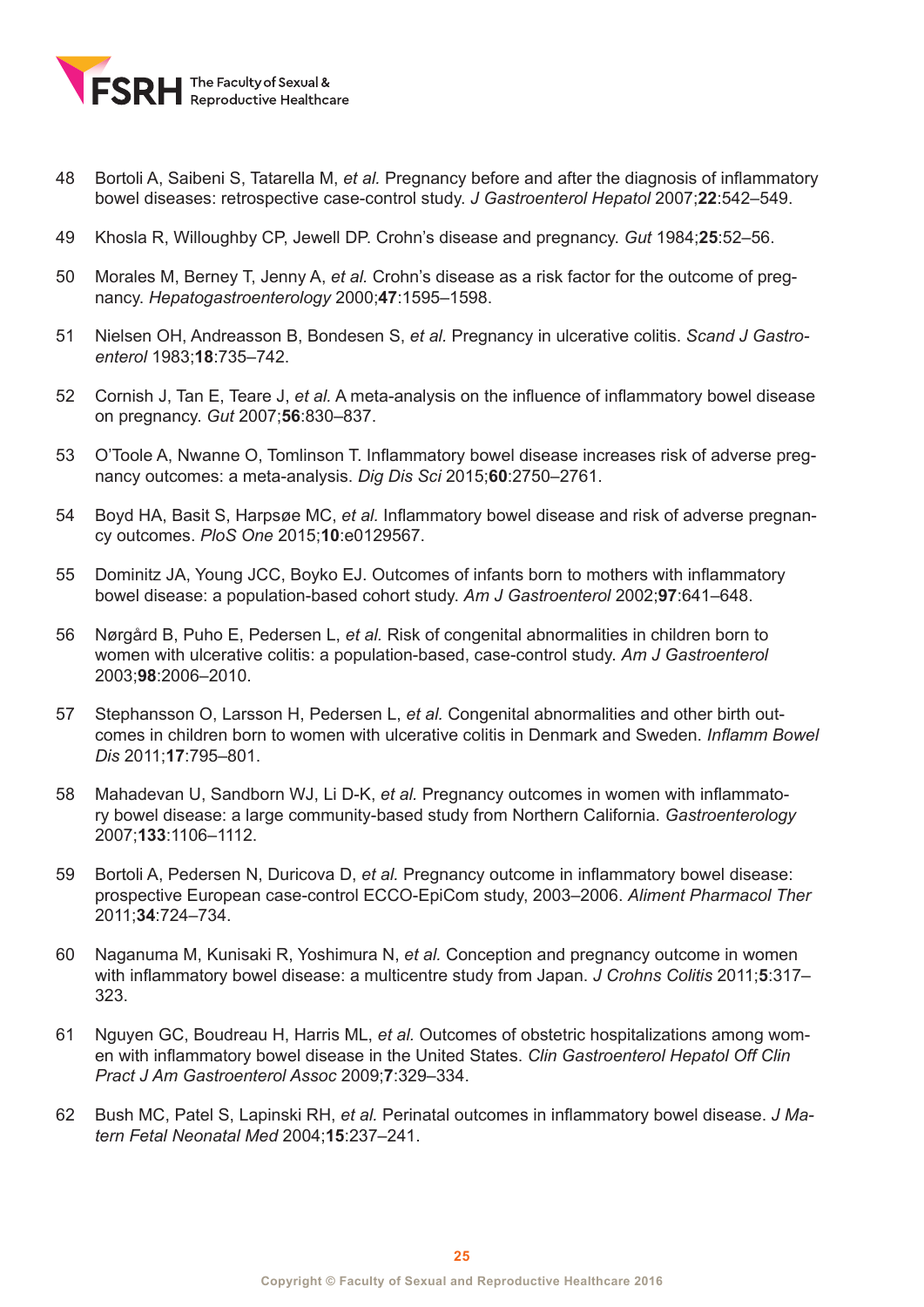

- 63 Kornfeld D, Cnattingius S, Ekbom A. Pregnancy outcomes in women with inflammatory bowel disease – a population-based cohort study. *Am J Obstet Gynecol* 1997;**177**:942–946.
- 64 Raatikainen K, Mustonen J, Pajala MO, *et al.* The effects of pre- and post-pregnancy inflammatory bowel disease diagnosis on birth outcomes. *Aliment Pharmacol Ther* 2011;**33**:333–339.
- 65 Public Health England. UK Teratology Information Service. 2016. [http://www.uktis.org/ \[a](http://www.uktis.org/)ccessed 23 August 2016].
- 66 Moskovitz DN, Bodian C, Chapman ML, *et al.* The effect on the fetus of medications used to treat pregnant inflammatory bowel-disease patients. *Am J Gastroenterol* 2004;**99**:656–661.
- 67 Rahimi R, Nikfar S, Rezaie A, *et al.* Pregnancy outcome in women with inflammatory bowel disease following exposure to 5-aminosalicylic acid drugs: a meta-analysis. *Reprod Toxicol Elmsford N* 2008;**25**:271–275.
- 68 Cury DB, Moss AC. Treatment of Crohn's disease in pregnant women: drug and multidisciplinary approaches. *World J Gastroenterol* 2014;**20**:8790–8795.
- 69 Akbari M, Shah S, Velayos FS, *et al.* Systematic review and meta-analysis on the effects of thiopurines on birth outcomes from female and male patients with inflammatory bowel disease. *Inflamm Bowel Dis* 2013;**19**:15–22.
- 70 Hutson JR, Matlow JN, Moretti ME, *et al.* The fetal safety of thiopurines for the treatment of inflammatory bowel disease in pregnancy. *J Obstet Gynaecol* 2013;**33**:1–8.
- 71 *British National Formulary*. Methotrexate. 2014. [http://www.evidence.nhs.uk/formulary/bnf/](http://www.evidence.nhs.uk/formulary/bnf/current/10-musculoskeletal-and-joint-diseases/101-drugs-used-in-rheumatic-diseases-and-gout/1013-drugs-that-suppress-the-rheumatic-disease-process/drugs-affecting-the-immune-re�sponse/methotrexate) [current/10-musculoskeletal-and-joint-diseases/101-drugs-used-in-rheumatic-diseases-and](http://www.evidence.nhs.uk/formulary/bnf/current/10-musculoskeletal-and-joint-diseases/101-drugs-used-in-rheumatic-diseases-and-gout/1013-drugs-that-suppress-the-rheumatic-disease-process/drugs-affecting-the-immune-re�sponse/methotrexate)[gout/1013-drugs-that-suppress-the-rheumatic-disease-process/drugs-affecting-the-immune-re](http://www.evidence.nhs.uk/formulary/bnf/current/10-musculoskeletal-and-joint-diseases/101-drugs-used-in-rheumatic-diseases-and-gout/1013-drugs-that-suppress-the-rheumatic-disease-process/drugs-affecting-the-immune-re�sponse/methotrexate)sponse/methotrexate [accessed 23 August 2016].
- 72 *British National Formulary*. Mycophenolate Mofetil. 2014. [http://www.evidence.nhs.uk/formulary/](http://www.evidence.nhs.uk/formulary/bnf/current/8-malignant-disease-and-immunosuppression/82-drugs-affecting-the-immune-re�sponse/821-antiproliferative-immunosuppressants/mycophenolate-mofetil) [bnf/current/8-malignant-disease-and-immunosuppression/82-drugs-affecting-the-immune-re](http://www.evidence.nhs.uk/formulary/bnf/current/8-malignant-disease-and-immunosuppression/82-drugs-affecting-the-immune-re�sponse/821-antiproliferative-immunosuppressants/mycophenolate-mofetil)[sponse/821-antiproliferative-immunosuppressants/mycophenolate-mofetil \[accessed 23 August](http://www.evidence.nhs.uk/formulary/bnf/current/8-malignant-disease-and-immunosuppression/82-drugs-affecting-the-immune-re�sponse/821-antiproliferative-immunosuppressants/mycophenolate-mofetil) 2016].
- 73 Gisbert JP. Safety of immunomodulators and biologics for the treatment of inflammatory bowel disease during pregnancy and breast-feeding. *Inflamm Bowel Dis* 2010;**16**:881–895.
- 74 Katz JA, Antoni C, Keenan GF, *et al.* Outcome of pregnancy in women receiving infliximab for the treatment of Crohn's disease and rheumatoid arthritis. *Am J Gastroenterol* 2004;**99**:2385– 2392.
- 75 Mahadevan U, Kane S, Sandborn WJ, *et al.* Intentional infliximab use during pregnancy for induction or maintenance of remission in Crohn's disease. *Aliment Pharmacol Ther* 2005;**21**:733– 738.
- 76 Schnitzler F, Fidder H, Ferrante M, *et al.* Mucosal healing predicts long-term outcome of maintenance therapy with infliximab in Crohn's disease. *Inflamm Bowel Dis* 2009;**15**:1295–1301.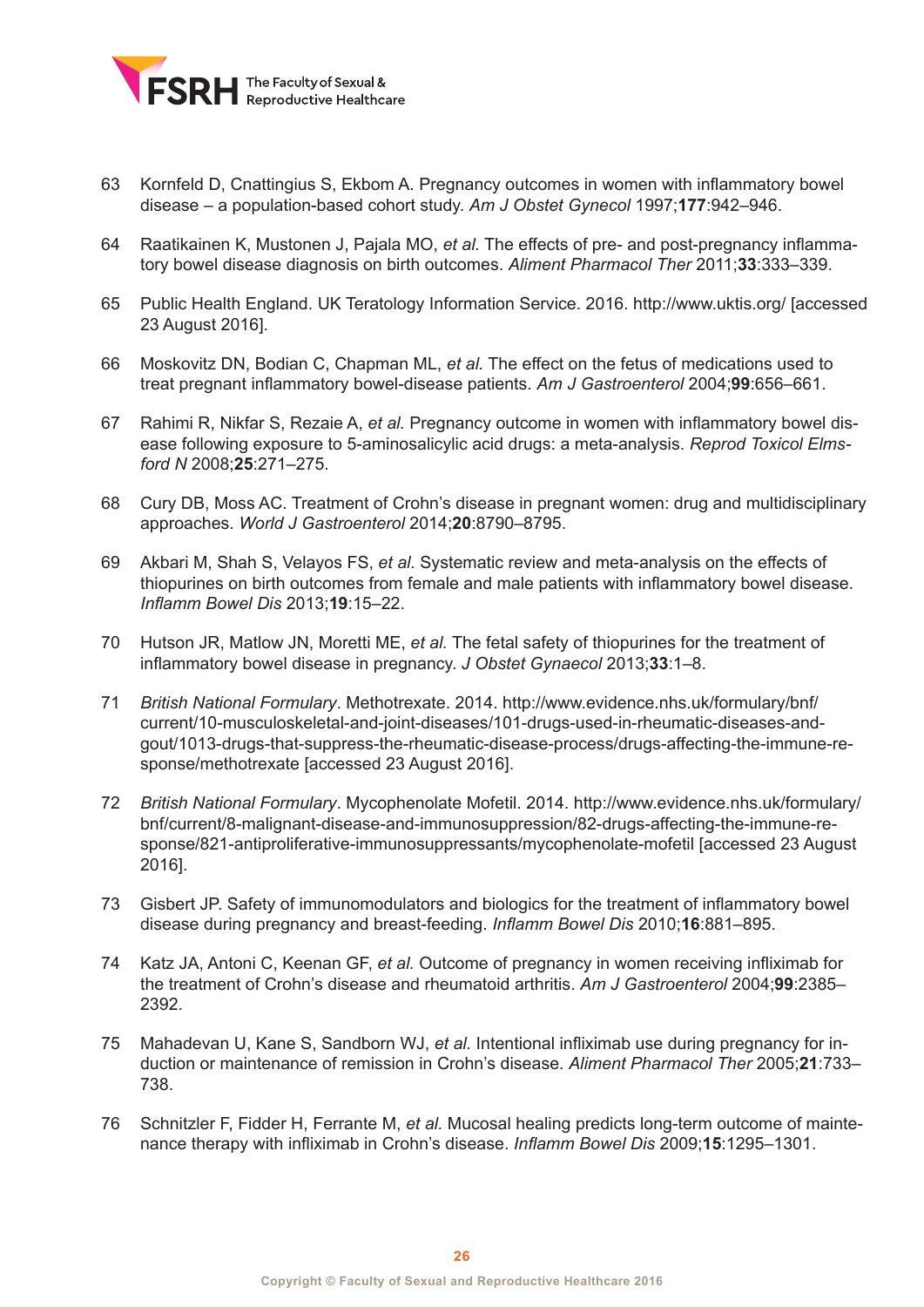

- 77 MedicinesComplete. *British National Formulary (BNF).* [https://www.medicinescomplete.com/](https://www.medicinescomplete.com/mc/bnf/current/) [mc/bnf/current/ \[a](https://www.medicinescomplete.com/mc/bnf/current/)ccessed 23 August 2016].
- 78 Hahnloser D, Pemberton JH, Wolff BG, *et al.* Pregnancy and delivery before and after ileal pouch-anal anastomosis for inflammatory bowel disease: immediate and long-term consequences and outcomes. *Dis Colon Rectum* 2004;**47**:1127–1135.
- 79 The National Institute for Health and Care Excellence, The Scottish Executive Health Department, The Department for Health Social Service and Public Safety: Northern Ireland. *Why Mothers Die 1997–1999: The Confidential Enquiries into Maternal Deaths in the United Kingdom.*  London, UK: Royal College of Obstetricians and Gynaecologists Press, 2001.
- 80 Cornish JA, Tan E, Simillis C, *et al.* The risk of oral contraceptives in the etiology of inflammatory bowel disease: a meta-analysis. *Am J Gastroenterol* 2008;**103**:2394–2400.
- 81 Gawron LM, Sanders J, Steele KP, *et al.* Reproductive planning and contraception for women with inflammatory bowel diseases. *Inflamm Bowel Dis* 2016;**22**:459–464.
- 82 Zapata LB, Paulen ME, Cansino C, *et al.* Contraceptive use among women with inflammatory bowel disease: a systematic review. *Contraception* 2010;**82**:72–85.
- 83 Janssen-Cilag Ltd. Summary of Product Characteristics: Evra transdermal patch. 2015. [https://](https://www.medicines.org.uk/emc/medicine/12124/SPC/Evra++transdermal+patch/) [www.medicines.org.uk/emc/medicine/12124/SPC/Evra++transdermal+patch/ \[a](https://www.medicines.org.uk/emc/medicine/12124/SPC/Evra++transdermal+patch/)ccessed 23 August 2016].
- 84 Cosnes J, Carbonnel F, Carrat F, *et al.* Oral contraceptive use and the clinical course of Crohn's disease: a prospective cohort study. *Gut* 1999;**45**:218–222.
- 85 Faculty of Sexual & Reproductive Healthcare (FSRH). *UK Medical Eligibility Criteria for Contraceptive Use (UKMEC 2016).* 2016. [https://www.fsrh.org/standards-and-guideline/external/](https://www.fsrh.org/standards-and-guideline/external/ukmec-2016-digital-version/) [ukmec-2016-digital-version/ \[a](https://www.fsrh.org/standards-and-guideline/external/ukmec-2016-digital-version/)ccessed 23 August 2016].
- 86 Farley TNM, Rosenberg M, Rowe PJ, *et al.* Intrauterine contraceptive devices and pelvic inflammatory disease: an international perspective. *Lancet* 1992;**339**:785–788.
- 87 National Institute for Health and Care Excellence. *Long-acting Reversible Contraception.* 2014. [https://www.nice.org.uk/guideline/cg30 \[a](https://www.nice.org.uk/guideline/cg30)ccessed 23 August 2016].
- 88 Faculty of Sexual & Reproductive Healthcare. *Progestogen-only Injectable Contraception.* 2014. <https://www.fsrh.org/documents/cec-ceu-guideline-injectables-dec-2014/> [accessed 23 August 2016].
- 89 Medicines and Healthcare products Regulatory Agency. Patient Information Leaflet, Depo-Provera<sup>®</sup> 150 mg/ml Vial. 2016. [www.mhra.gov.uk/home/groups/spcpil/documents/spcpil/](http://www.mhra.gov.uk/home/groups/spcpil/documents/spcpil/con1421998356751.pdf) [con1421998356751.pdf \[a](http://www.mhra.gov.uk/home/groups/spcpil/documents/spcpil/con1421998356751.pdf)ccessed 23 August 2016].
- 90 Martins SL, Curtis KM, Glasier AF. Combined hormonal contraception and bone health: a systematic review. *Contraception* 2006;**73**:445–469.
- 91 Faculty of Sexual & Reproductive Healthcare. *Progestogen-only Implants*. 2014. [https://www.](https://www.fsrh.org/documents/cec-ceu-guideline-implants-feb-2014/) [fsrh.org/documents/cec-ceu-guideline-implants-feb-2014/ \[a](https://www.fsrh.org/documents/cec-ceu-guideline-implants-feb-2014/)ccessed 23 August 2016].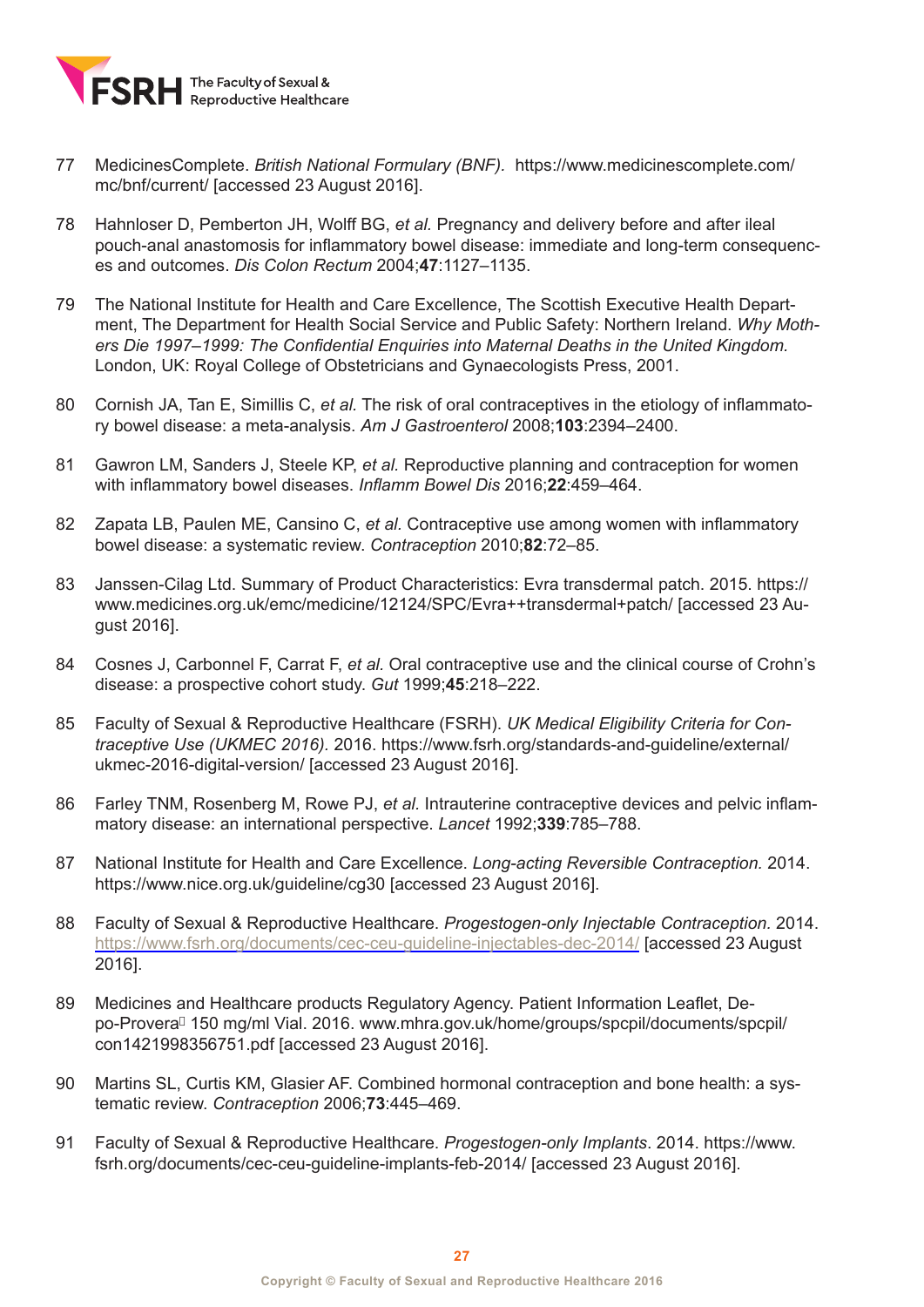

- 92 Beerthuizen R, van Beek A, Massai R, *et al.* Bone mineral density during long-term use of the progestagen contraceptive implant Implanon compared to a non-hormonal method of contraception. *Hum Reprod* 2000;**15**:118–122.
- 93 Medicines and Healthcare products Regulatory Agency. Summary of Product Characteristics: Neoral. 2015.<http://mhra.gov.uk/home/groups/spcpil/documents/spcpil/con1452837016829.pdf> [accessed 23 August 2016].
- 94 Astellas Pharma Ltd. Summary of Product Characteristics: Prograf 0.5 mg, 1 mg, 5 mg Hard Capsules. 2015. [https://www.medicines.org.uk/emc/medicine/11102 \[a](https://www.medicines.org.uk/emc/medicine/11102)ccessed 23 August 2016].
- 95 Faculty of Sexual & Reproductive Healthcare. *Combined Hormonal Contraception*. 2012. [https://](https://www.fsrh.org/documents/combined-hormonal-contraception/) [www.fsrh.org/documents/combined-hormonal-contraception/ \[a](https://www.fsrh.org/documents/combined-hormonal-contraception/)ccessed 23 August 2016].
- 96 Faculty of Sexual & Reproductive Healthcare. *Drug Interactions with Hormonal Contraception.* [2012. https://www.fsrh.org/documents/ceu-guideline-drug-interactions-with-hormonal-contracep](https://www.fsrh.org/documents/ceu-guideline-drug-interactions-with-hormonal-contraception-jan/)tion-jan/ [accessed 23 August 2016].
- 97 Vessey MP, Doll R, Fairbairn AS, *et al.* Postoperative thromboembolism and the use of oral contraceptives. *Br Med J* 1970;**3**:123–126.
- 98 National Institute for Health and Care Excellence. *Venous Thromboembolism: Reducing the Risk for Patients in Hospital*. 2010. [https://www.nice.org.uk/guideline/cg92 \[a](https://www.nice.org.uk/guideline/cg92)ccessed 23 August 2016].
- 99 Edmonds MJR, Crichton TJH, Runciman WB, *et al.* Evidence-based risk factors for postoperative deep vein thrombosis. *ANZ J Surg* 2004;**74**:1082–1097.
- 100 Cardiovascular disease and use of oral and injectable progestogen-only contraceptives and combined injectable contraceptives. Results of an international, multicenter, case-control study. World Health Organization Collaborative Study of Cardiovascular Disease and Steroid Hormone Contraception. *Contraception* 1998;**57**:315–324.
- 101 Faculty of Sexual & Reproductive Healthcare. *Male and Female Sterilisation*. 2014. [https://www.](https://www.fsrh.org/documents/cec-ceu-guideline-sterilisation-cpd-sep-2014/) [fsrh.org/documents/cec-ceu-guideline-sterilisation-cpd-sep-2014/ \[a](https://www.fsrh.org/documents/cec-ceu-guideline-sterilisation-cpd-sep-2014/)ccessed 23 August 2016].
- 102 Jamieson DJ, Hillis SD, Duerr A, *et al.* Complications of interval laparoscopic tubal sterilization: findings from the United States Collaborative Review of Sterilization. *Obstet Gynecol* 2000;**96**:997–1002.
- 103 Hatcher R, Trussell J, Nelson A, *et al.* Contraceptive efficacy. In: *Contraceptive Technology*. New York, NY: Ardent Media, 2007.
- 104 Mantzouranis G, Fafliora E, Glanztounis G, *et al.* Inflammatory bowel disease and sexual function in male and female patients: an update on evidence in the past ten years. *J Crohns Colitis* 2015;**9**:1160–1168.
- 105 Bel LGJ, Vollebregt AM, Van der Meulen-de Jong AE, *et al.* Sexual dysfunctions in men and women with inflammatory bowel disease: the influence of IBD-related clinical factors and depression on sexual function. *J Sex Med* 2015;**12**:1557–1567.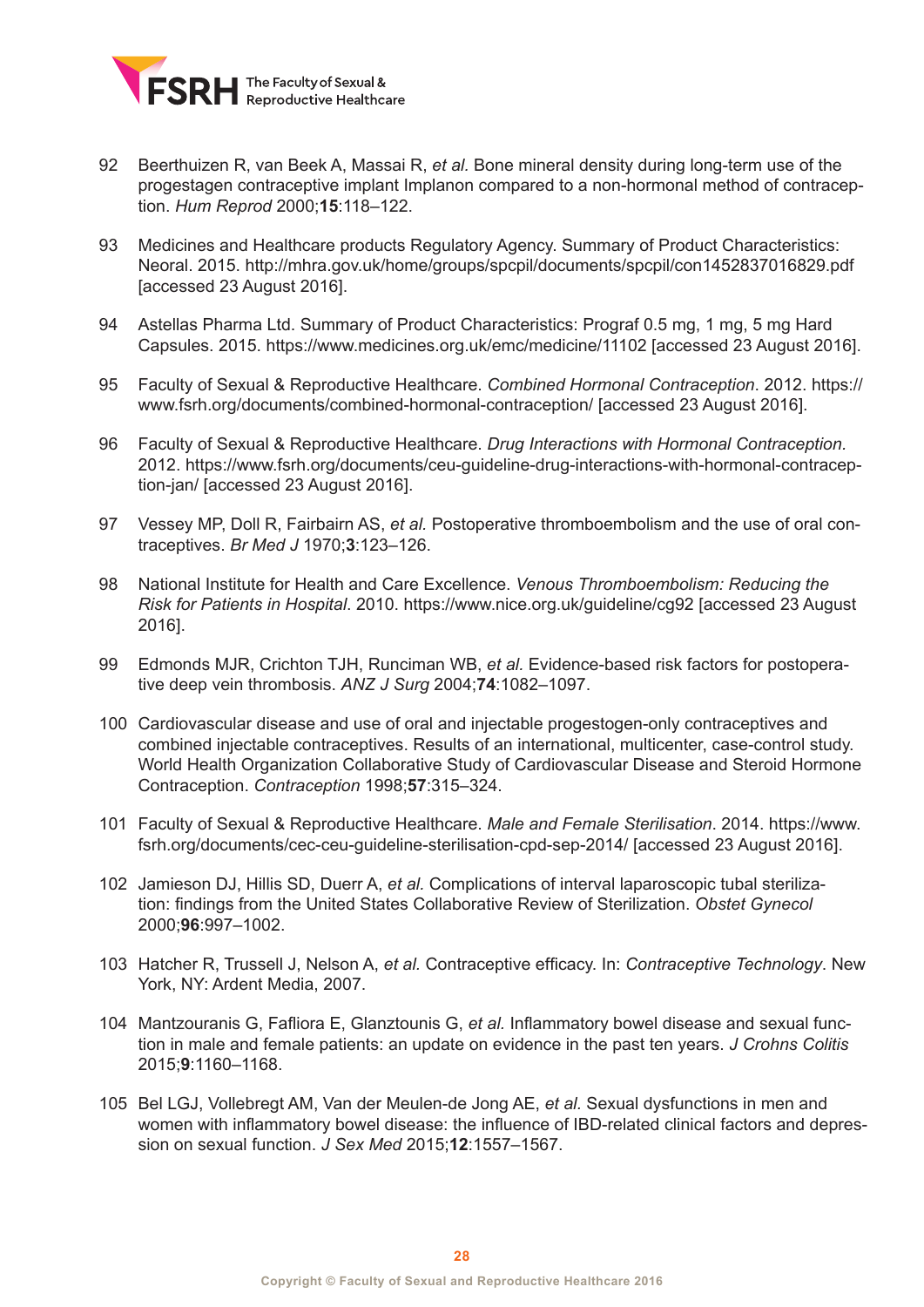

- 106 Muller KR, Prosser R, Bampton P, *et al.* Female gender and surgery impair relationships, body image, and sexuality in inflammatory bowel disease: patient perceptions. *Inflamm Bowel Dis* 2010;**16**:657–663. doi:10.1002/ibd.21090
- 107 Wang JY, Hart SL, Wilkowski KSY, *et al.* Gender-specific differences in pelvic organ function after proctectomy for inflammatory bowel disease. *Dis Colon Rectum* 2011;**54**:66–76.
- 108 Berndtsson I, Oresland T, Hultén L. Sexuality in patients with ulcerative colitis before and after restorative proctocolectomy: a prospective study. *Scand J Gastroenterol* 2004;**39**:374–379.
- 109 Larson DW, Davies MM, Dozois EJ, *et al.* Sexual function, body image, and quality of life after laparoscopic and open ileal pouch-anal anastomosis. *Dis Colon Rectum* 2008;**51**:392–396. doi:10.1007/s10350-007-9180-5
- 110 Hueting WE, Gooszen HG, van Laarhoven CJHM. Sexual function and continence after ileo pouch anal anastomosis: a comparison between a meta-analysis and a questionnaire survey. *Int J Colorectal Dis* 2004;**19**:215–218.
- 111 Fuller-Thomson E, Sulman J. Depression and inflammatory bowel disease: findings from two nationally representative Canadian surveys. *Inflamm Bowel Dis* 2006;**12**:697–707.
- 112 Timmer A, Bauer A, Dignass A, *et al.* Sexual function in persons with inflammatory bowel disease: a survey with matched controls. *Clin Gastroenterol Hepatol* 2007;**5**:87–94.
- 113 electronic Medicines Compendium (eMC). [https://www.medicines.org.uk/emc \[a](https://www.medicines.org.uk/emc)ccessed 23 August 2016].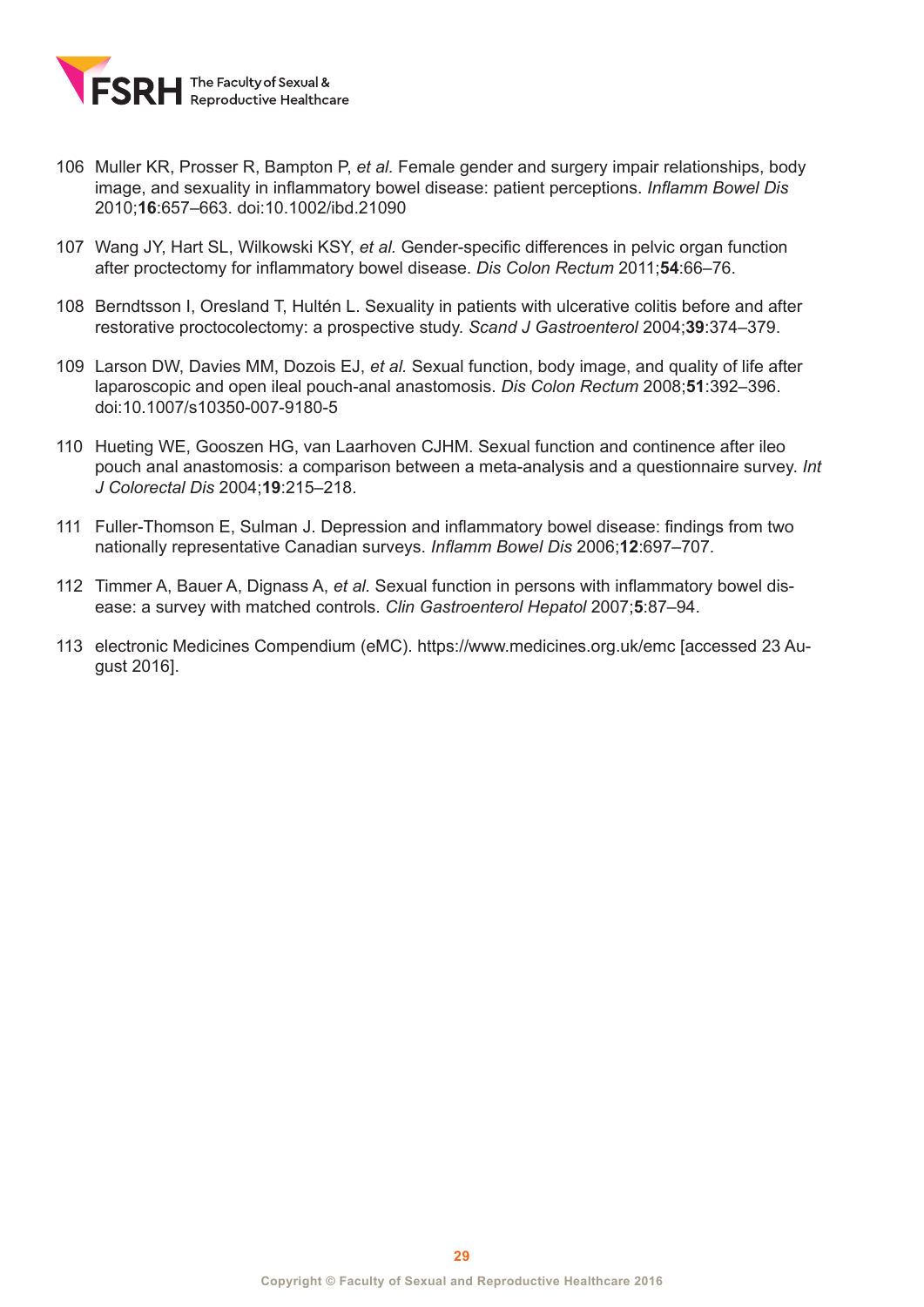<span id="page-32-0"></span>

### **APPENDICES**

#### **Appendix 1 – Development of FSRH Guideline**

#### **Guideline Development Group (2016 update) Secretariat**

| Dr Ailsa Gebbie | Director, Clinical Effectiveness Unit |
|-----------------|---------------------------------------|
|                 |                                       |

- **Dr Sarah Hardman Deputy Director, Clinical Effectiveness Unit**
- **Mrs Valerie Warner** Researcher, Clinical Effectiveness Unit

#### **Continuing professional development and auditable outcomes**

|                       | Dr Dianna Reed               | Associate Specialist in Sexual Health, Dundee Health and Social<br>Care Partnership, Abbey Health Centre, Arbroath |  |  |  |
|-----------------------|------------------------------|--------------------------------------------------------------------------------------------------------------------|--|--|--|
|                       | <b>Independent Reviewers</b> |                                                                                                                    |  |  |  |
|                       | Mrs Jenny Carson             | Lead Clinical Pharmacist Women's Services, NHS Lothian                                                             |  |  |  |
| $\blacktriangleright$ | <b>Dr Kirsty Dundas</b>      | Consultant Obstetrician, Royal Infirmary of Edinburgh                                                              |  |  |  |
|                       | Dr Craig Mowat               | <b>Consultant Gastroenterologist, Ninewells Hospital</b><br>and Medical School                                     |  |  |  |

None of the individuals participating in the development of these guidelines had competing interests.

#### **Guideline Development Group for the 2009 Guideline**

#### **Secretariat**

- **Dr Louise Melvin**
- **Mrs Julie Craik**
- **Ms Janice Paterson**

#### **Guideline Development Group**

- **Dr Nabil Nathan Acladious**
- **Dr Elspeth Alstead**
- **Ms Susan Downs**
- **Dr Christina Fey**
- **Mr Roy Foot**
- **Dr Louise Massey**

**Independent Reviewer**

- **Professor Subrata Ghosh**
	- **Dr Sara McCartney**
	- **Dr Ruth McKee**
	- **Dr Hilary Natusch**
	- **Dr Poornima Prabhu**
	- **Ms Angela Star**
	- **Dr Steven Twaddle**

FSRH Clinical Guideline is developed in collaboration with the CEU of FSRH. The CEU Guideline development process employs standard methodology and makes use of systematic literature review and a multidisciplinary group of professionals. Evidence is identified using a systematic literature review and electronic searches are performed for: MEDLINE (1996–2016); EMBASE (1996–2016); PubMed (1996–2016); The Cochrane Library (to 2016) and the US National Guideline Clearing House. The Cochrane Library is searched for relevant systematic reviews, meta-analyses and controlled trials relevant to sexual and reproductive health for individuals with inflammatory bowel disease. Previously existing guidelines from the FSRH (formerly the Faculty of Family Planning and Reproductive Health Care), the Royal College of Obstetricians and Gynaecologists (RCOG), the World Health Organization (WHO) and the British Association for Sexual Health and HIV (BASHH), and reference lists of identified publications, are also searched. Summary evidence tables are available on request from the CEU. The process for the development of CEU Guideline is detailed in the CEU section of the FSRH website [\(www.fsrh.org\). Th](http://www.fsrh.org)e methods used in the development of this Guideline (CEU Process Manual January 2016) have been accredited by National Institute for Health and Care Excellence (NICE).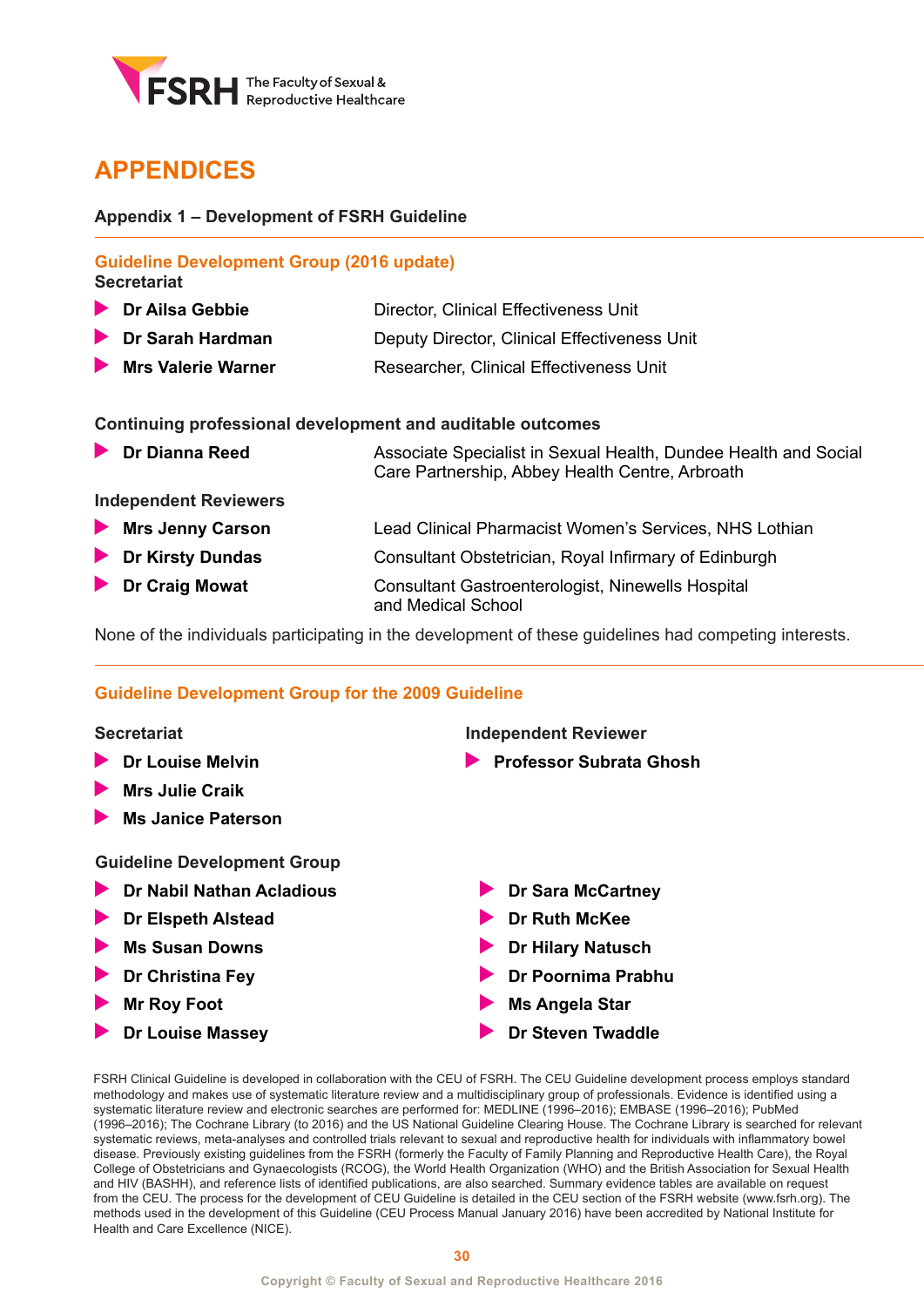<span id="page-33-0"></span>

#### **Appendix 2 – Summary of Changes to Previous Guideline**

#### *IBD and Contraceptive Choice*

| <b>Previous recommendation</b>                                                                                                                                                                                             | <b>New recommendation</b>                                                                                                                                                                                                                                   |
|----------------------------------------------------------------------------------------------------------------------------------------------------------------------------------------------------------------------------|-------------------------------------------------------------------------------------------------------------------------------------------------------------------------------------------------------------------------------------------------------------|
| Women<br>combined<br>hormonal<br>using<br>contraception (CHC) should use additional<br>contraception while taking antibiotic courses<br>of less than 3 weeks and for 7 days after the<br>antibiotic has been discontinued. | FSRH guideline[95] and the BNF advise that<br>the effectiveness of CHC is not reduced by<br>concomitant use of non-enzyme-inducing<br>antibiotics (unless the antibiotic causes<br>vomiting or diarrhoea in a woman taking<br>combined oral contraception). |

#### *IBD and Pregnancy*

| <b>Previous recommendation</b>                                                                                                                              | <b>New recommendation</b>                                                                                                                                                                                                                                                                                                            |
|-------------------------------------------------------------------------------------------------------------------------------------------------------------|--------------------------------------------------------------------------------------------------------------------------------------------------------------------------------------------------------------------------------------------------------------------------------------------------------------------------------------|
| Effective contraception must be used<br>by women treated with infliximab or<br>adalimumab and for at least 6 or 5 months,<br>respectively, after treatment. | The BNF advises that pregnancy should be<br>prevented by use of effective contraception<br>for women treated with tumour necrosis<br>factor alpha $(TNF-\alpha)$ inhibitors (e.g.<br>infliximab, adalimumab) and for 6 months<br>after treatment has ended. Consideration<br>for use during pregnancy requires specialist<br>advice. |
| Previously no recommendation given.<br>Mycophenolate mofetil is now used in IBD<br>treatment.                                                               | If either partner is taking mycophenolate<br>mofetil, pregnancy should be prevented by<br>use of effective contraception during and for<br>at least 6 weeks (women) or 3 months (men)<br>after treatment has ended.                                                                                                                  |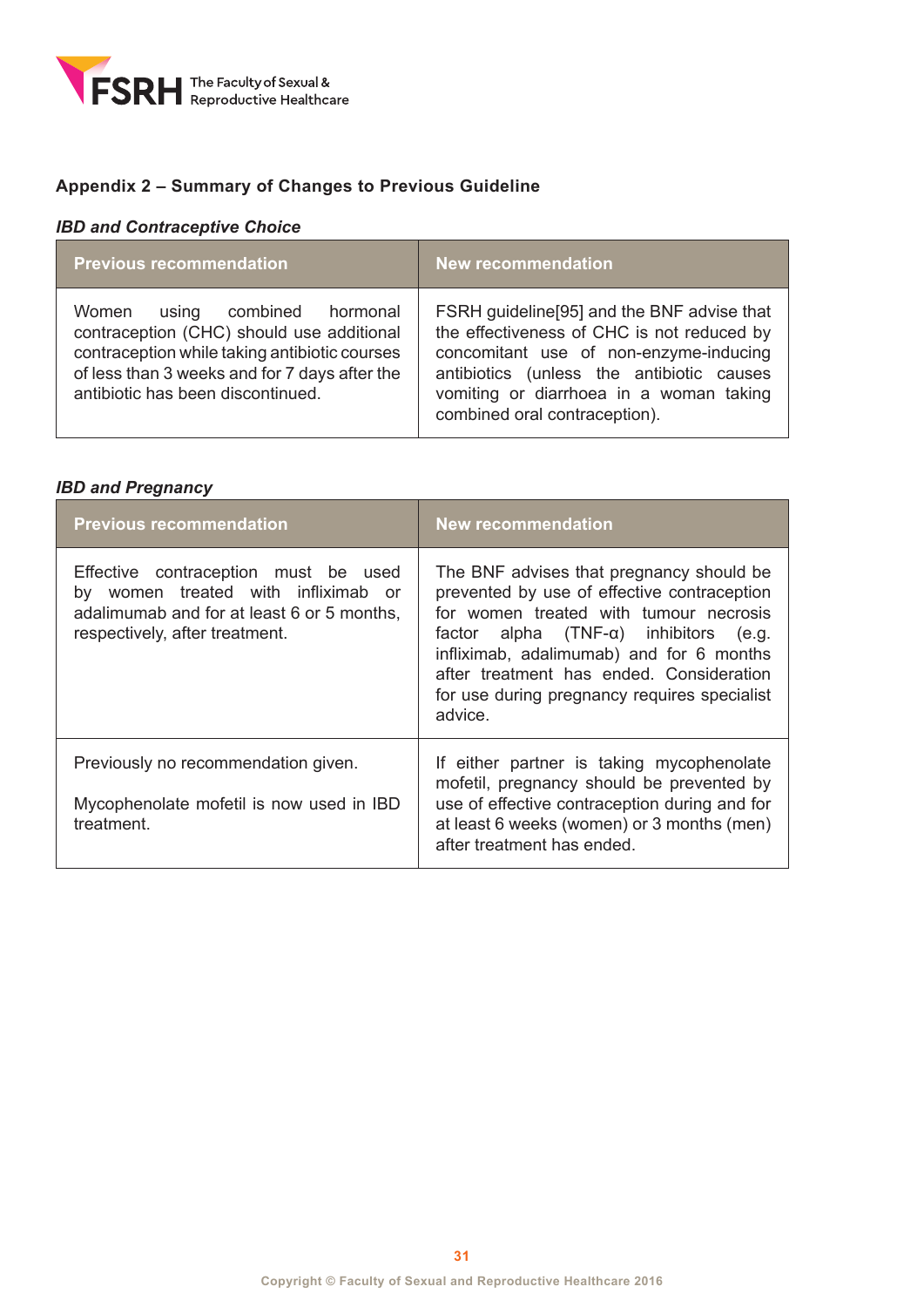<span id="page-34-0"></span>

#### **Appendix 3 – Guidance from the** *British National Formulary* **and manufacturers on the use of inflammatory bowel disease drugs**

| Summary of Information from Pharmaceutical Companies and the British National<br>Formulary (BNF) [77,113] |                                                                                                                                                                                                               |                                                                                                                                                                                                                                                                          |  |  |
|-----------------------------------------------------------------------------------------------------------|---------------------------------------------------------------------------------------------------------------------------------------------------------------------------------------------------------------|--------------------------------------------------------------------------------------------------------------------------------------------------------------------------------------------------------------------------------------------------------------------------|--|--|
| <b>Type of</b><br>medication/<br>drug                                                                     | <b>BNF and manufacturer guideline in</b><br>relation to pregnancy                                                                                                                                             | <b>BNF and manufacturer</b><br>guideline regarding<br>breastfeeding                                                                                                                                                                                                      |  |  |
| 5-Aminosalicylic acid drugs                                                                               |                                                                                                                                                                                                               |                                                                                                                                                                                                                                                                          |  |  |
| Mesalazine                                                                                                | Negligible placental transfer. Use with caution.                                                                                                                                                              | Mesalazine concentration in<br>breast milk is low whereas<br>the metabolite, acetyl-<br>mesalazine, appears in similar<br>or increased concentrations.<br>Hypersensitivity reactions<br>such as diarrhoea cannot be<br>excluded. Caution with use in<br>nursing mothers. |  |  |
| Olsalazine                                                                                                | Experience in pregnant women limited<br>therefore advice is to avoid use unless potential<br>benefits outweigh risks.                                                                                         | Manufacturer advises<br>avoidance.                                                                                                                                                                                                                                       |  |  |
| <b>Balsalazide</b>                                                                                        | Human experience is limited therefore<br>manufacturer advises avoidance.                                                                                                                                      | Manufacturer advises<br>avoidance.                                                                                                                                                                                                                                       |  |  |
| Sulphasalazine                                                                                            | Studies have failed to reveal any teratogenic<br>or icteric hazards. There is a theoretical<br>but unproven risk of neonatal haemolysis.<br>Expectant mothers should be given adequate<br>folate supplements. | Manufacturer advises<br>avoidance.                                                                                                                                                                                                                                       |  |  |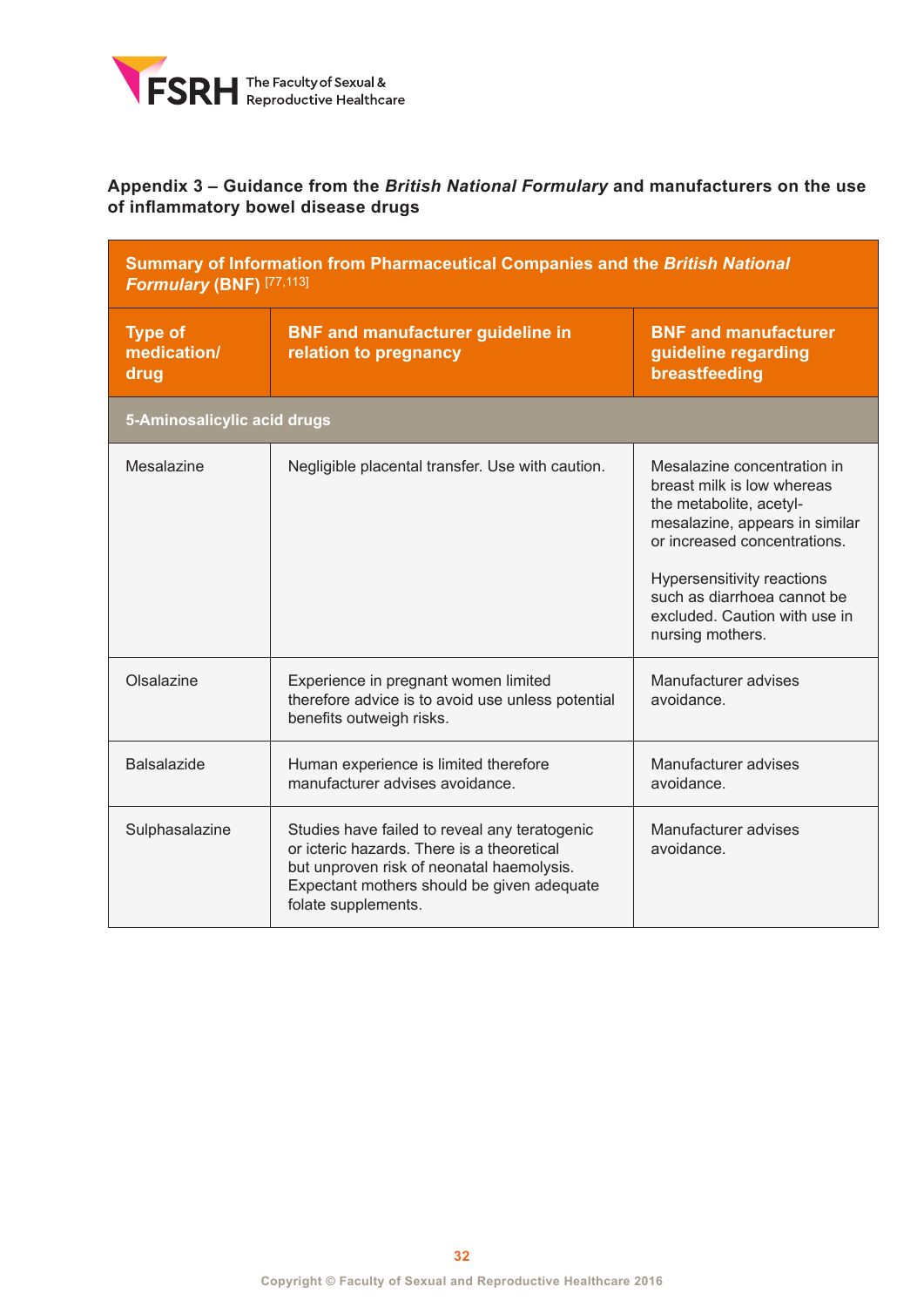

| Summary of Information from Pharmaceutical Companies and the British National<br>Formulary (BNF) [77,113] |                                                                                                                                                                                                                                                                                                                                            |                                                                                                                                                                                                                                             |  |  |
|-----------------------------------------------------------------------------------------------------------|--------------------------------------------------------------------------------------------------------------------------------------------------------------------------------------------------------------------------------------------------------------------------------------------------------------------------------------------|---------------------------------------------------------------------------------------------------------------------------------------------------------------------------------------------------------------------------------------------|--|--|
| <b>Type of</b><br>medication/<br>drug                                                                     | <b>BNF and manufacturer guideline in</b><br>relation to pregnancy                                                                                                                                                                                                                                                                          | <b>BNF and manufacturer</b><br>guideline regarding<br>breastfeeding                                                                                                                                                                         |  |  |
| <b>Immunosuppressive agents</b>                                                                           |                                                                                                                                                                                                                                                                                                                                            |                                                                                                                                                                                                                                             |  |  |
| Azathioprine<br>Ciclosporin                                                                               | Little evidence that azathioprine or ciclosporin<br>are teratogenic but some reports of premature<br>birth and low birthweight (particularly in<br>combination with corticosteroids), and some<br>reports of miscarriage following maternal<br>or paternal exposure. Should be used in<br>pregnancy only if benefits outweigh risks.       | Manufacturer advises<br>avoidance.                                                                                                                                                                                                          |  |  |
| Methotrexate<br>Mercaptopurine                                                                            | Teratogenic, therefore contraindicated in<br>pregnancy. Manufacturer advises use of<br>effective contraception during treatment and<br>for at least 3 months after treatment if taken by<br>either partner.                                                                                                                                | Manufacturer advises<br>avoidance.                                                                                                                                                                                                          |  |  |
| Tumour necrosis factor alpha (TNF-α) inhibitors                                                           |                                                                                                                                                                                                                                                                                                                                            |                                                                                                                                                                                                                                             |  |  |
| Infliximab<br>Adalimumab<br>Golimumab<br>Vedolizumab                                                      | There is currently limited experience of use of<br>these drugs during pregnancy; therefore it is<br>advised that they are avoided.<br>Manufacturer advises adequate contraception<br>during treatment and at least 5 months after<br>last dose of adalimumab or vedolizumab<br>and 6 months after last dose of infliximab or<br>golimumab. | Breastfeeding should be<br>avoided for at least 6 months<br>after last dose of infliximab<br>or golimumab and at least<br>5 months after last dose of<br>adalimumab or vedolizumab.                                                         |  |  |
| <b>Corticosteroids</b>                                                                                    |                                                                                                                                                                                                                                                                                                                                            |                                                                                                                                                                                                                                             |  |  |
|                                                                                                           | The benefit of treatment outweighs risk.<br>Betamethasone and dexamethasone<br>cross the placenta readily, whereas 88% of<br>prednisolone is inactivated as it crosses the<br>placenta. Prolonged administration may cause<br>intrauterine growth restriction but no evidence<br>with short-term use.                                      | Systemic effects in infant<br>unlikely with maternal dose<br>of prednisolone up to 40 mg<br>daily. Monitor infant's adrenal<br>function with higher doses.<br>Amount in breast milk too<br>small to be harmful. Benefits<br>outweigh risks. |  |  |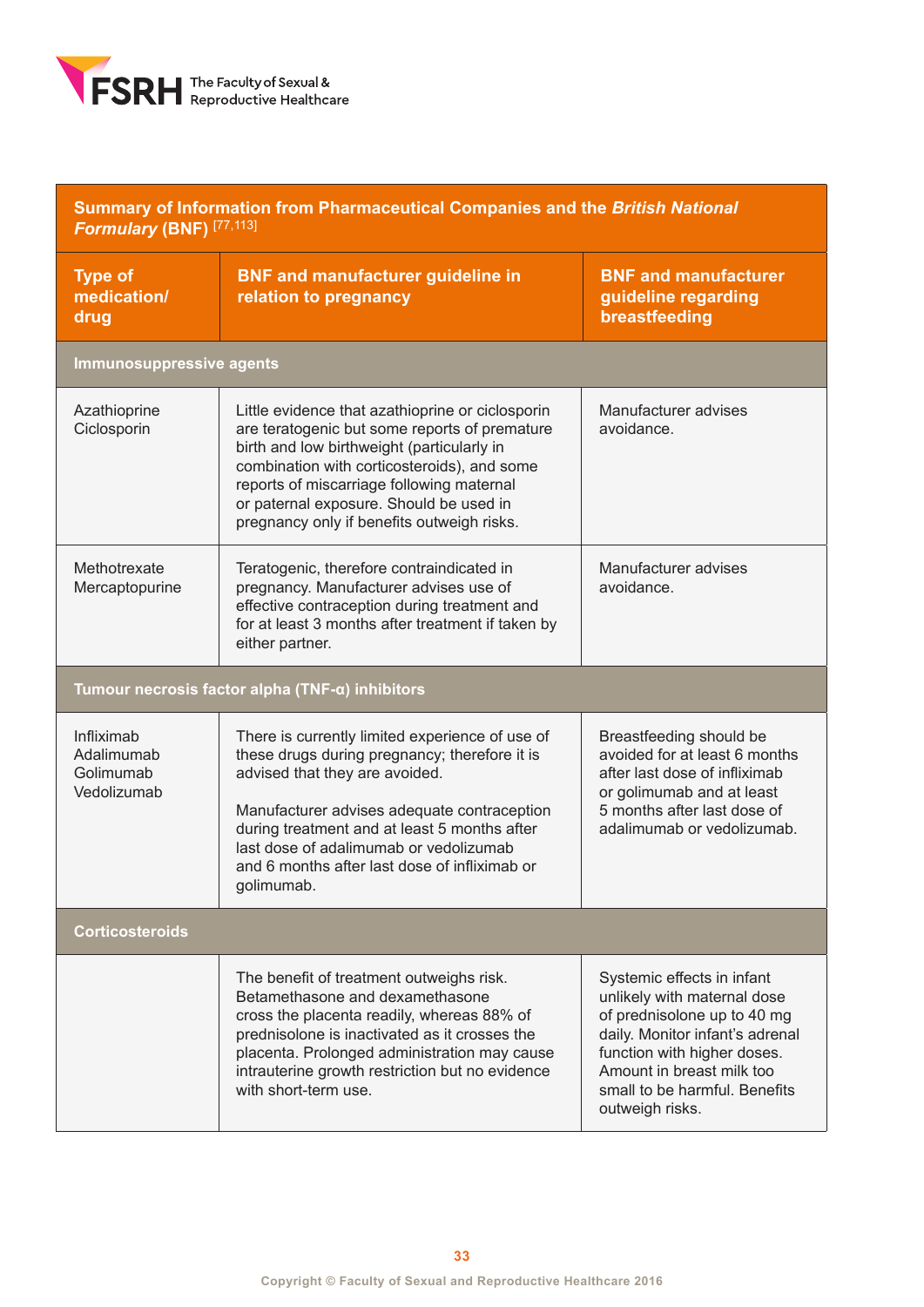<span id="page-36-0"></span>

### **QUESTIONS FOR CONTINUING PROFESSIONAL DEVELOPMENT**

The following multiple choice questions (MCQ) have only one correct answer and have been developed for continuing professional development (CPD). The answers to the questions and information on claiming CPD points can be found in the 'members-only section' of the FSRH website [\(www.fsrh.org\), wh](http://www.fsrh.org)ich is accessible to all Diplomates, Members, Associate Members and Fellows of the FSRH.

#### **1. Women with inflammatory bowel disease (IBD) who are planning a pregnancy should be informed that:**

- a. Women with IBD are much less fertile than those without IBD
- b. Medications for IBD must be stopped prior to conception
- c. Active disease at the time of conception is likely to become inactive during pregnancy
- d. Active disease during pregnancy is associated with poorer pregnancy outcomes

#### **2. In women with IBD, the effectiveness of oral contraception may be reduced by:**

- a. Large bowel disease
- b. Small bowel disease
- c. Both small and large bowel disease
- d. None of the above

#### **3. Drugs for IBD that have been shown to reversibly reduce male fertility are:**

- a. Azathioprine
- b. Tacrolimus
- c. Sulfasalazine
- d. Mycophenolate mofetil

#### **4. Drugs used in IBD that can have a negative effect on folate levels are:**

- a. Prednisolone
- b. Tacrolimus
- c. Sulfasalazine
- d. Mycophenolate mofetil

#### **5. Women whose partners are taking methotrexate should be advised to use effective contraception for which time period after discontinuation?**

- a. 6 weeks
- b. 3 months
- c. 6 months
- d. 9 months

#### **6. Women with IBD are more likely to have active disease during pregnancy if:**

- a. They have no sign of active IBD at the time of conception
- b. They have active IBD at the time of conception
- c. The diagnosis is made before conception
- d. They have had previous abdominal surgery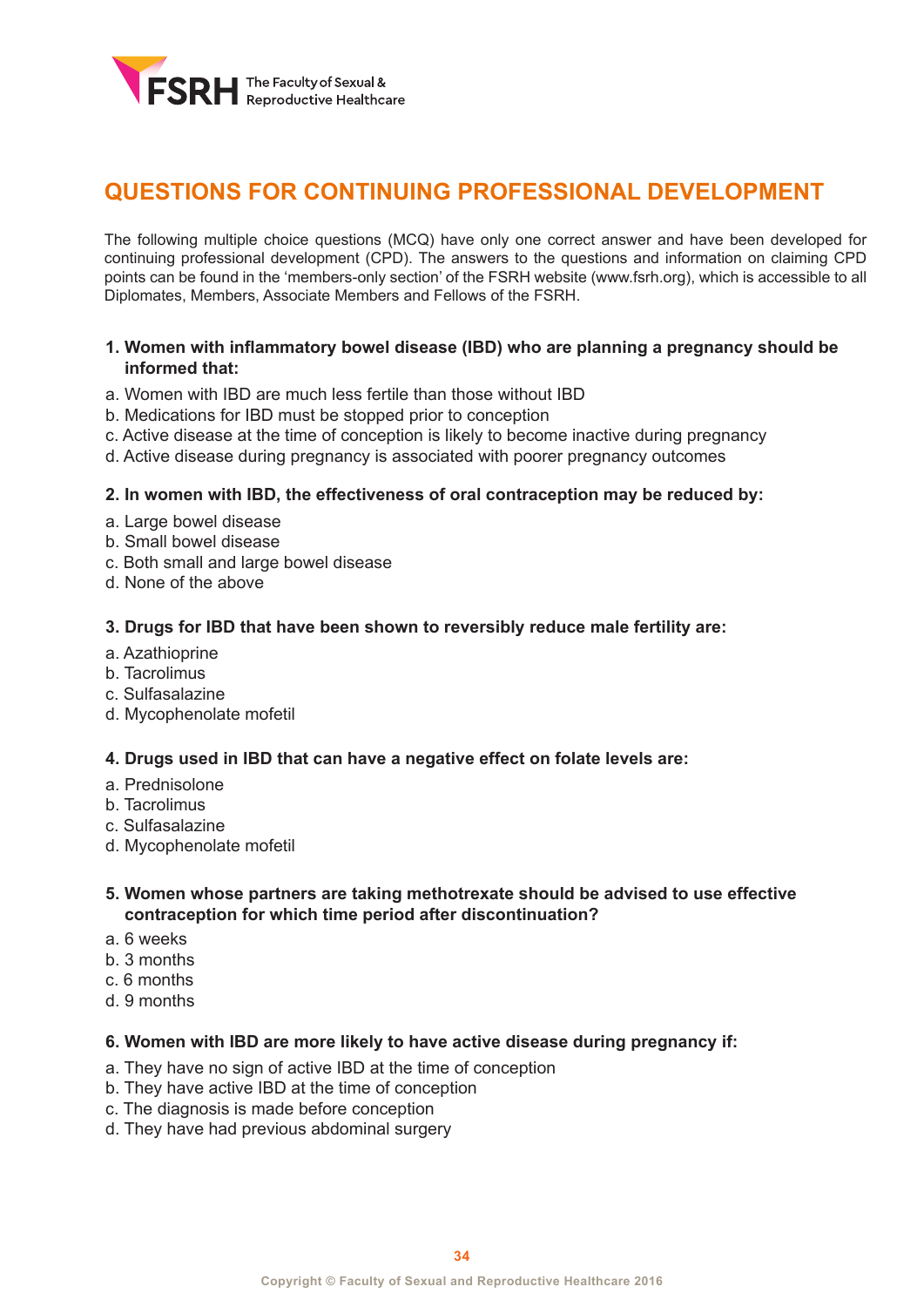

- **7. Which of the following** *UK Medical Eligibility for Contraceptive Use* **(UKMEC) recommendations for a woman with a diagnosis of IBD is correct?**
- a. Depot medroxyprogesterone acetate: UKMEC 1
- b. Levonorgestrel-releasing intrauterine system (LNG-IUS): UKMEC 2
- c. Combined oral contraception (COC): UKMEC 3
- d. LNG-IUS: UKMEC 3
- **8. Rectal administration of treatments for IBD may reduce the effectiveness of:**
- a. COC
- b. Progestogen-only pill
- c. Non-latex diaphragm
- d. Latex condoms

#### **9. The safety and success of laparoscopic sterilisation may be reduced if the woman:**

- a. Is subsequently diagnosed with IBD
- b. Has medically-treated IBD
- c. Has had surgery for IBD
- d. Has well-controlled IBD but is on no medication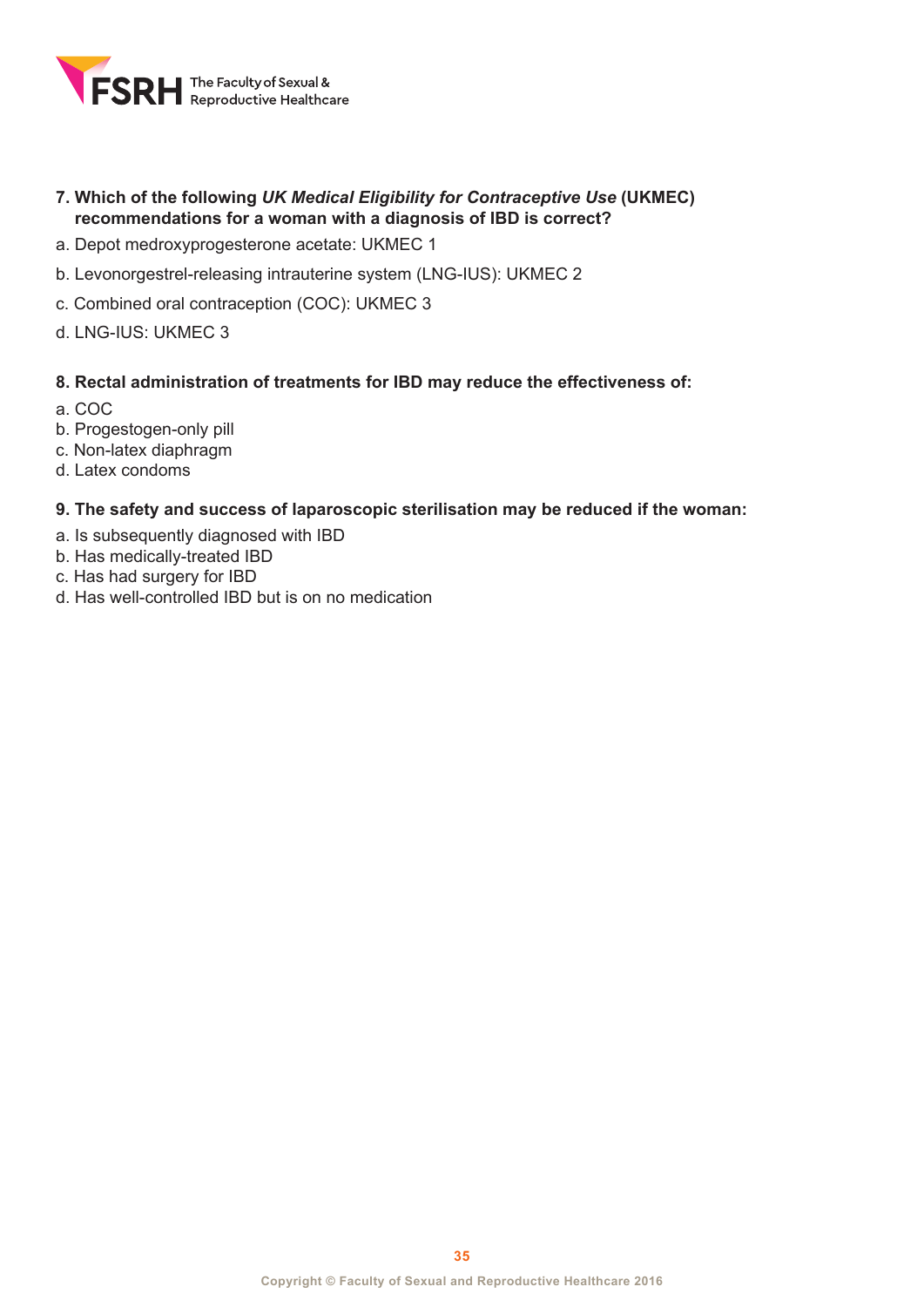<span id="page-38-0"></span>

### **AUDITABLE OUTCOMES**

The following auditable outcomes have been suggested by the FSRH Clinical Standards **Committee.** 

- 1. Women taking methotrexate should be advised about the risks of teratogenicity and avoiding pregnancy for 3 months after ceasing treatment. This should be recorded in the patient record. [Auditable standard 97%]
- 2. Women requesting sterilisation who have had pelvic or abdominal surgery for inflammatory bowel disease (IBD) should be informed of the higher risk of complications and also the effectiveness of long-acting reversible contraception methods. This should be recorded in the patient record. [Auditable standard 97%]
- 3. Women with IBS who plan to conceive should be advised that it is best to do so when the disease is well controlled and they are well nourished. This should be documented in the patient record. [Auditable standard 97%]
- 4. Couples should be advised regarding appropriate referral options for pre-pregnancy counselling that could optimise their disease management prior to conception. This should be documented in the patient records. [Auditable standard 97%]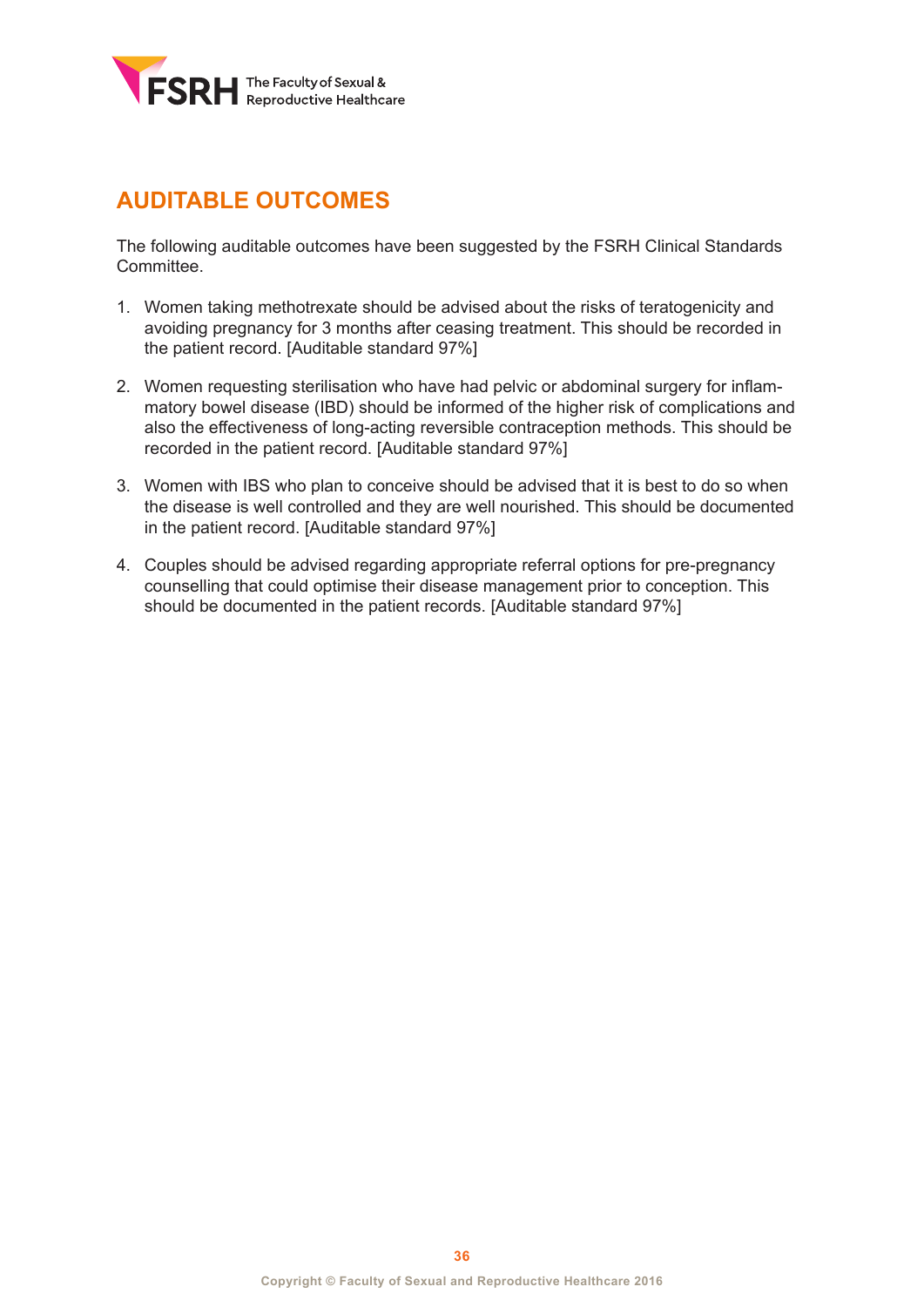

#### **COMMENTS AND FEEDBACK ON PUBLISHED GUIDELINE**

All comments on published guideline can be sent directly to the Clinical Effectiveness Unit (CEU) of the Faculty of Sexual & Reproductive Healthcare (FSRH) via the FSRH website [www.fsrh.org.](http://www.fsrh.org)

The CEU may not respond individually to all feedback. However, the CEU will review all comments and provide an anonymised summary of comments and responses, which are reviewed by the Clinical Effectiveness Committee and any necessary amendments made subsequently.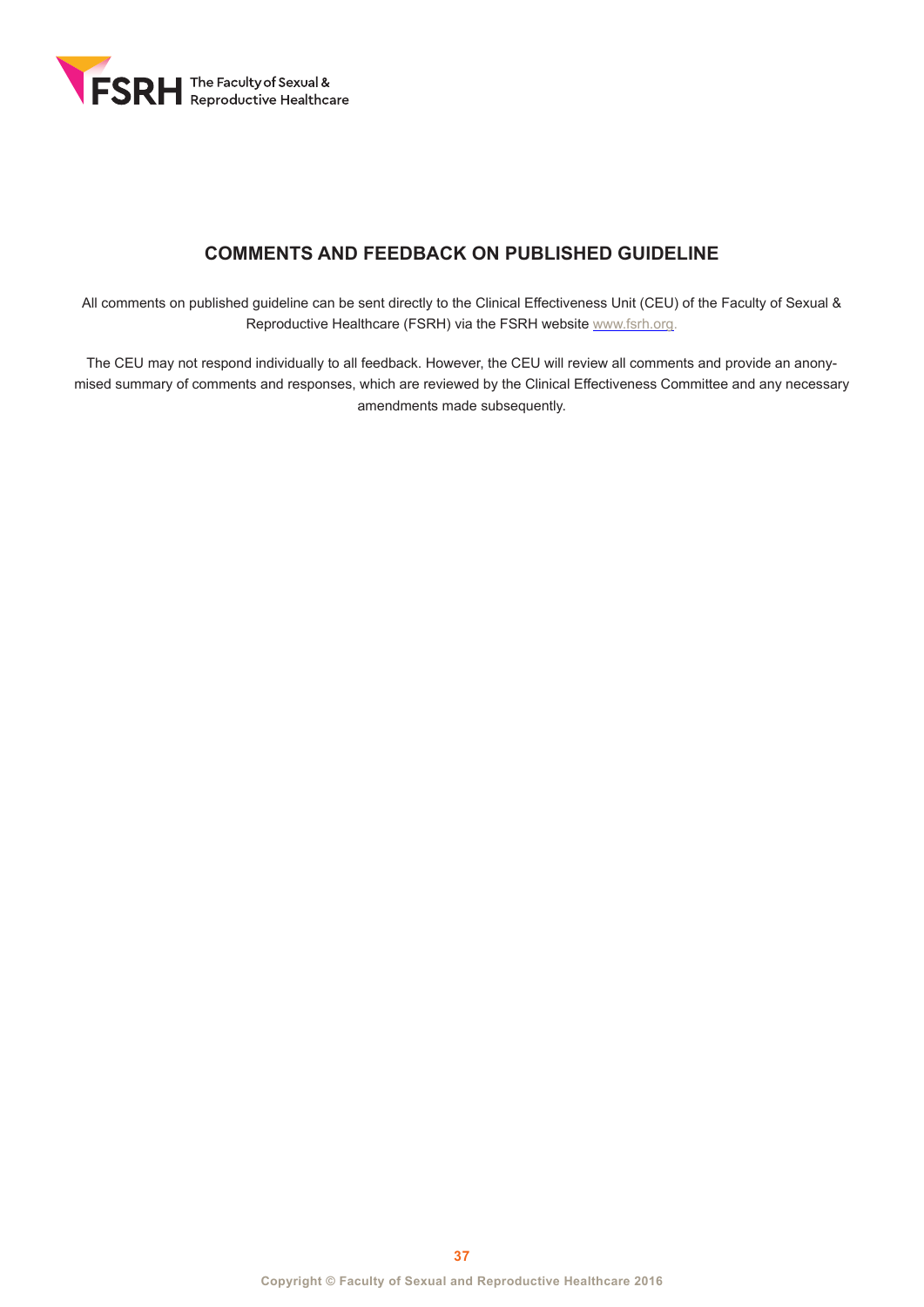